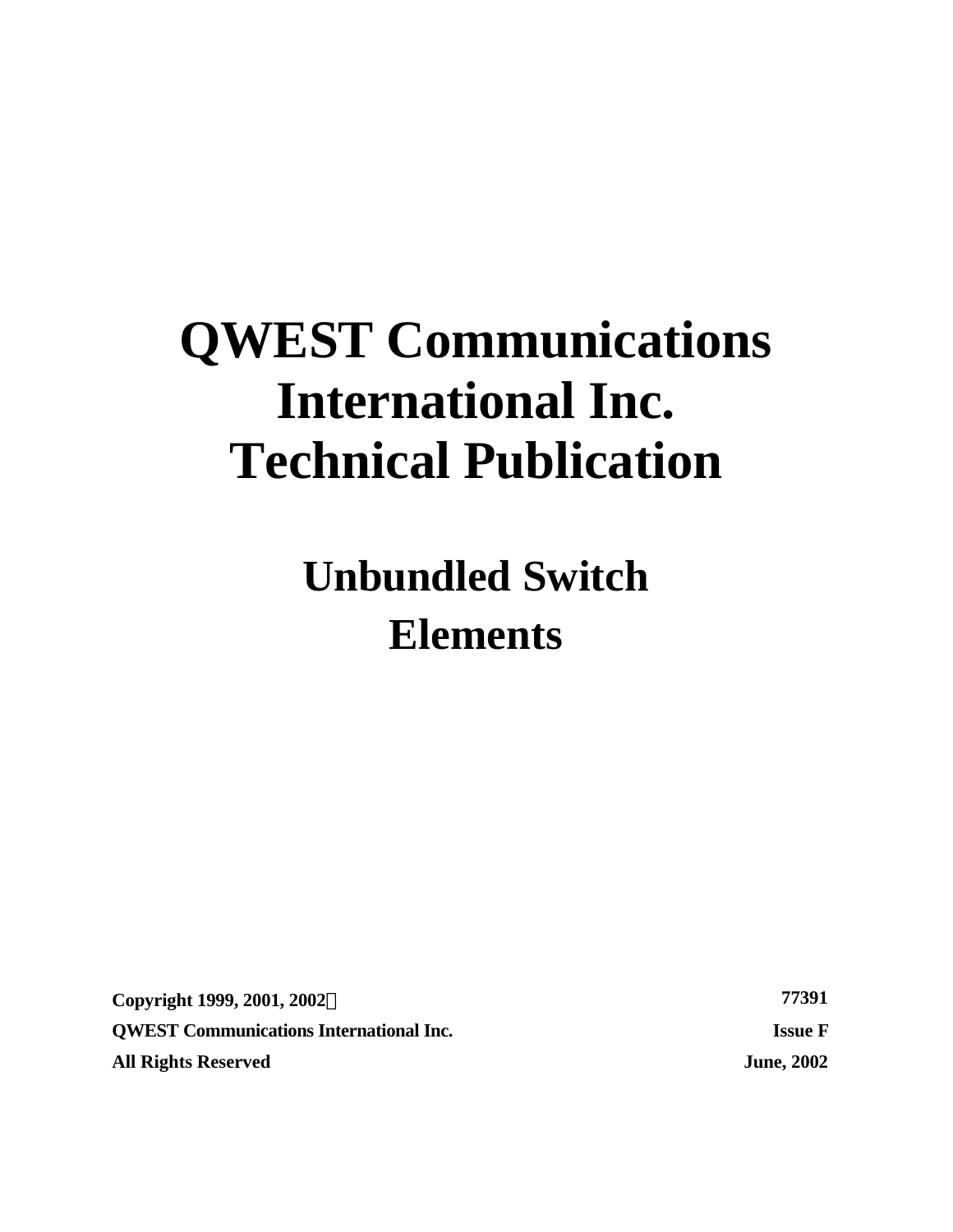### **NOTICE**

This publication provides technical information about Unbundled Switch Elements available from QWEST. This service provides unbundled line-side and trunk-side port connections to a QWEST End Office switch. This service is available in selected state jurisdictions.

QWEST Communications International Inc. reserves the right to revise this document for any reason, including but not limited to, conformity with standards promulgated by various governmental or regulatory agencies; utilization of advances in the state of the technical arts; or to reflect changes in the design of equipment, techniques, or procedures described or referred to herein.

Liability to anyone arising out of use or reliance upon any information set forth herein is expressly disclaimed, and no representation or warranties, expressed or implied, are made with respect to the accuracy or utility of any information set forth herein.

This document is not to be construed as a suggestion to any manufacturer to modify or change any of its products, nor does this publication represent any commitment by QWEST Communications International Inc. to purchase any specific products. Further, conformance to this publication does not constitute a guarantee of a given supplier's equipment and/or its associated documentation.

Future issues of Technical Publication 77391 will be announced to the industry at least 45 days prior to the issuance date. This notice, which will come through our standard customer notification channels, will allow the customer time to comment on the proposed revisions.

Ordering information for QWEST Publications can be obtained from the Reference Section of this document.

If further information is required, please contact:

Qwest Communications International Inc. Manager – New Services Planning 700 W. Mineral Ave. MN-F15.15 Littleton, CO 80120 (303) 707-7108 (303) 707-9497 Fax # E-mail: schitti@qwest.com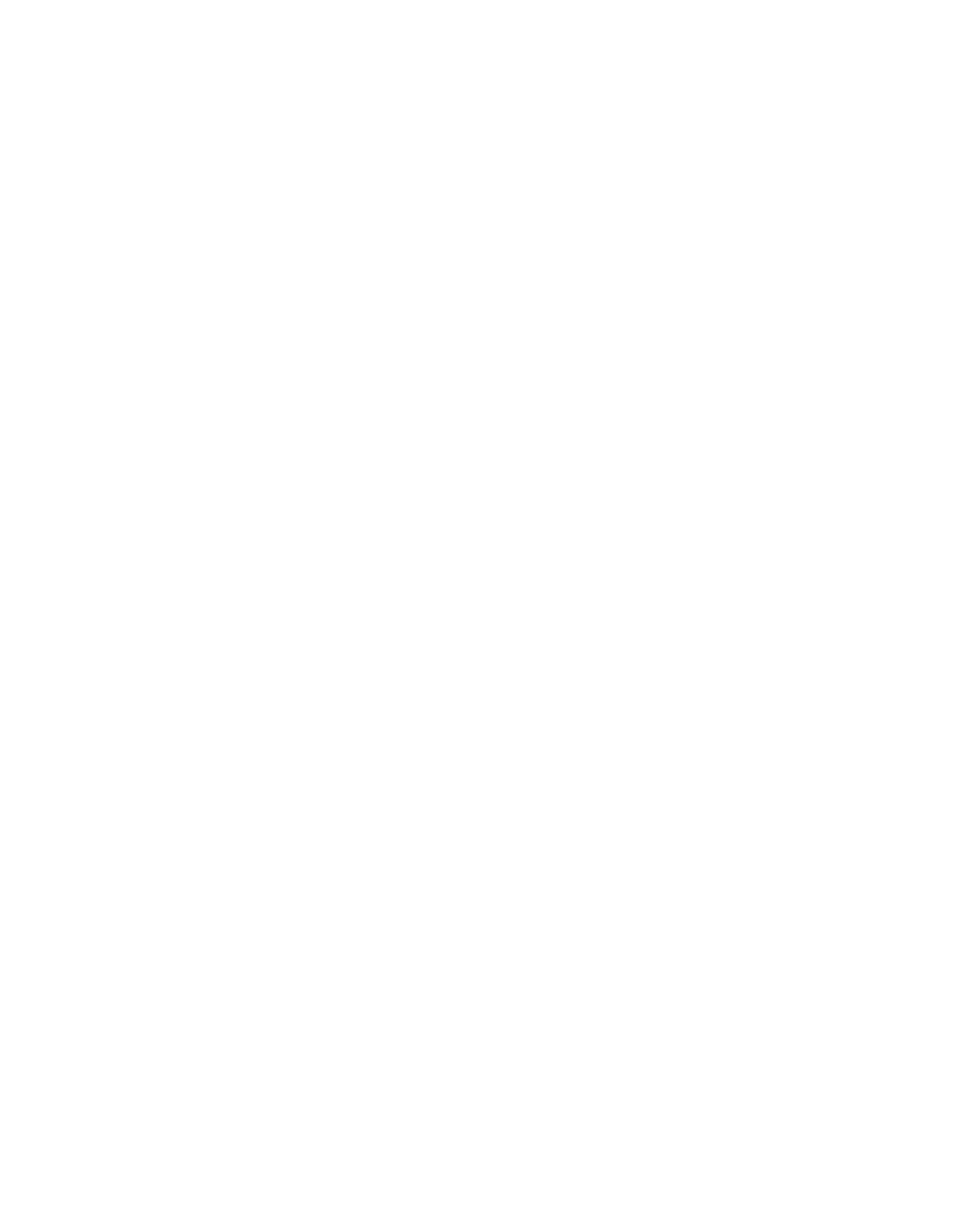#### COMMENTS on QWEST Tech Pub 77391

#### PLEASE TEAR OUT AND SEND YOUR COMMENTS/SUGGESTIONS TO:

Qwest Corporation Manager – New Services Planning 700 W. Mineral Ave. MN-F15.15 Littleton, CO 80120 (303) 707-7108 (303) 707-9497 Fax # E-mail: schitti@qwest.com

Information from you helps us to improve our Publications. Please take a few moments to answer the following questions and return to the above address.

Was this Publication valuable to you in understanding the technical parameters of our service? YES \_\_\_\_\_\_\_ NO \_\_\_\_\_\_ Was the information accurate and up-to-date? YES \_\_\_\_\_\_\_ NO \_\_\_\_\_\_ Was the information easily understood? YES NO Were the contents logically sequenced? YES \_\_\_\_\_\_\_ NO \_\_\_\_\_ Were the tables and figures understandable and helpful YES \_\_\_\_\_\_\_\_ NO \_\_\_\_\_\_\_ Were the pages legible? YES NO

If you answered NO to any of the questions and/or if you have any other comments or suggestions, please explain:

\_\_\_\_\_\_\_\_\_\_\_\_\_\_\_\_\_\_\_\_\_\_\_\_\_\_\_\_\_\_\_\_\_\_\_\_\_\_\_\_\_\_\_\_\_\_\_\_\_\_\_\_\_\_\_\_\_\_\_\_\_\_\_\_\_\_\_\_\_\_ \_\_\_\_\_\_\_\_\_\_\_\_\_\_\_\_\_\_\_\_\_\_\_\_\_\_\_\_\_\_\_\_\_\_\_\_\_\_\_\_\_\_\_\_\_\_\_\_\_\_\_\_\_\_\_\_\_\_\_\_\_\_\_\_\_\_\_\_\_\_ \_\_\_\_\_\_\_\_\_\_\_\_\_\_\_\_\_\_\_\_\_\_\_\_\_\_\_\_\_\_\_\_\_\_\_\_\_\_\_\_\_\_\_\_\_\_\_\_\_\_\_\_\_\_\_\_\_\_\_\_\_\_\_\_\_\_\_\_\_\_

(Attach additional sheet, if necessary)

| Name                    |  |
|-------------------------|--|
|                         |  |
|                         |  |
| <b>Telephone Number</b> |  |
|                         |  |
| E-Mail                  |  |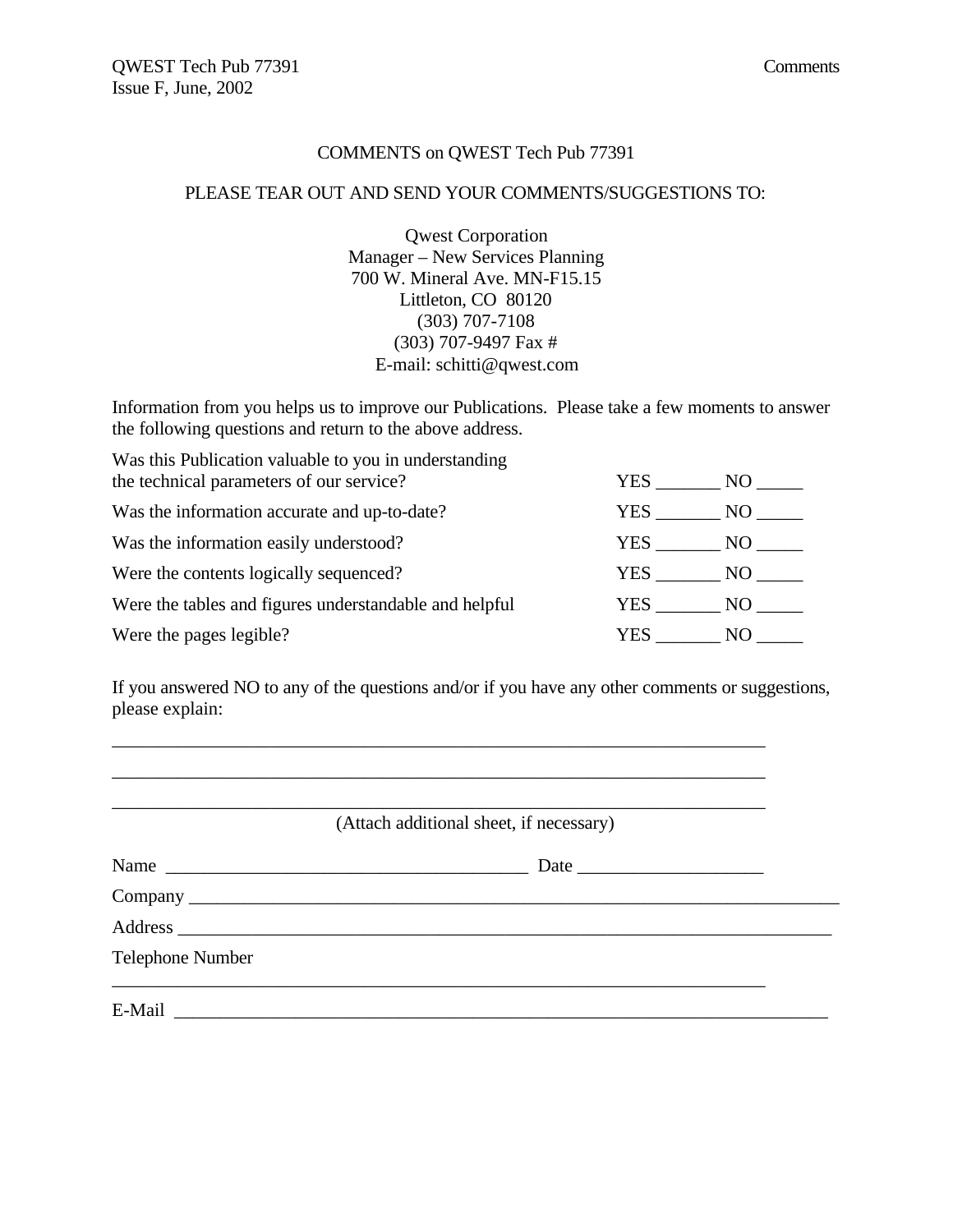|                  | <b>Chapter and Section</b>                                  | Page |
|------------------|-------------------------------------------------------------|------|
| 1.               | 1.1<br>1.2<br>1.3<br>1.4                                    |      |
| 2.               | 2.1<br>2.2<br>2.2.1<br>2.2.2<br>2.2.3<br>2.3                |      |
| 3.               | 3.1<br>3.2<br>3.2.1<br>3.2.2<br>3.3                         |      |
| $\overline{4}$ . | 4.1<br>4.2<br>4.2.1<br>4.2.2<br>4.3                         |      |
| 5.               | 5.1<br>5.2<br>5.2.1<br>5.2.2<br>5.3                         |      |
| 6.               | 6.1<br>6.2<br>6.2.1<br>6.2.2<br><b>CONTENTS (Continued)</b> |      |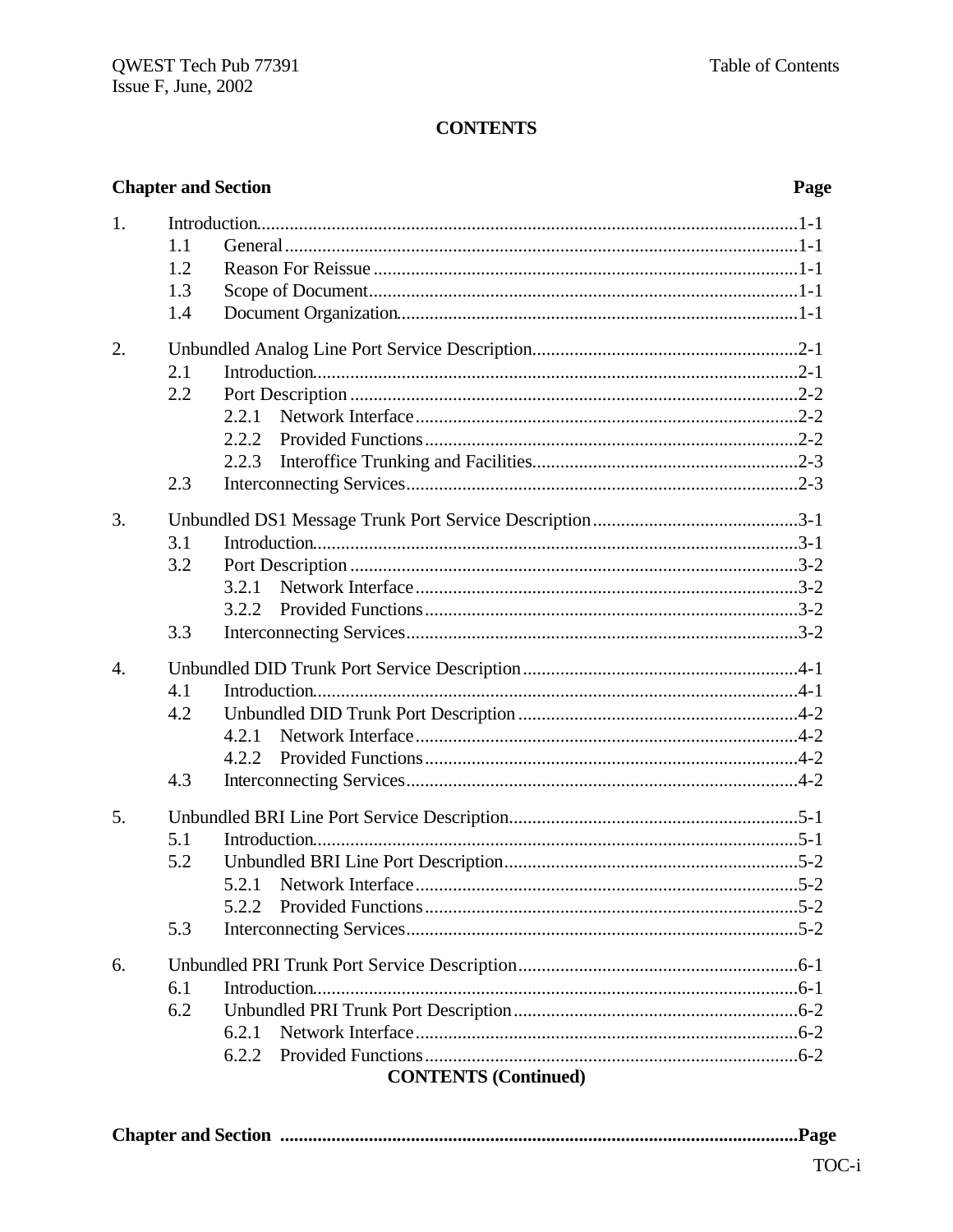|        | 6.3  |                                                                        |  |
|--------|------|------------------------------------------------------------------------|--|
| 7.     |      |                                                                        |  |
|        | 7.1  |                                                                        |  |
|        | 7.2  |                                                                        |  |
|        |      | 7.2.1                                                                  |  |
|        | 7.3  |                                                                        |  |
| 8.     |      |                                                                        |  |
|        | 8.1  |                                                                        |  |
|        | 8.2  |                                                                        |  |
|        |      | 8.2.1                                                                  |  |
|        |      | 8.2.2                                                                  |  |
|        | 8.3  |                                                                        |  |
| 9.     |      | Unbundled STS-1 (Synchronous Transport Signal level 1) Switch Port 9-1 |  |
|        | 9.1  |                                                                        |  |
|        | 9.2  |                                                                        |  |
|        |      | 9.2.1                                                                  |  |
|        |      | 9.2.2                                                                  |  |
|        | 9.3  |                                                                        |  |
| 10.    |      |                                                                        |  |
|        | 10.1 |                                                                        |  |
|        | 10.2 |                                                                        |  |
|        |      |                                                                        |  |
|        |      |                                                                        |  |
|        | 10.3 |                                                                        |  |
| 11.    |      | Network Channel/Network Channel Interface Codes And Applications 11-1  |  |
|        | 11.1 |                                                                        |  |
|        |      | 11.1.1                                                                 |  |
|        |      | 11.1.2                                                                 |  |
|        |      | 11.1.3                                                                 |  |
|        | 11.2 |                                                                        |  |
|        |      | 11.2.1                                                                 |  |
|        |      | 11.2.2                                                                 |  |
|        |      | 11.2.3                                                                 |  |
|        | 11.3 | Valid Network Channel/Network Channel Interface Combinations  11-5     |  |
|        | 11.4 |                                                                        |  |
|        |      | 11.4.1                                                                 |  |
| 12.    |      |                                                                        |  |
|        | 12.1 |                                                                        |  |
|        | 12.2 |                                                                        |  |
|        | 12.3 |                                                                        |  |
| 13.    |      |                                                                        |  |
| TOC-ii |      |                                                                        |  |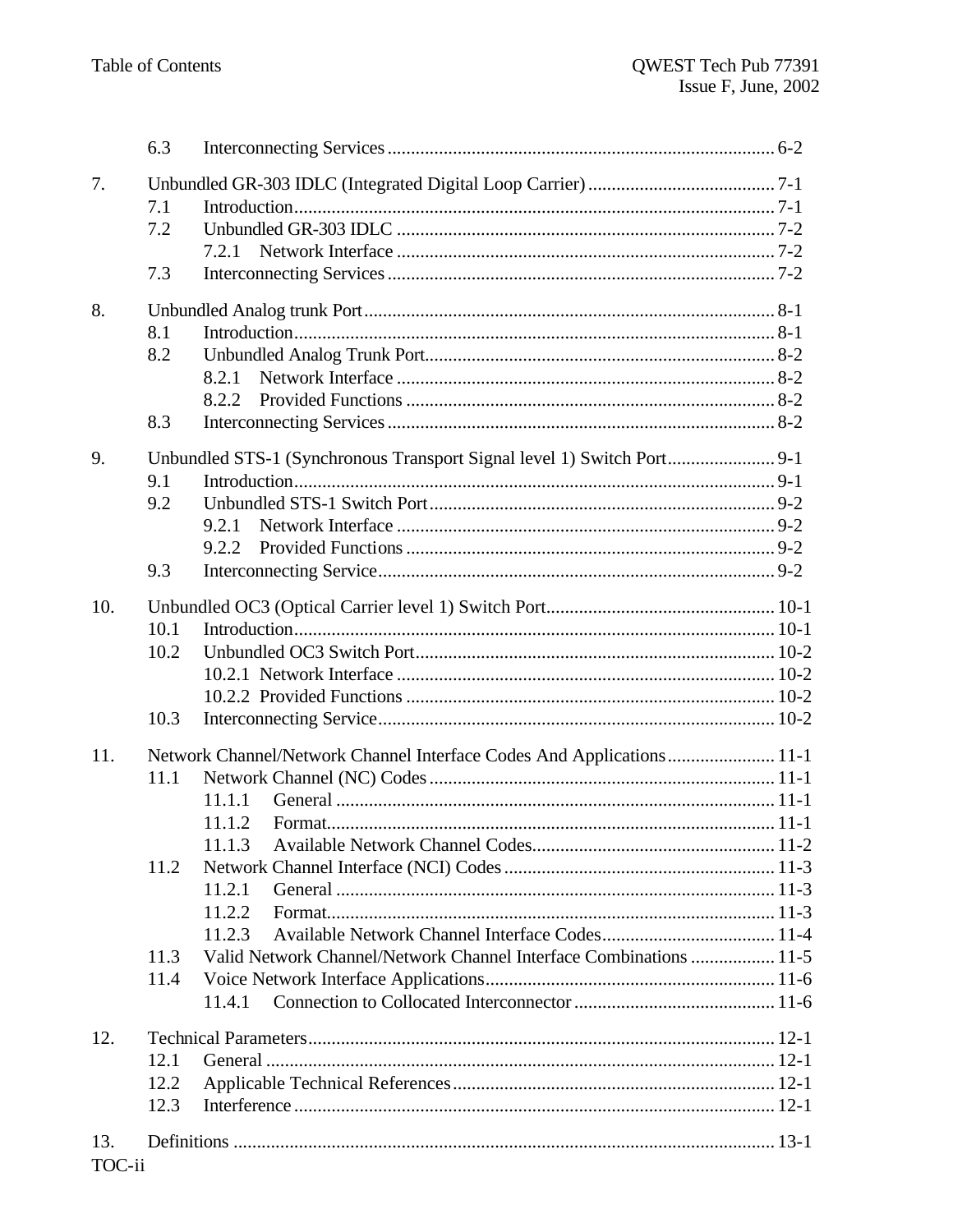| 14. |  |  |
|-----|--|--|
|     |  |  |
|     |  |  |
|     |  |  |
|     |  |  |
|     |  |  |
|     |  |  |
|     |  |  |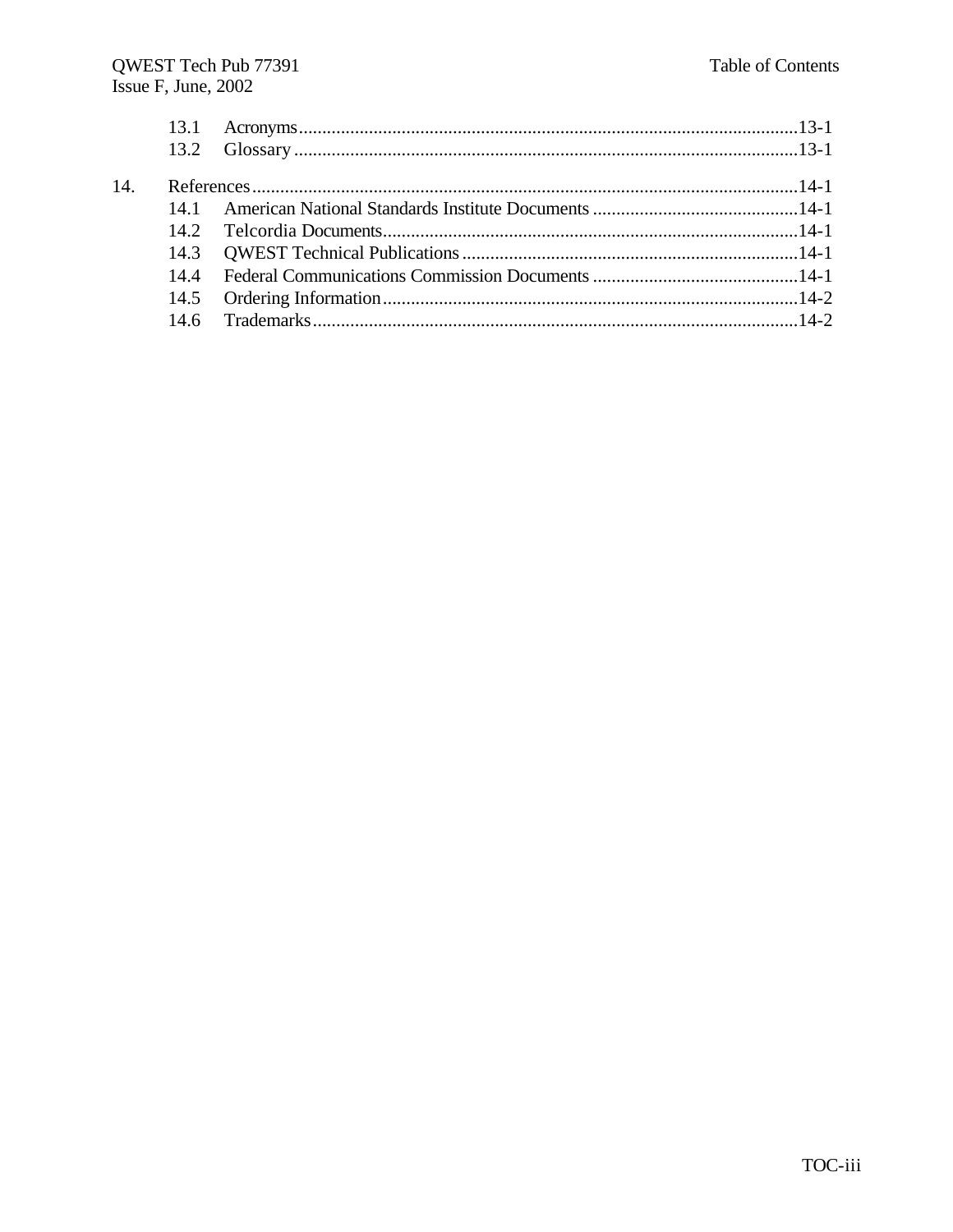### **CONTENTS (Continued)**

## **Figures Page** 2-1 Unbundled Analog Line Port......................................................................................... 2-1 3-1 Unbundled DS1 Trunk Port........................................................................................... 3-1 4-1 Unbundled DID Trunk Port........................................................................................... 4-1 5-1 Unbundled BRI Line Port.............................................................................................. 5-1 6-1 Unbundled PRI Trunk Port............................................................................................ 6-1 7-1 Unbundled GR-303 IDLC ............................................................................................. 7-1 8-1 Unbundled Analog Trunk Port....................................................................................... 8-1 9-1 Unbundled STS1 Switch Port........................................................................................ 9-1 10-1 Unbundled OC3 Switch Port......................................................................................... 10-1 11-1 Format Structure for NC Codes..................................................................................... 11-1 11-2 Format Structure for NCI Codes................................................................................... 11-3 11-3 Typical Unbundled Analog Line Application................................................................ 11-6 11-4 Typical Unbundled DS1 Trunk Port Application.......................................................... 11-7 **Tables** 1-1 Document Organization................................................................................................. 1-1 11-1 Available Unbundled Switch Network Channel Codes................................................. 11-2 11-2 Available Unbundled Switch NCI Codes...................................................................... 11-4 11-3 Other NCI Codes........................................................................................................... 11-5

11-4 Valid NC/NCI Combinations........................................................................................ 11-5 11-5 Typical Connection to Collocated Interconnector Application..................................... 11-7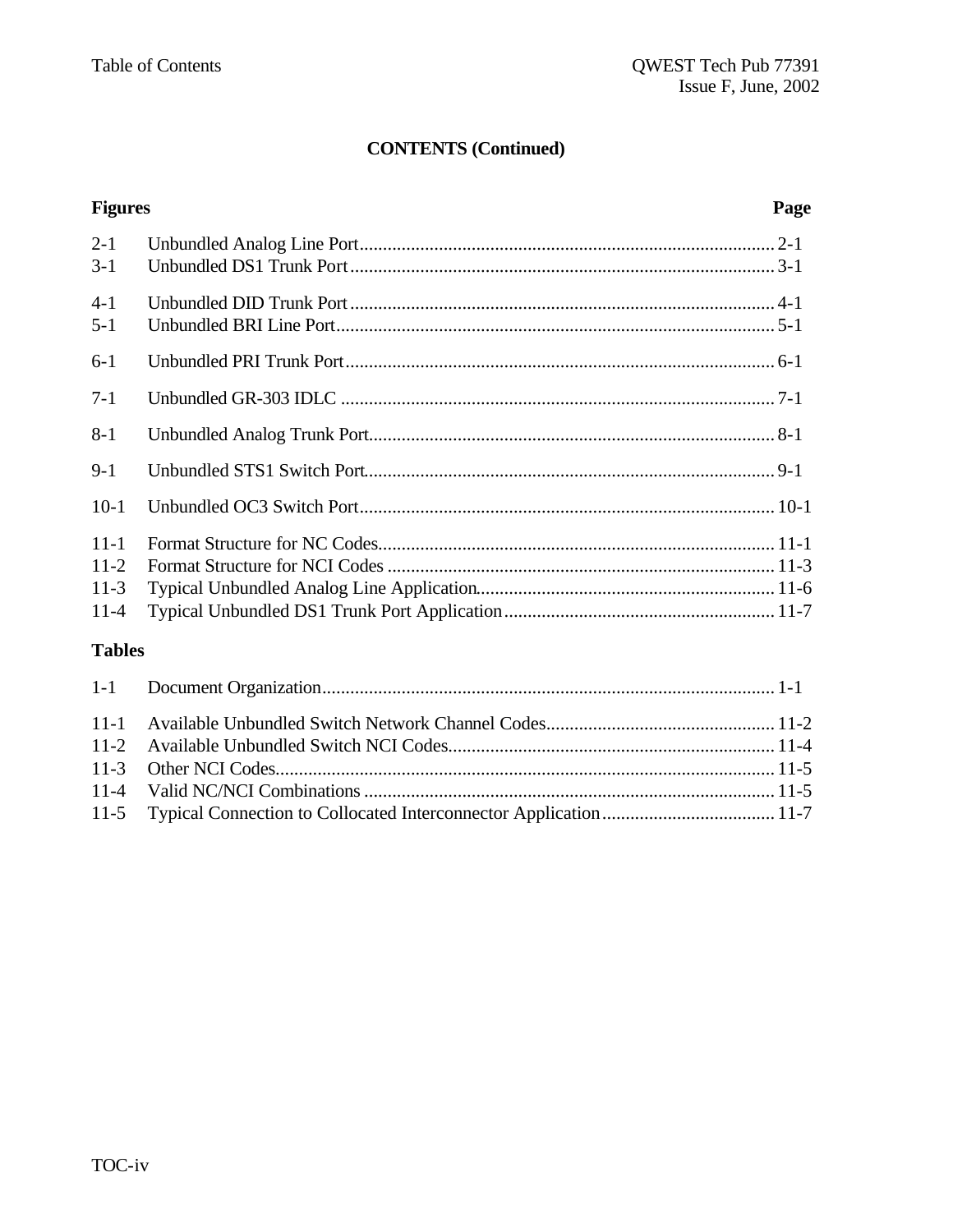## **Chapter and Section**

### Page

### **Tables**

|--|--|--|--|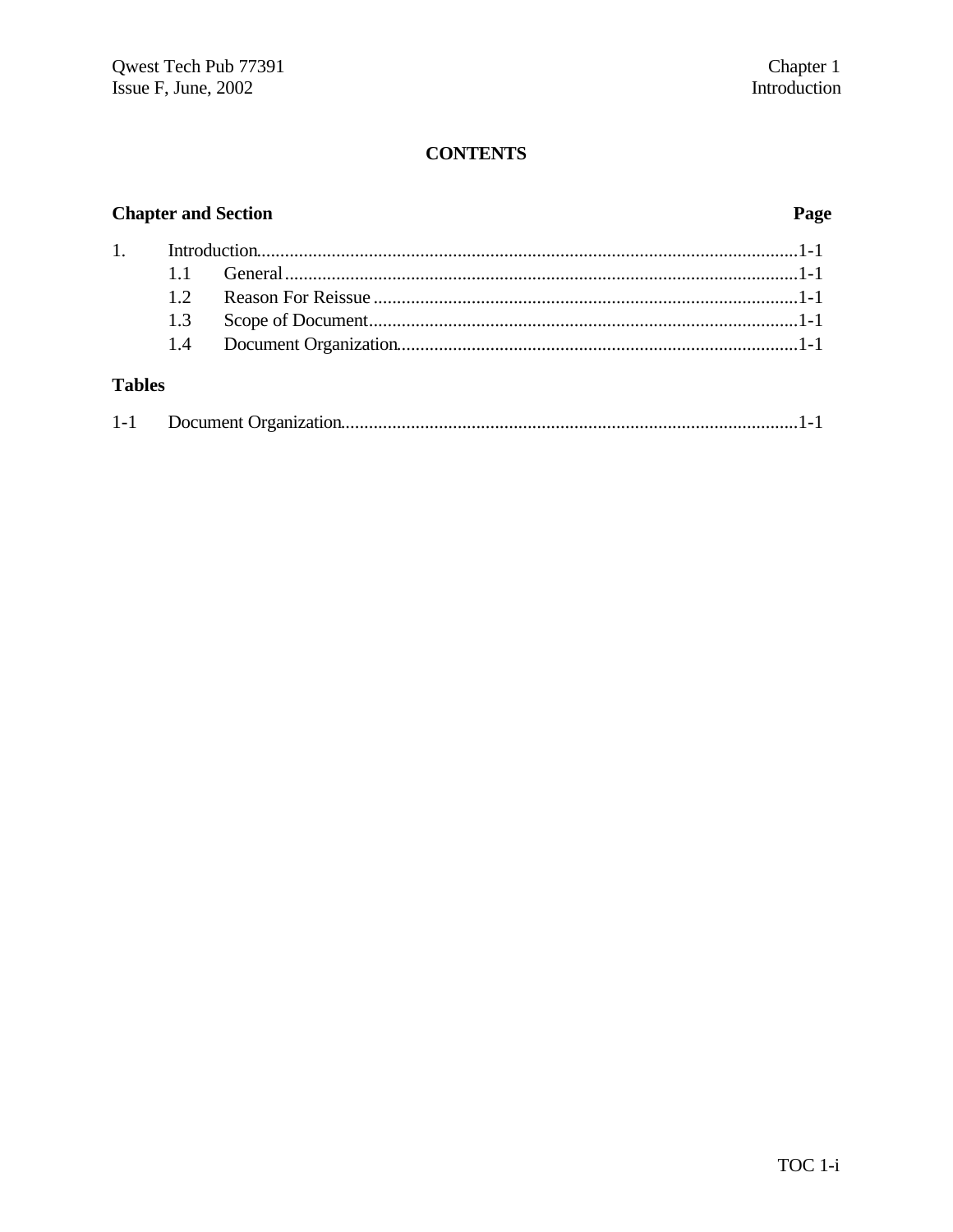### **1. Introduction**

### **1.1 General**

This publication provides technical information about the Unbundled Switch Elements available from Qwest. Unbundled Switch provides an unbundled line-side or trunk-side connection to a Qwest End Office switch and allows for the purchase of individual line-side or trunk-side services. Unbundled Switch Elements provide access to the switching components of Qwest's End Office switch.

### **1.2 Reason For Reissue**

This Technical Publication is being re-issued to add a new Chapters 9 and 10, Unbundled STS1 Switch Port and Unbundled OC3 Switch Port. Chapters 9-12 including associated Figures and Tables will be renumbered. Language concerning switch features and functionality is being updated to make consistent with SGAT and PCAT documents. Network Interface language is being updated to reflect Direct Connection availability.

### **1.3 Scope of Document**

This document provides a technical description of the Unbundled Switch Elements including available options. Network Channel and Network Channel Interface codes and valid combinations are included.

Ordering instructions and responsibilities are beyond the scope of this publication and may be found in the appropriate tariff.

### **1.4 Document Organization**

This document is organized as described in Table 1-1.

| Chapter | Title                                                               | Contents                                                                                        |
|---------|---------------------------------------------------------------------|-------------------------------------------------------------------------------------------------|
|         | Introduction                                                        | General information about this document.                                                        |
| 2       | Service Description                                                 | Analog Line Ports                                                                               |
| 3       | Service Description                                                 | Message Trunk Ports (Includes Trunk Group and Members)                                          |
| 4       | Service Description                                                 | <b>DID Trunk Ports</b>                                                                          |
| 5       | Service Description                                                 | <b>BRI Line Ports</b>                                                                           |
| 6       | Service Description                                                 | PRI Trunk Ports (Under Development)                                                             |
| 7       | Service Description                                                 | <b>GR-303 IDLC</b>                                                                              |
| 8       | Service Description                                                 | Analog Trunk Ports                                                                              |
| 9       | Service Description                                                 | <b>STS1 Switch Port</b>                                                                         |
| 10      | Service Description                                                 | OC3 Switch Port                                                                                 |
| 11      | Network Channel/Network Channel Interface<br>Codes and Applications | Explanation of the codes and valid combinations. Includes<br>illustrative application examples. |
| 12      | <b>Technical Parameters</b>                                         | Technical issues and references.                                                                |
| 13      | <b>Definitions</b>                                                  | Acronyms and glossary of terms                                                                  |

**Table 1-1:** Document Organization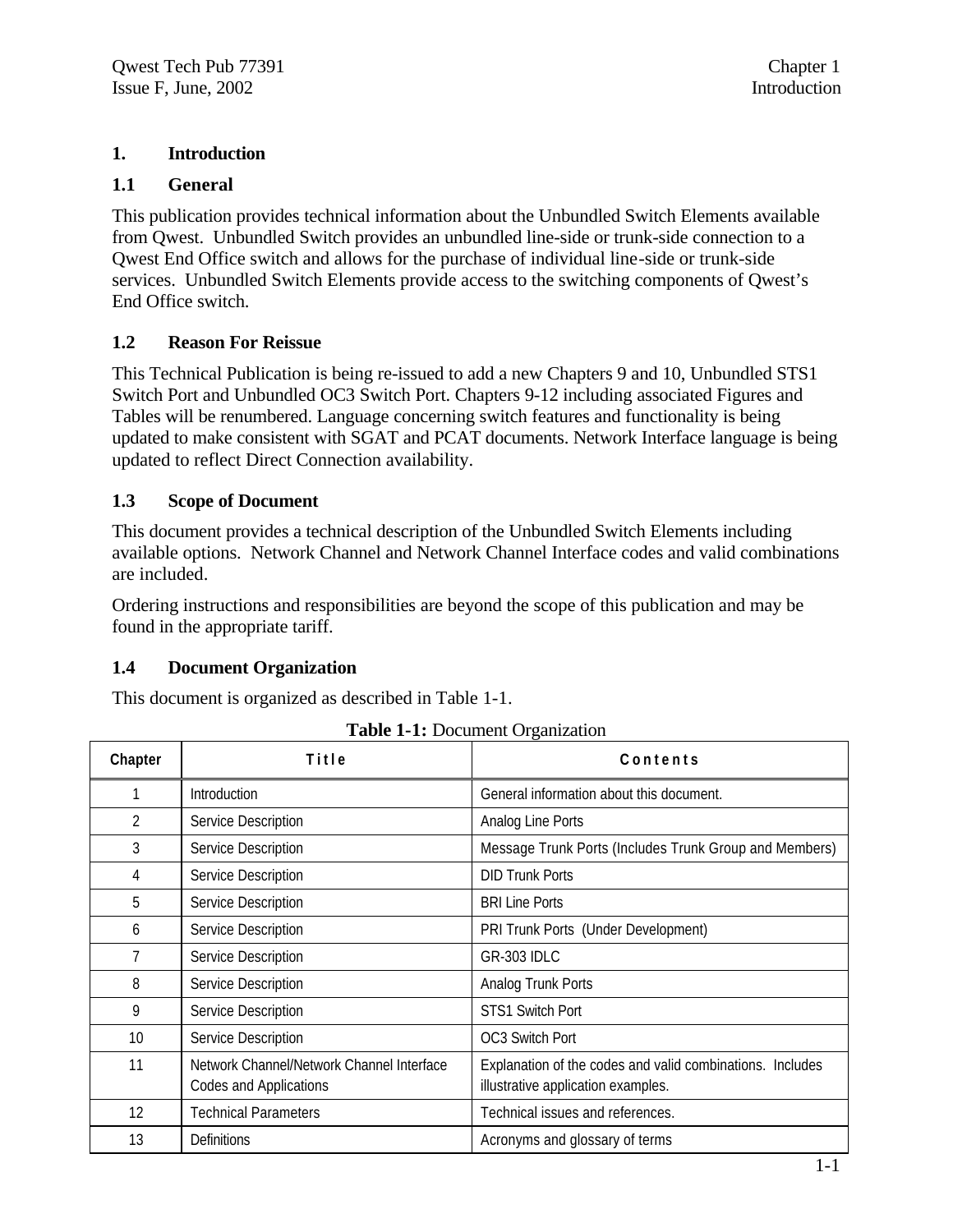|  | References | List of references with ordering instructions and a list of |
|--|------------|-------------------------------------------------------------|
|  |            | Trademarks                                                  |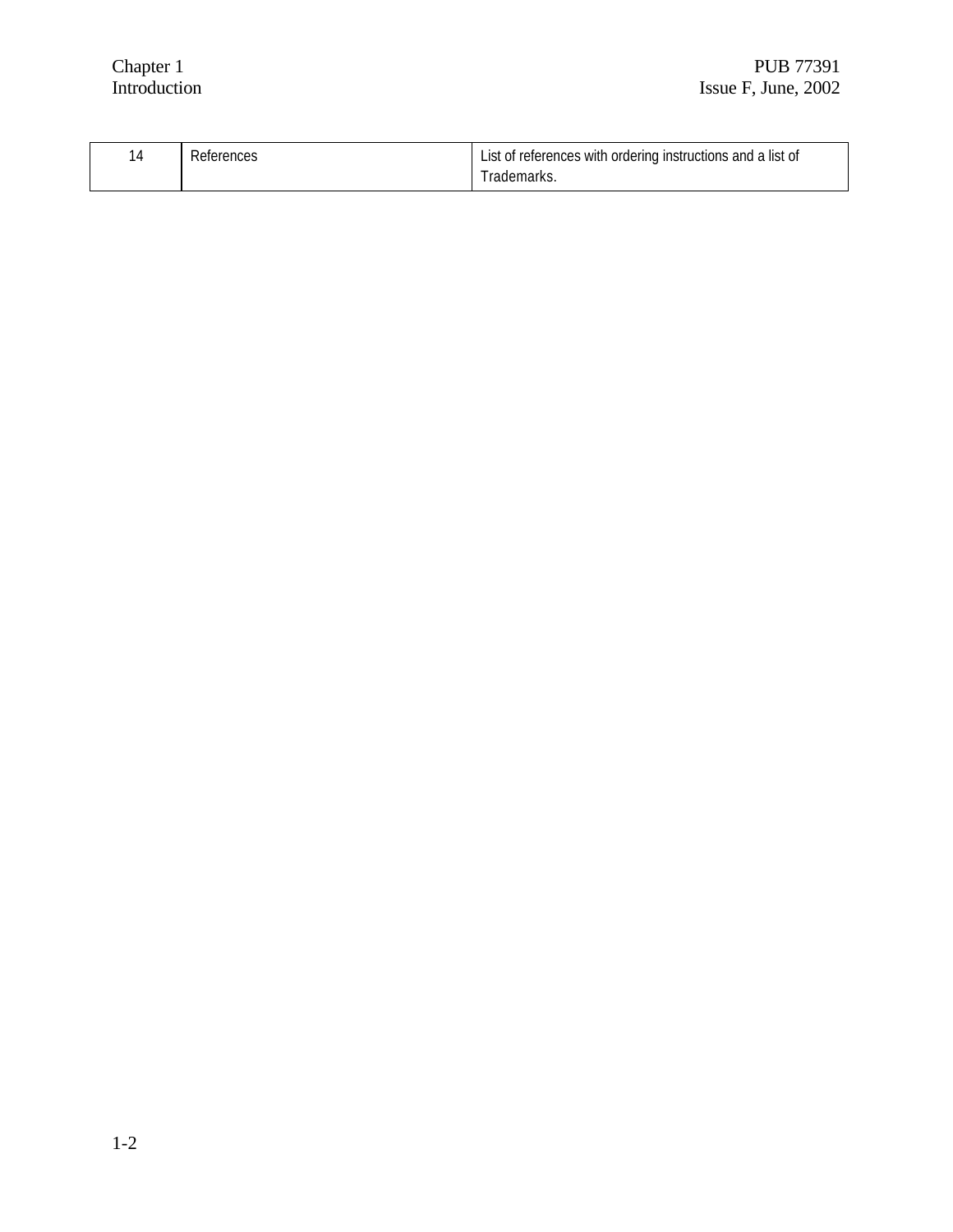## **Chapter and Section Page** 2. Unbundled Analog Line Port Service Description.........................................................2-1 2.1 Introduction........................................................................................................2-1 2.2 Analog Line Port Description............................................................................2-2 2.2.1 Network Interface..................................................................................2-2 2.2.2 Provided Functions................................................................................2-2 2.2.3 Interoffice Trunking and Facilities.........................................................2-3 2.3 Interconnecting Services....................................................................................2-3 **Figures**

| $2 - 1$ |  |  |
|---------|--|--|
|         |  |  |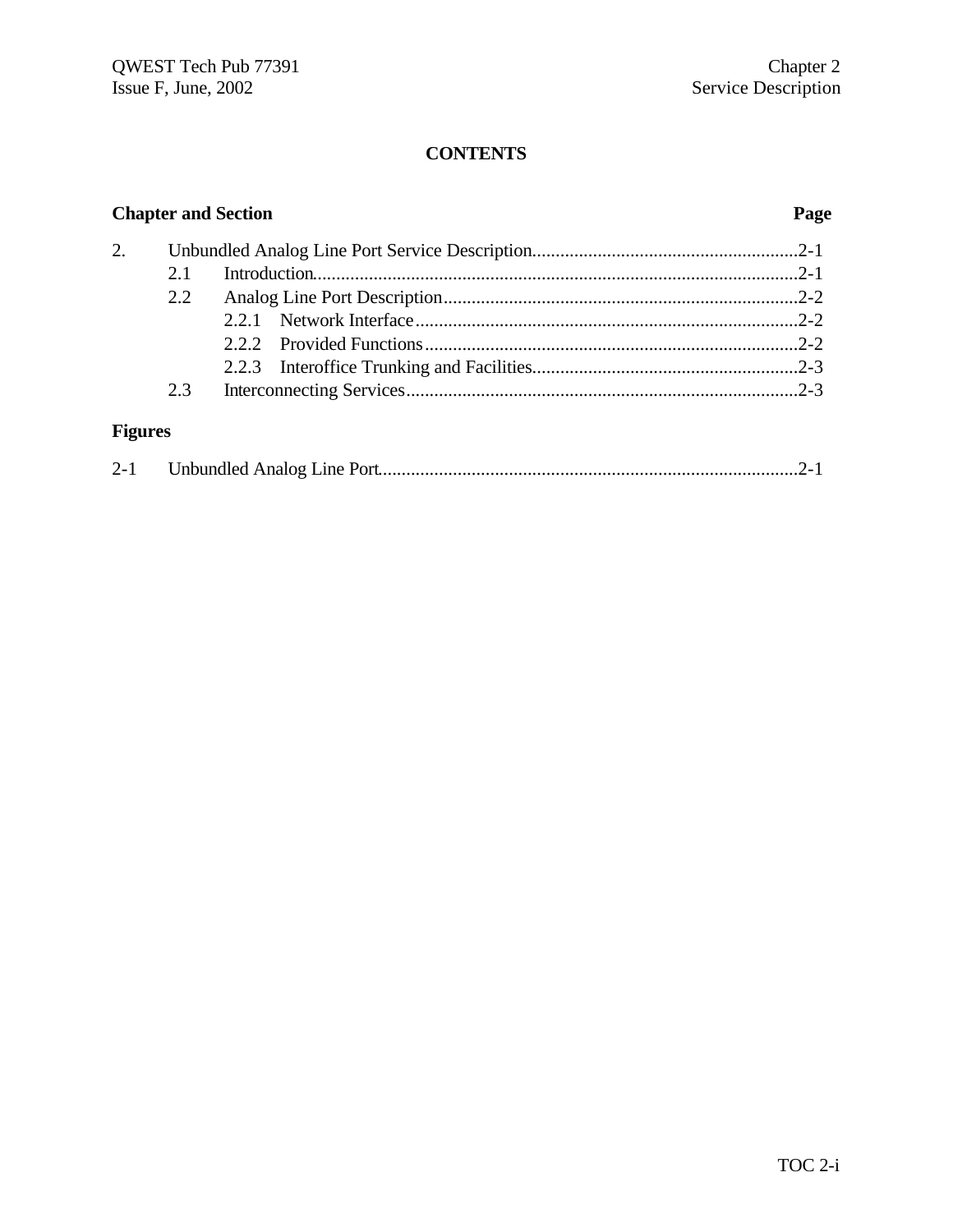### **2. Unbundled Analog Line Port Service Description**

### **2.1 Introduction**

Unbundled Analog Line ports provide access to the basic functionality of an End Office switch, including address digit reception and translations, routing and rating, and call supervision for intra-office switched services. Port switching functions provide for the establishment of a connection between two line ports within the switch (intraoffice) or between an unbundled line port and an unbundled trunk port that connects to another switching entity (interoffice). Analog Line Port functionality is provided by digital end offices. The ports may be used for business or residential lines.

Figure 2-1: Illustrates an Unbundled Analog Line Port.

#### QWEST Switch Line Side Network Interface (NI) 2-wire To Network Connected to an unbundled loop or transport

### **Unbundled Analog Lineside Switch**

**Figure 2-1:** Unbundled Analog Line Port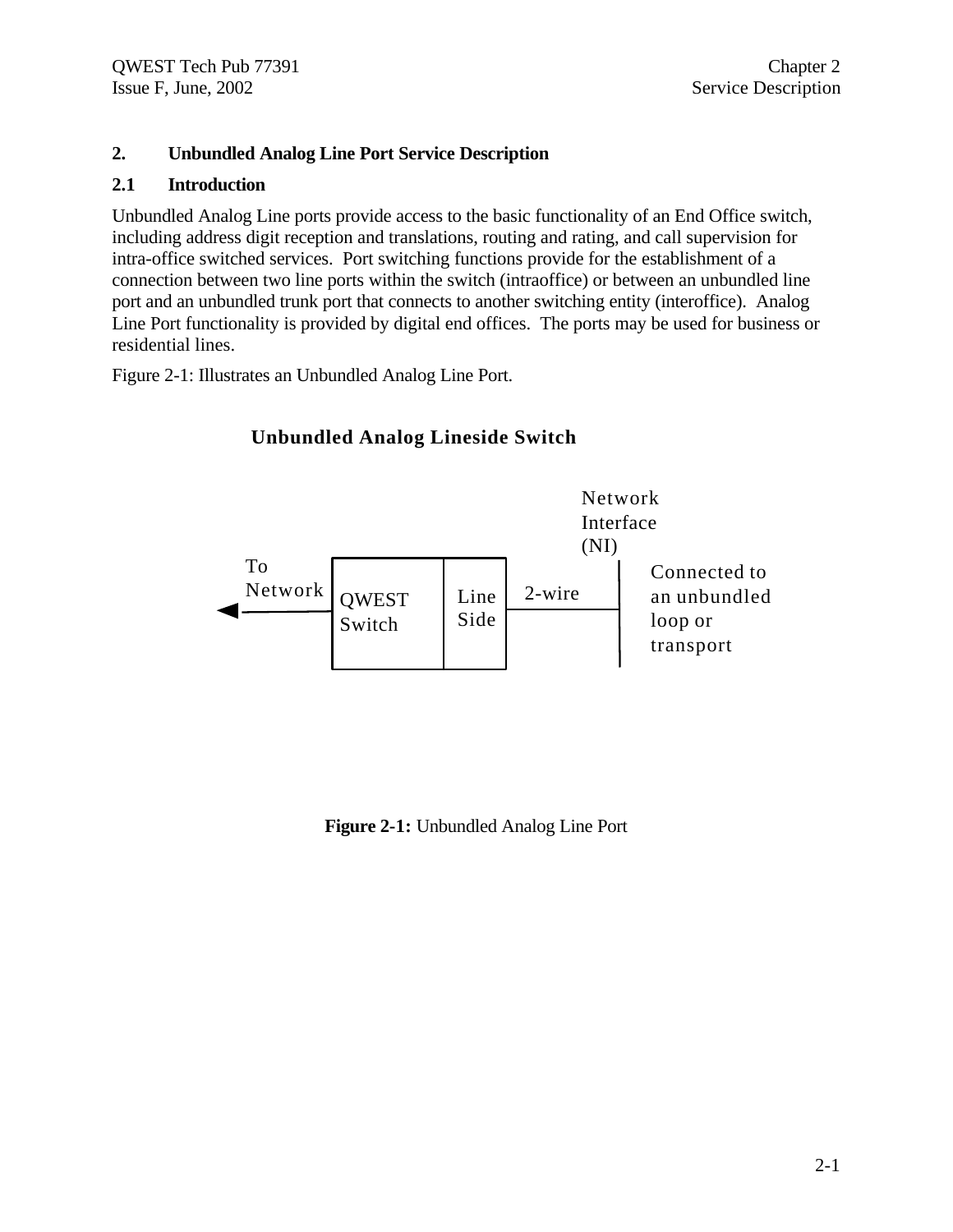### **2.2 Port Description**

The Analog End Office Line Port is a two-wire, Plain Old Telephone Service (POTS) type lineside switch connection. This Port includes standard features (e.g. a telephone number, directory listing, on/off hook detection, dial tone, routing, audible and power ringing, complete dial plan as resident in the switch interLATA Carrier choice (Presubscribed Interexchange Carrier or PIC), access to 911 and operator services and directory assistance, basic or enhanced features, and blocking options). Supervisory signaling options include loop start or ground start.

### **2.2.1 Network Interface**

The QWEST Central Office Network Interface (CO-NI) is a common DS0/voice frame located in the wire center (e.g. Inter Connector Distribution Frame (ICDF) or Direct Connection). Terminations MUST be ordered prior to ordering analog line ports, reference *Expanded Interconnect and Co-Location for Private Line Transport and Switched Access Services* (Technical Publication 77386).

### **2.2.2 Provided Functions**

Some of the available functions of an Analog Line Port are:

- Telephone Number
- Directory Listing
- Dial Tone
- On-hook and Off-hook detection
- Digit Reception (Dial Pulse or (DTMF) Dual Tone Multi Frequency)
- Audible Ringing and Power Ringing
- Automatic Message Accounting (AMA) Recording
- Access to 911, Operator Services and Directory Assistance
- Blocking Options, e.g. 900 Services

The CLEC is responsible for providing the E911 database provider with the telephone number and associated end user address information that the CLEC uses in conjunction with Unbundled Network Elements (UNE) in required National Emergency Numbering Administration (NENA) standard format. The CLEC is responsible to have the telephone number and associated end user location information loaded into the E911 database.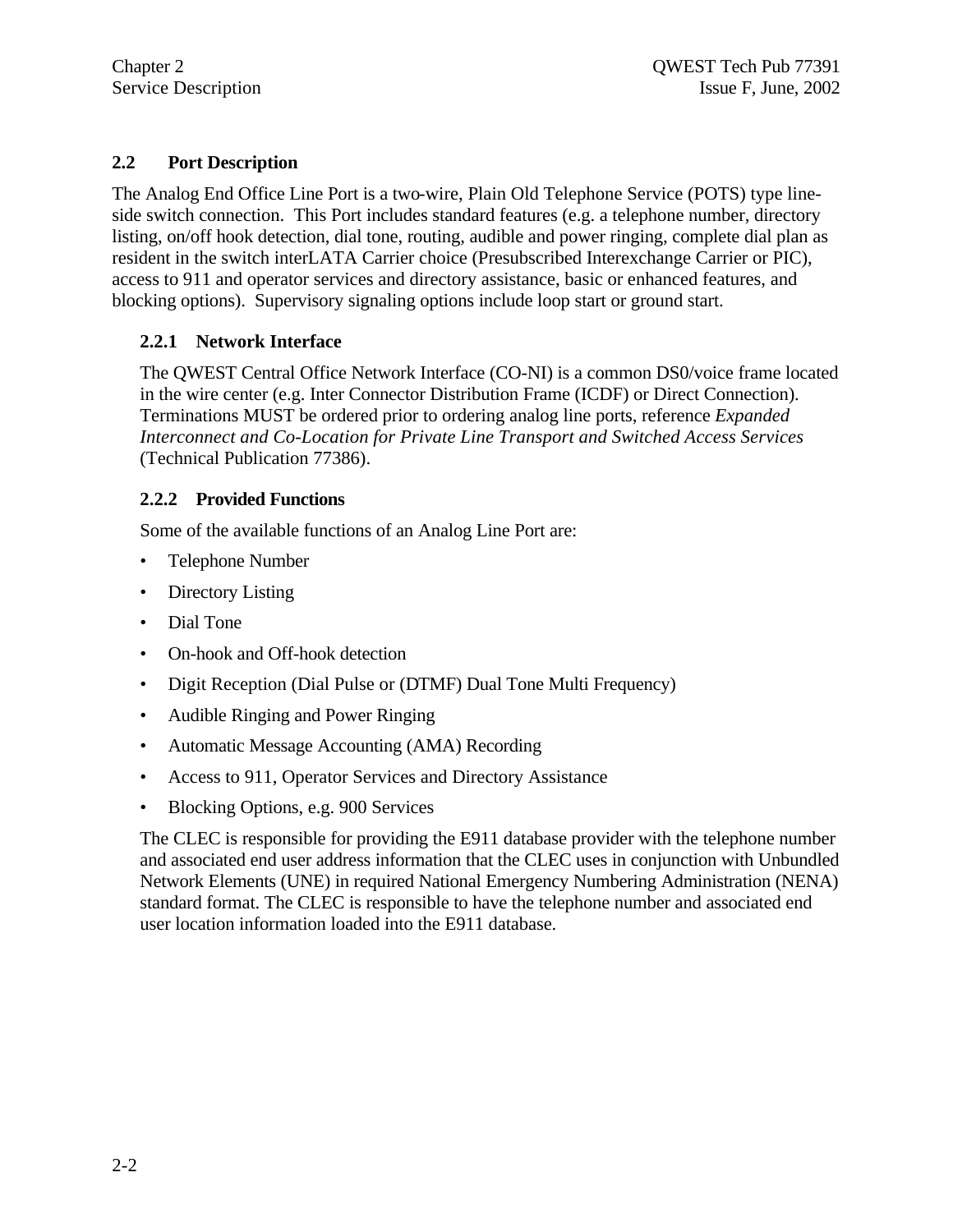Custom Routing is an optional software function of a QWEST End Office switch that provides a routing path between an Unbundled Analog Line Port and a specific Message Trunk Group (see chapter 3 of this publication) via the switching matrix and a customized routing table or tables.

Vertical Features will be offered on an unbundled basis in conjunction with the Unbundled Switch product offering. The Vertical Features will be ordered as separate elements (on the Unbundled Switch LSR). For the features a switch is capable of providing that are not provisioned within the switch, the customer may need to order via the Bona Fide/Special Request Processes.

### **2.2.3 Interoffice Trunking and Facilities**

Separately ordered interoffice trunking and facilities are not included with this service but may be obtained from other services. Access to QWEST's public interoffice trunking network is not included with Unbundled Analog Line Ports.

### **2.3 Interconnecting Services**

Unbundled analog line ports are typically connected to an unbundled loop, which connects to the end user's phone or other device (i.e., to the End-User's customer installation). This loop may be provided by an Interconnector collocated in QWEST's Wire Center by means of the *Expanded Interconnect and Co-Location for Private Line Transport and Switched Access Services* (Technical Publication 77386) or by QWEST's *Interconnection, Unbundled Loop Service* (Technical Publication 77384).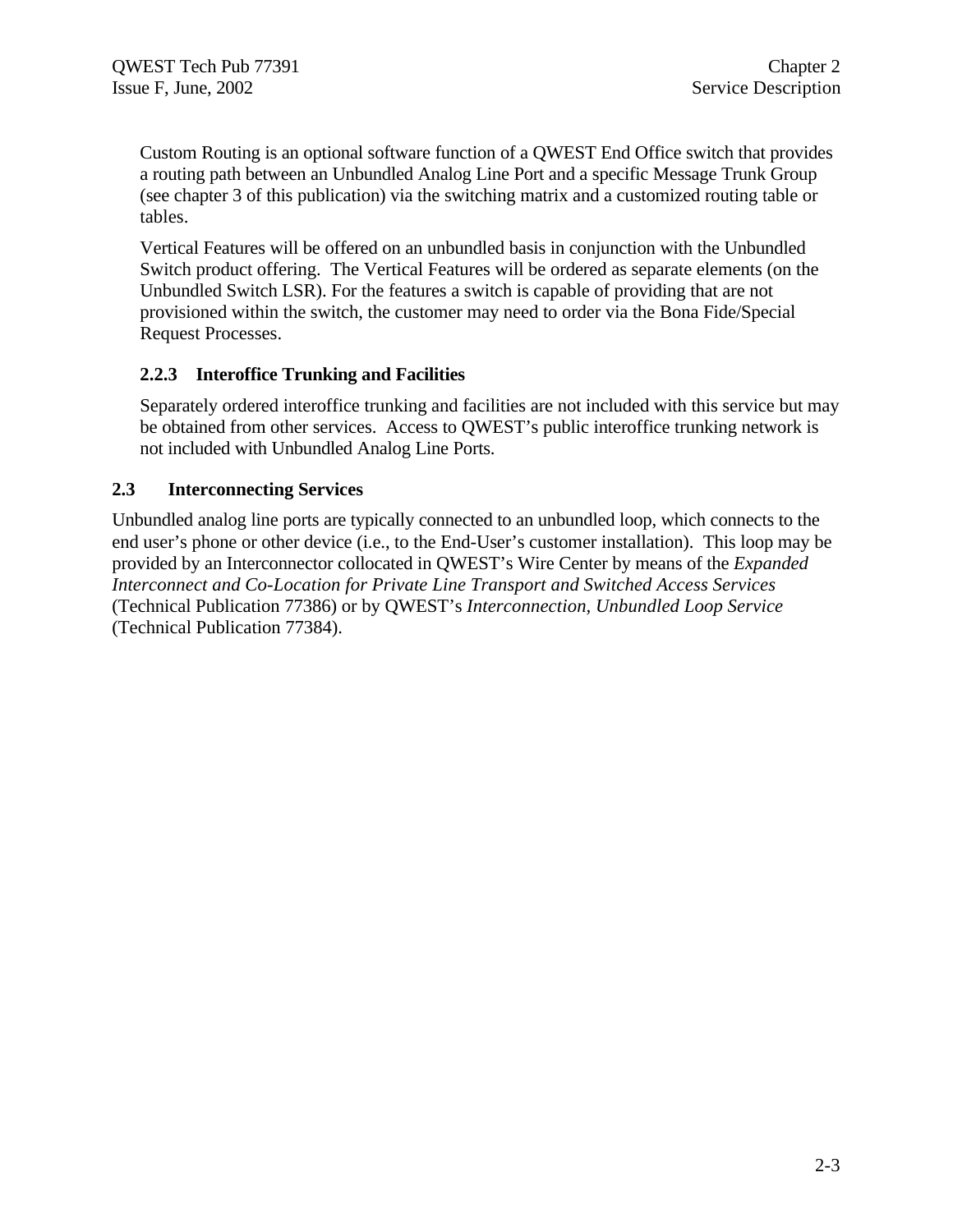| <b>Chapter and Section</b> |     | Page |  |
|----------------------------|-----|------|--|
| 3.                         | 3.1 |      |  |
|                            | 3.2 |      |  |
|                            |     |      |  |
| <b>Figures</b>             | 3.3 |      |  |
|                            |     |      |  |

| $3 - 1$ |  |  |
|---------|--|--|
|---------|--|--|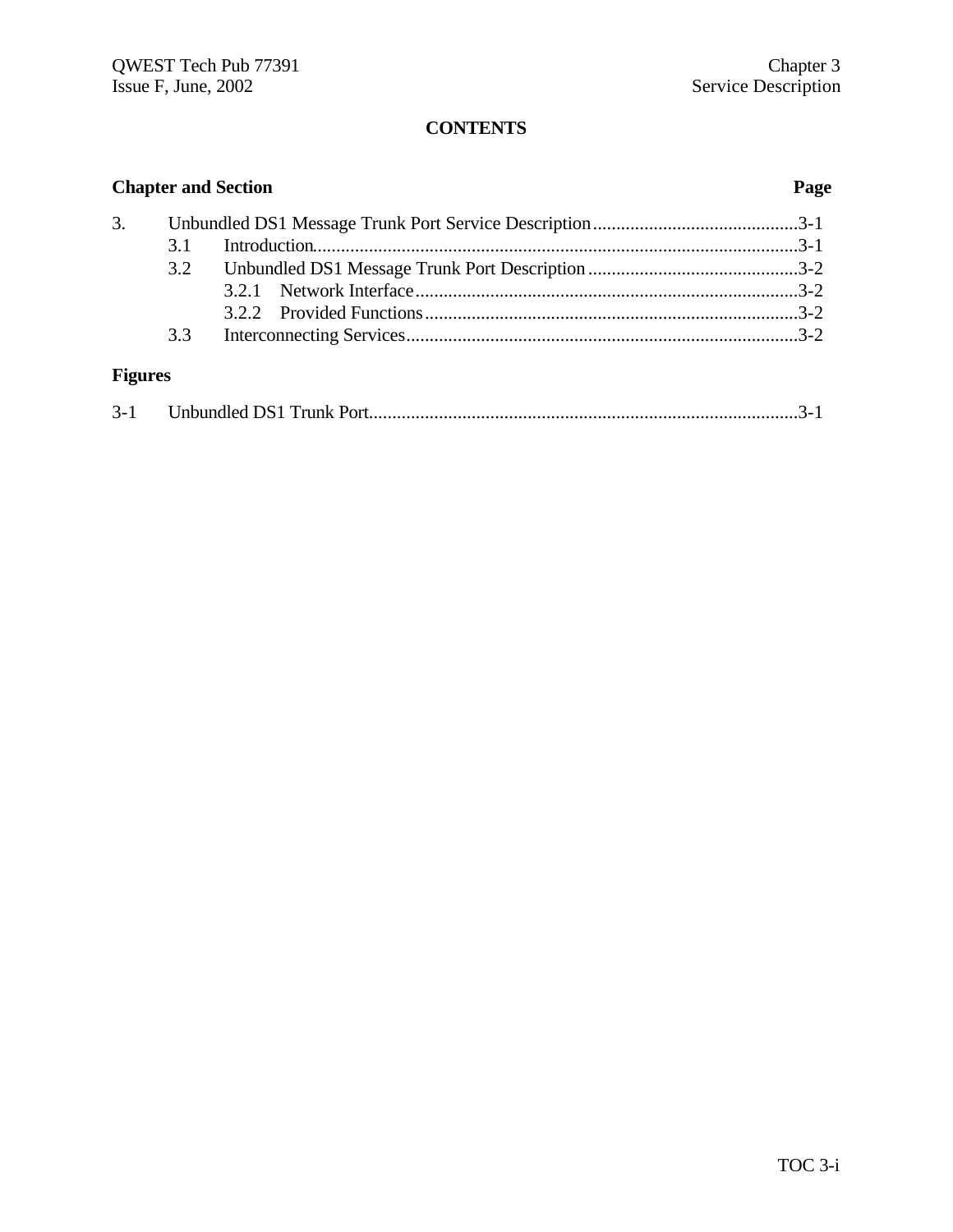### **3. Unbundled DS1 Message Trunk Port Service Description**

### **3.1 Introduction**

An Unbundled DS1 Message Trunk Port is a DS1 trunk side End Office switch port physically terminating at a common DS1 frame or panel. Each Unbundled DS1 Message Trunk Port includes a subset of 24 DS0 channels capable of supporting local message type traffic. This Unbundled DS1 Message Trunk Port does not support PRI/ISDN or DID, DOD, PBX type of traffic. However PRI/ISDN or DID, DOD, PBX type of traffic is addressed in this document.

Local message type traffic allows communication paths between End Office Switches. A Message Trunk Port provides the switch connection between calling and called parties at the QWEST Wire Center.

A Message Trunk Group is a software feature within an End Office switch that establishes the trunk group number and associated trunk members. Trunk groups may be originating, terminating or 2-way. Signaling attributes are defined at the trunk group level, and are either Multi Frequency (MF) or Signaling System 7 (SS7). Trunk members must occupy individual channels of an Unbundled DS1 Trunk Port.

Figure 3-1 Illustrates an Unbundled DS1 Message Trunk Port.



### **Unbundled DS1 Message Trunk Port**

**Figure 3-1:** Unbundled DS1 Message Trunk Port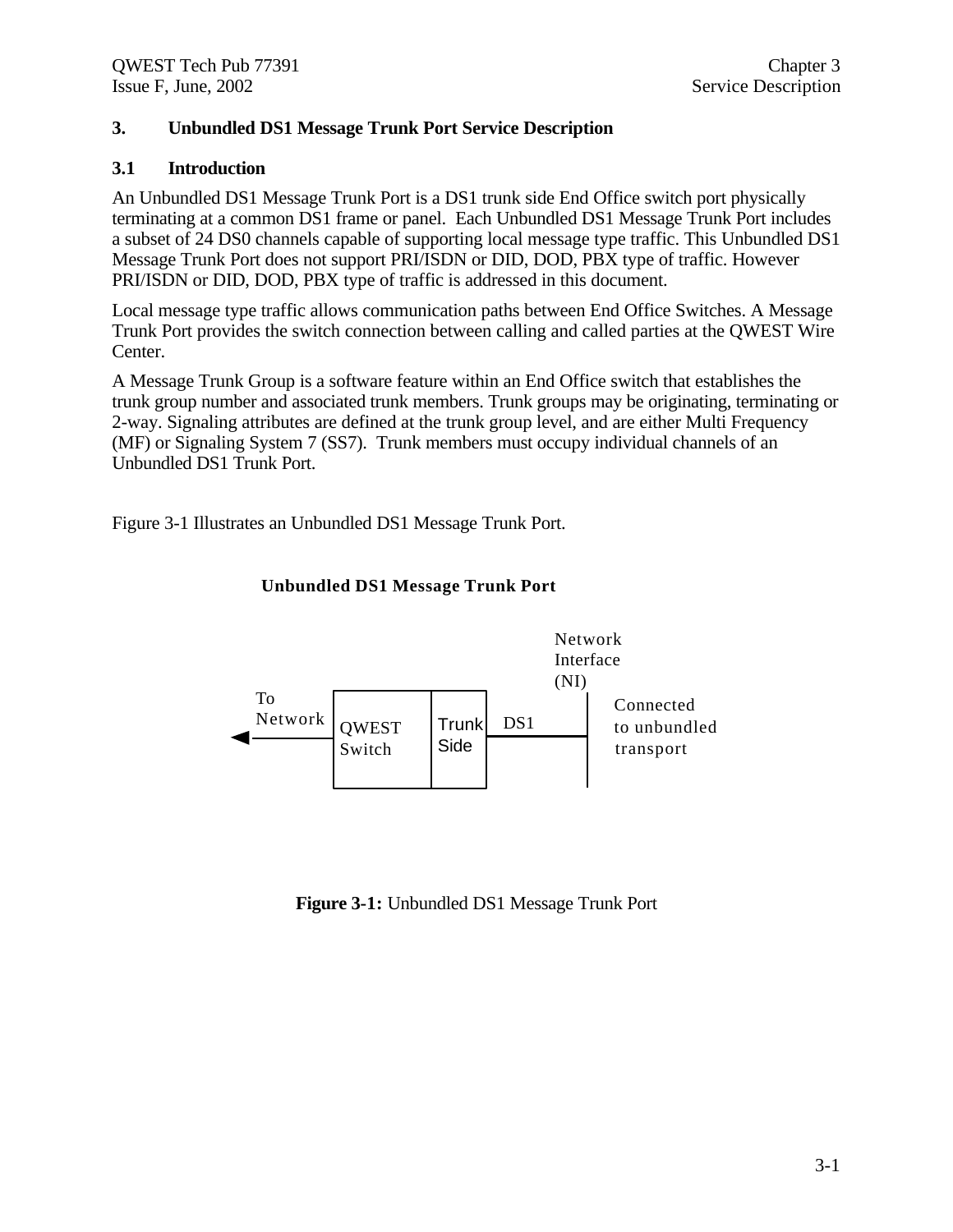### **3.2 Port Description**

The End Office Message Trunk Port is connected to a CLEC 4-wire DS1 metallic interface within the QWEST Central Office (i.e. the End Office switch and interface are in the same QWEST Central Office). The DS1 supports up to 24 channelized trunks. QWEST standard DS1 framing and format options are available.

### **3.2.1 Network Interface**

The QWEST Central Office Network Interface (CO-NI) is a common DS1 frame or panel located in the wire center (e.g. Inter Connector Distribution Frame (ICDF) or Direct Connection). Terminations MUST be ordered prior to ordering Message Trunk Ports, reference *Expanded Interconnect and Co-Location for Private Line Transport and Switched Access Services* (Technical Publication 77386).

### **3.2.2 Provided Functions**

Some of the available functions of a DS1 Message Trunk Port are:

• Interoffice connectivity

### **3.3 Interconnecting Services**

Unbundled DS1 Trunk Ports are typically connected to an unbundled DS1. This DS1 may be provided by an Interconnector collocated in QWEST's Wire Center by means of the *Expanded Interconnect and Co-Location for Private Line Transport and Switched Access Services* (Technical Publication 77386) or by QWEST's *Interconnection, Unbundled Loop Service* (Technical Publication 77384).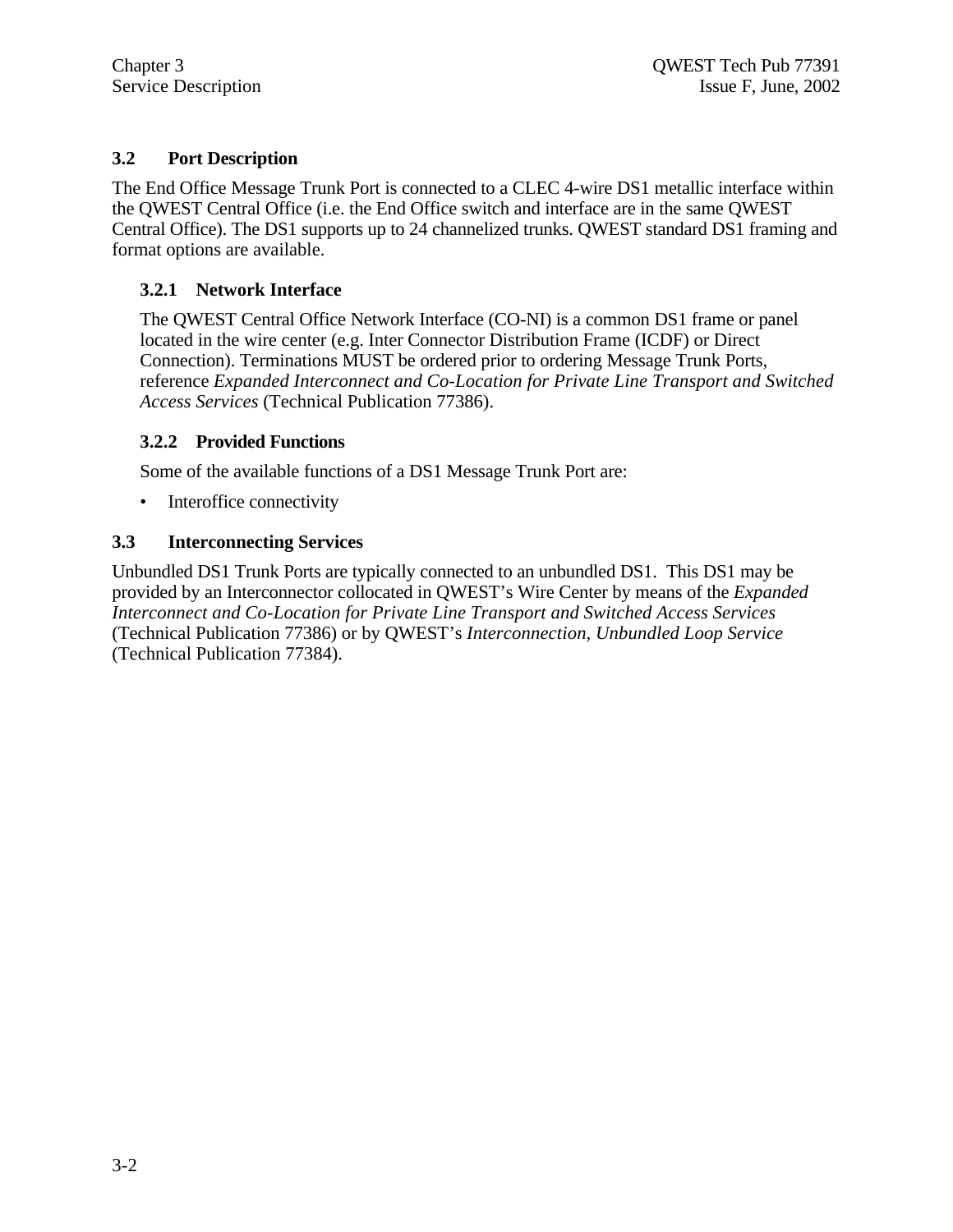| <b>Chapter and Section</b> |     |  | Page |
|----------------------------|-----|--|------|
| 4.                         |     |  |      |
|                            | 4.1 |  |      |
|                            |     |  |      |
|                            |     |  |      |
|                            |     |  |      |
|                            | 4.3 |  |      |
| <b>Figures</b>             |     |  |      |

| $4 - 1$ |  |  |  |
|---------|--|--|--|
|---------|--|--|--|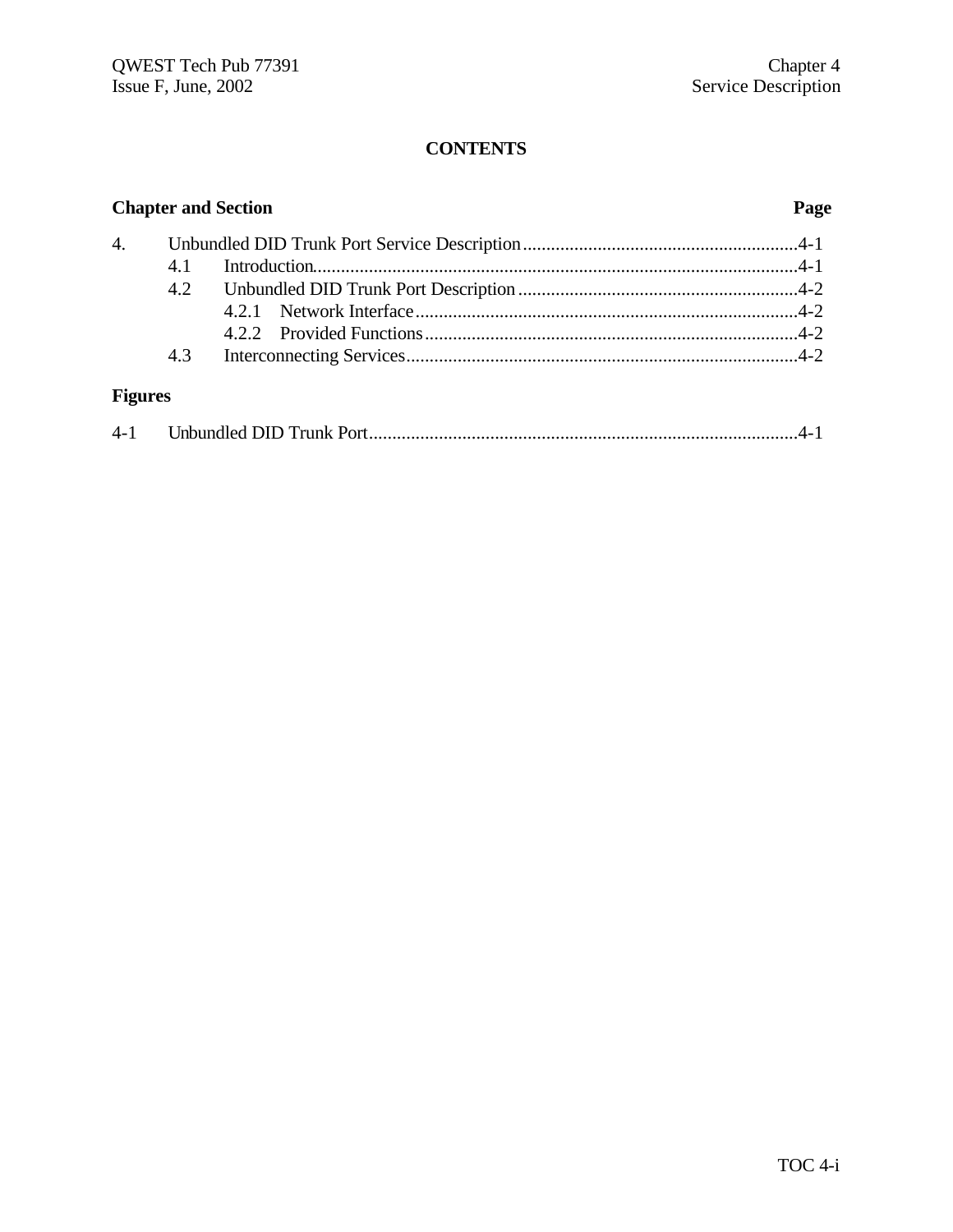### **4. Unbundled DID Trunk Port Service Description**

### **4.1 Introduction**

The Direct Inward Dialed (DID) Trunk Port is an unbundled switching product that provides a CLEC the ability to physically connect a Private Branch Exchange (PBX) user to/from the trunk side of a QWEST Central Office switch.

DID is a special Private Facilities 2-way trunk with line side treatment that permits incoming calls from the exchange network to reach a specific PBX station directly without attendant assistance. DID trunk ports are capable of a DS1 termination in the digital environment or a single circuit metallic termination in the analog environment.

This product allows the CLEC to order DID numbers in blocks of 20. One primary directory listing is provided for each PBX system. Provisioning of the DID feature type trunks requires the CLEC to subscribe to a sufficient number of trunk facilities to adequately handle the volume of incoming calls.

Figure 4-1 Illustrates an Unbundled DID Trunk Port.



**Unbundled DID Trunk Port**

**Figure 4-1:** Unbundled DID Trunk Port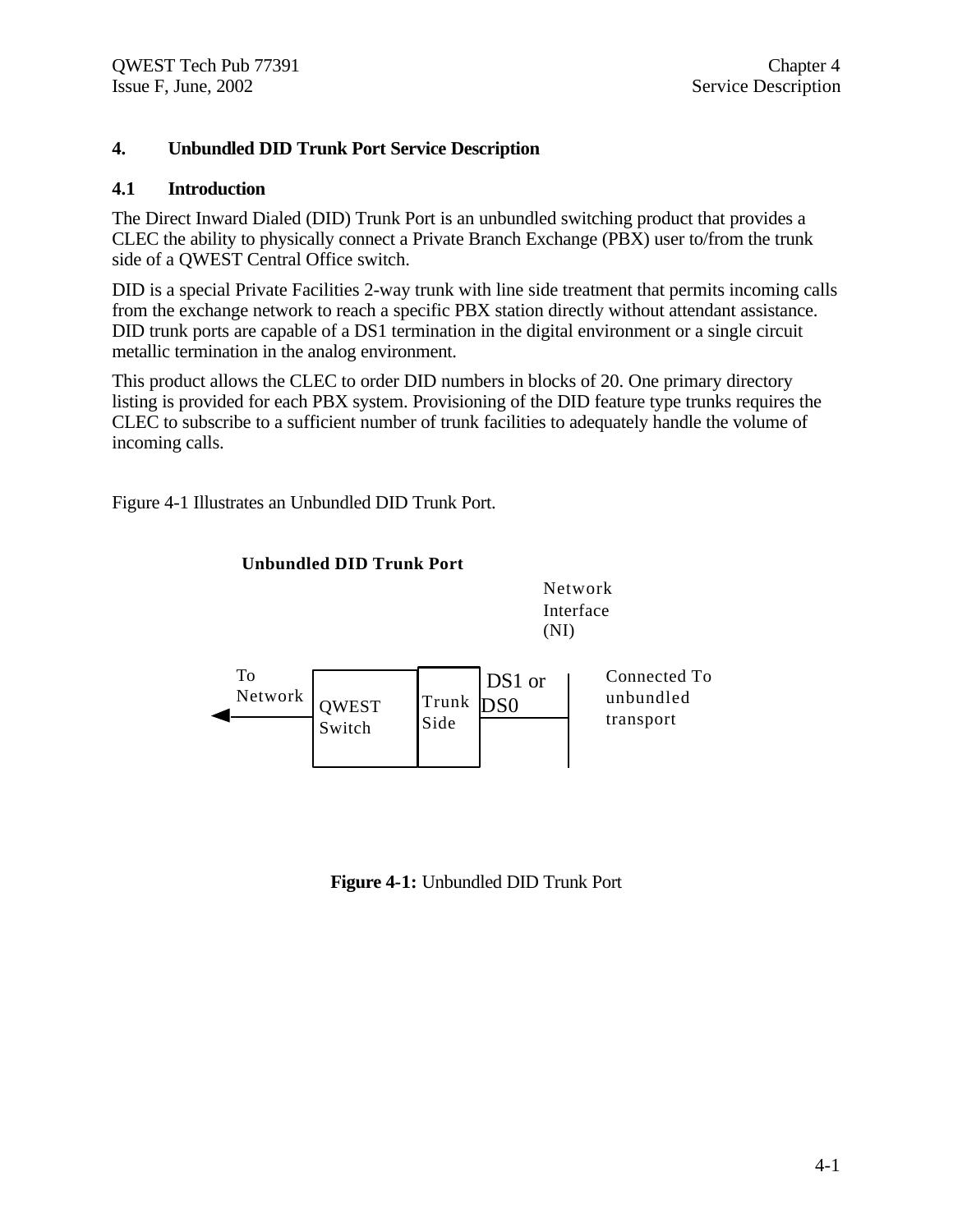### **4.2 Port Description**

DID trunk ports are offered as analog or digital to a Single Point of Termination which will be cross connected to a customer premise DS1 or analog loop.

### **4.2.1 Network Interface**

The QWEST Central Office Network Interface (CO-NI) is a common DS1 or DS0/voice frame or panel located in the wire center (e.g. Inter Connector Distribution Frame (ICDF) or Direct Connection). Terminations MUST be ordered prior to ordering DID Trunk Ports, reference *Expanded Interconnect and Co-Location for Private Line Transport and Switched Access Services* (Technical Publication 77386).

### **4.2.2 Provided Functions**

Some of the available functions of a DID Trunk Port are:

- 2-way connectivity from PBX to customer premise DS1
- Block of 20 numbers
- A primary directory listing for each PBX system
- Private facility trunks with line side treatment
- Access to the QWEST exchange network for originating/terminating PBX calls

### **4.3 Interconnecting Services**

Unbundled DID Trunk Ports are typically connected to an unbundled DS1 or analog metallic loop. This DS1 or analog metallic loop may be provided by an Interconnector collocated in QWEST's Wire Center by means of the *Expanded Interconnect and Co-Location for Private Line Transport and Switched Access Services* (Technical Publication 77386) or by QWEST's *Interconnection, Unbundled Loop Service* (Technical Publication 77384).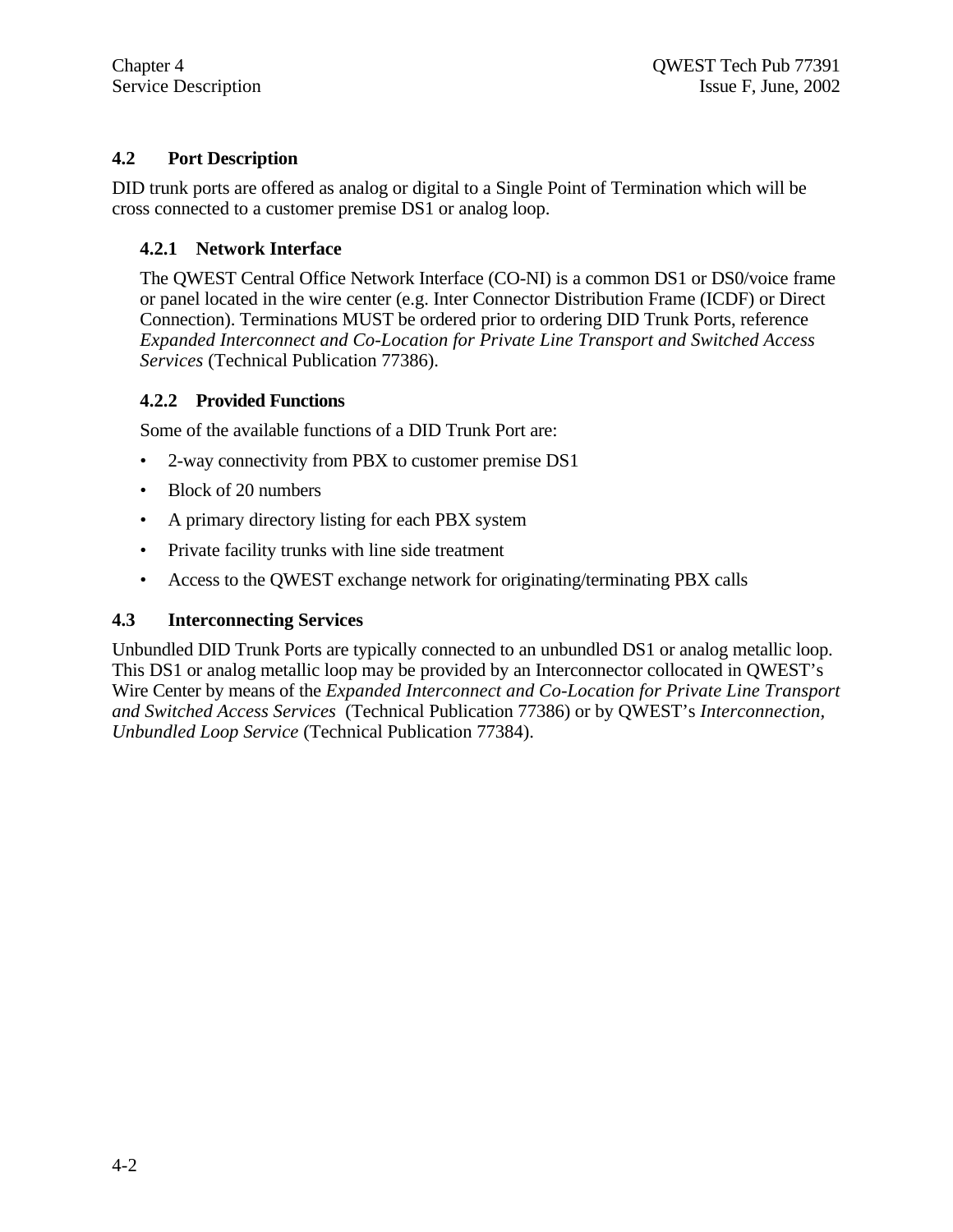| <b>Chapter and Section</b> |     |  | Page |
|----------------------------|-----|--|------|
|                            |     |  |      |
|                            |     |  |      |
|                            |     |  |      |
|                            |     |  |      |
|                            |     |  |      |
|                            | 5.3 |  |      |
| <b>Figures</b>             |     |  |      |

| $5 - 1$ |  |  |  |
|---------|--|--|--|
|---------|--|--|--|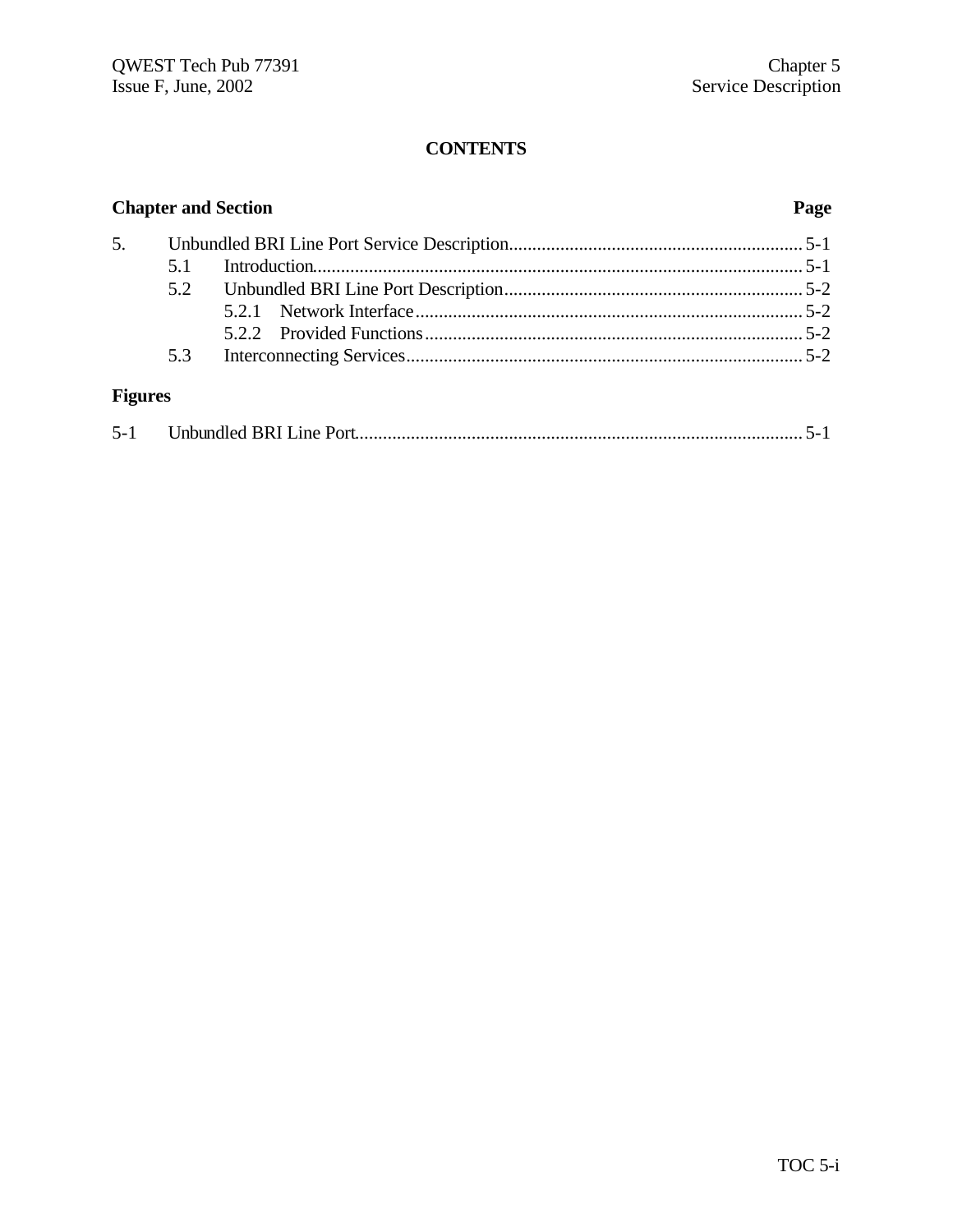### **5. Unbundled BRI Line Port Service Description**

### **5.1 Introduction**

An Unbundled Basic Rate Interface (BRI) Integrated Services Digital Network (ISDN) Port provides a 2-wire electrical interface to a QWEST Central Office Switch for the provision of Basic Rate ISDN capabilities. BRI supports a Digital Subscriber Line comprised of two 56 or 64 kilobits per second (kbps) bearer channels and a single 16 kbps out-of-band signaling channel for data (2B+D). The BRI port provides access to the functions and capabilities of a QWEST Central Office Switch, including ISDN voice capability, and circuit switched data.

BRI provides basic voice and data capabilities, which can be combined on a single ISDN switch port. These basic voice and data capabilities are assigned to one or more terminals connected to the ISDN switch port, and share the QWEST Central Office Switch BRI software common block.

BRI is available in the 2B+D configuration, which provides two B channels and one D channel (for signaling).

Vertical Features will be offered on an unbundled basis in conjunction with the Unbundled Switch product offering. The Vertical Features will be ordered as separate elements (on the Unbundled Switch LSR). For the features a switch is capable of providing that are not provisioned within the switch, the customer may need to order via the Bona Fide/Special Request Processes.

Figure 5-1 Illustrates an Unbundled BRI Line Port.



### **Unbundl ed BRI Line Port**

### **Figure 5-1:** Unbundled BRI Line Port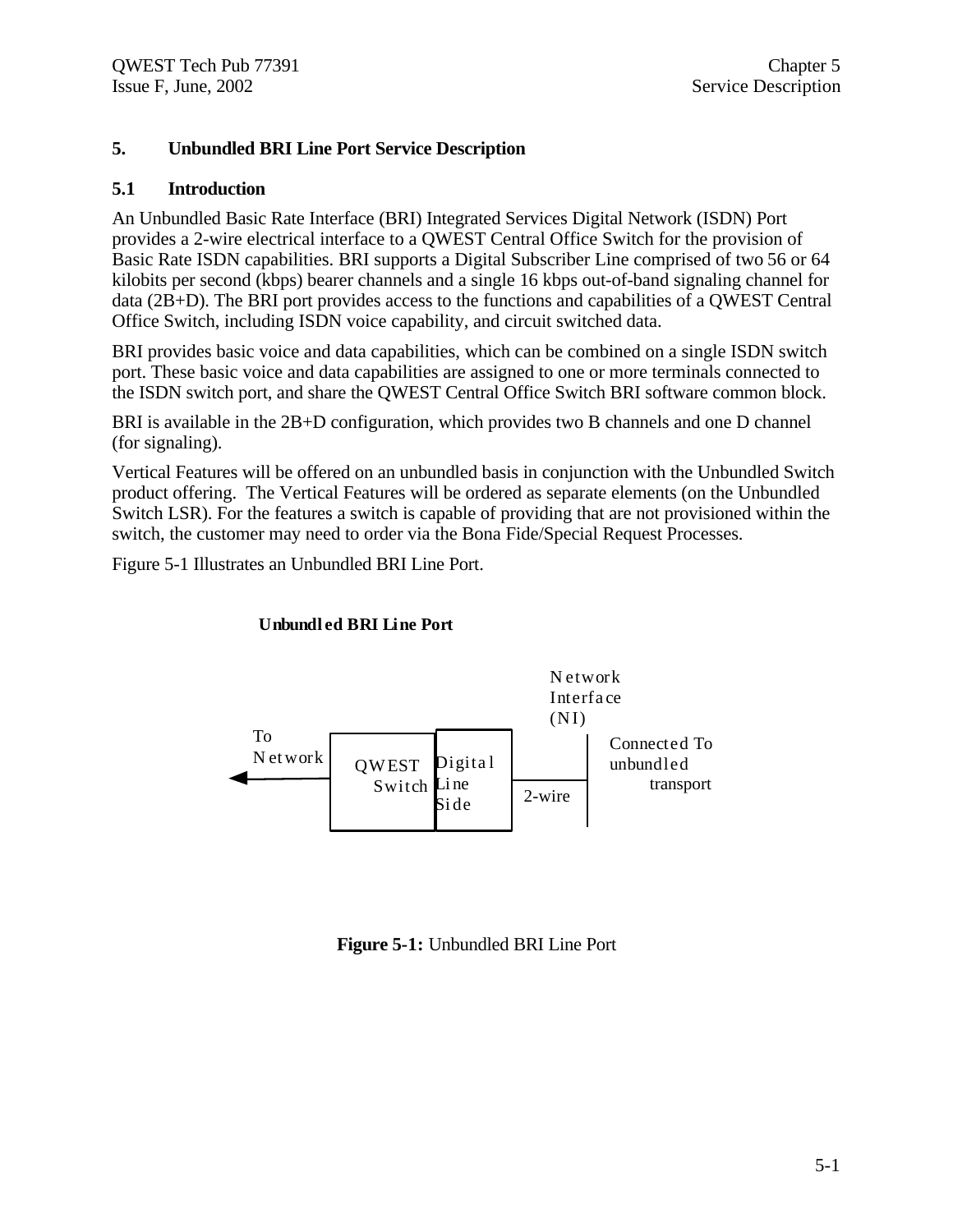### **5.2 Port Description**

ISDN is a switched network capability that supports services that are designed to provide end-toend digital connectivity for the simultaneous transmission of voice and data. BRI service consists of a 2-wire line side port associated with a QWEST Central Office switch. The BRI interface provides Line Termination (LT) functionality and utilizes the Two-Binary One-Quaternary (2B1Q) line code, operating at 160 kbps as described in Bellcore technical reference TR-NWT-000393[1].

For more detailed information and technical references, please refer to QWEST Network Disclosure Announcement #402.

### **5.2.1 Network Interface**

The QWEST Central Office Network Interface (CO-NI) is a common DS0/voice frame or panel located in the wire center (e.g. Inter Connector Distribution Frame (ICDF) or Direct Connection). Terminations MUST be ordered prior to ordering BRI Line Ports, reference *Expanded Interconnect and Co-Location for Private Line Transport and Switched Access Services* (Technical Publication 77386).

### **5.2.2 Provided Functions**

Some of the available functions of a BRI Line Port are:

- Telephone Number and Directory Listing
- QWEST Central Office Switch software common block
- Voice features
- B-Channel Circuit Switched Voice or Data
- D-Channel Call Related Signaling or non-Call related Signaling or Packet Switched Data
- Class Features

### **5.3 Interconnecting Services**

Unbundled BRI Line Ports are typically connected to an unbundled Loop. This Loop may be provided by an Interconnector collocated in QWEST's Wire Center by means of the *Expanded Interconnect and Co-Location for Private Line Transport and Switched Access Services* (reference Technical Publication 77386) or by QWEST's *Interconnection, Unbundled Loop Service* (Technical Publication 77384).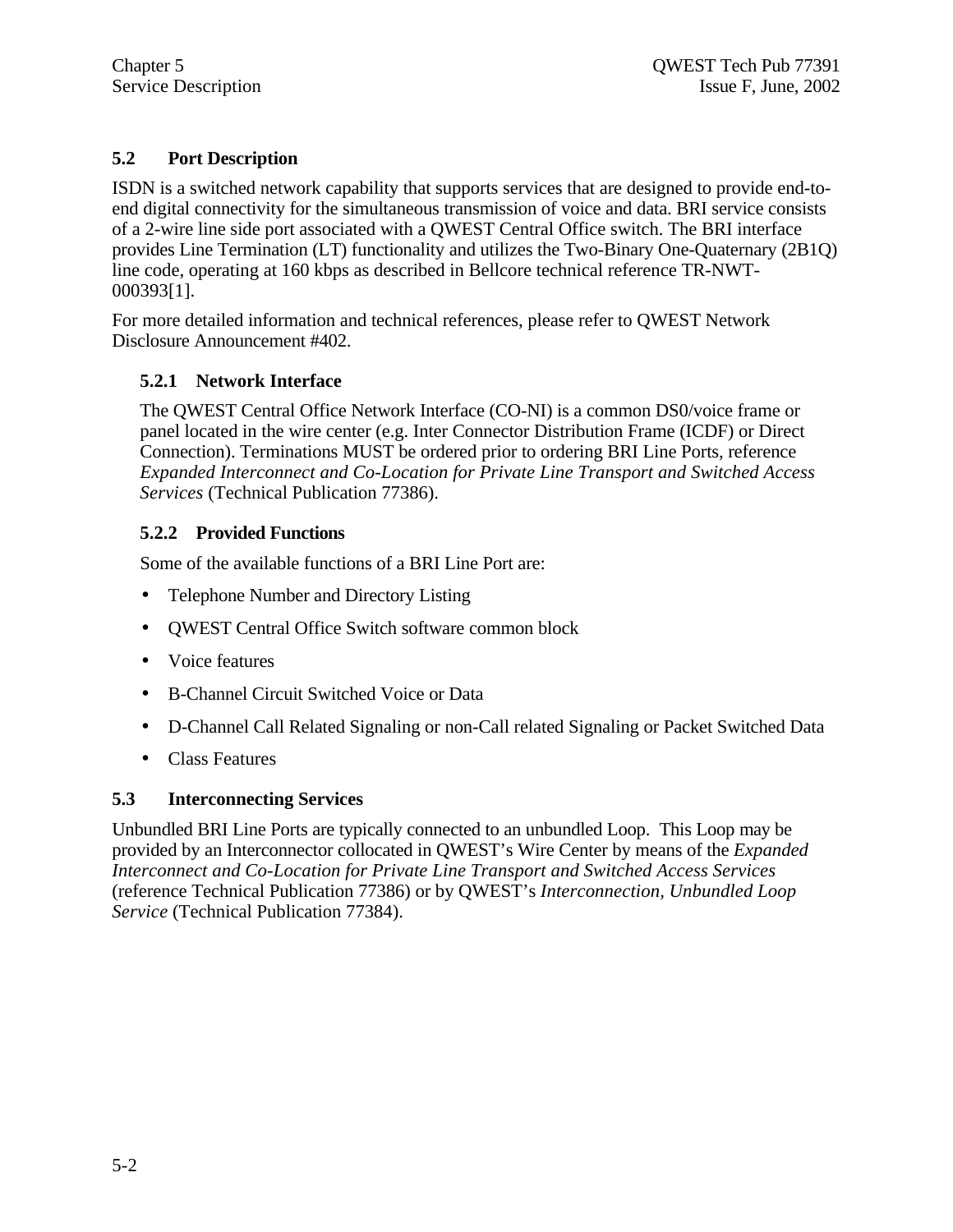| <b>Chapter and Section</b> |     |  | Page |
|----------------------------|-----|--|------|
|                            |     |  |      |
|                            | 6.1 |  |      |
|                            |     |  |      |
|                            |     |  |      |
|                            |     |  |      |
|                            | 6.3 |  |      |
| <b>Figures</b>             |     |  |      |

| $6 - 1$ |  |  |
|---------|--|--|
|---------|--|--|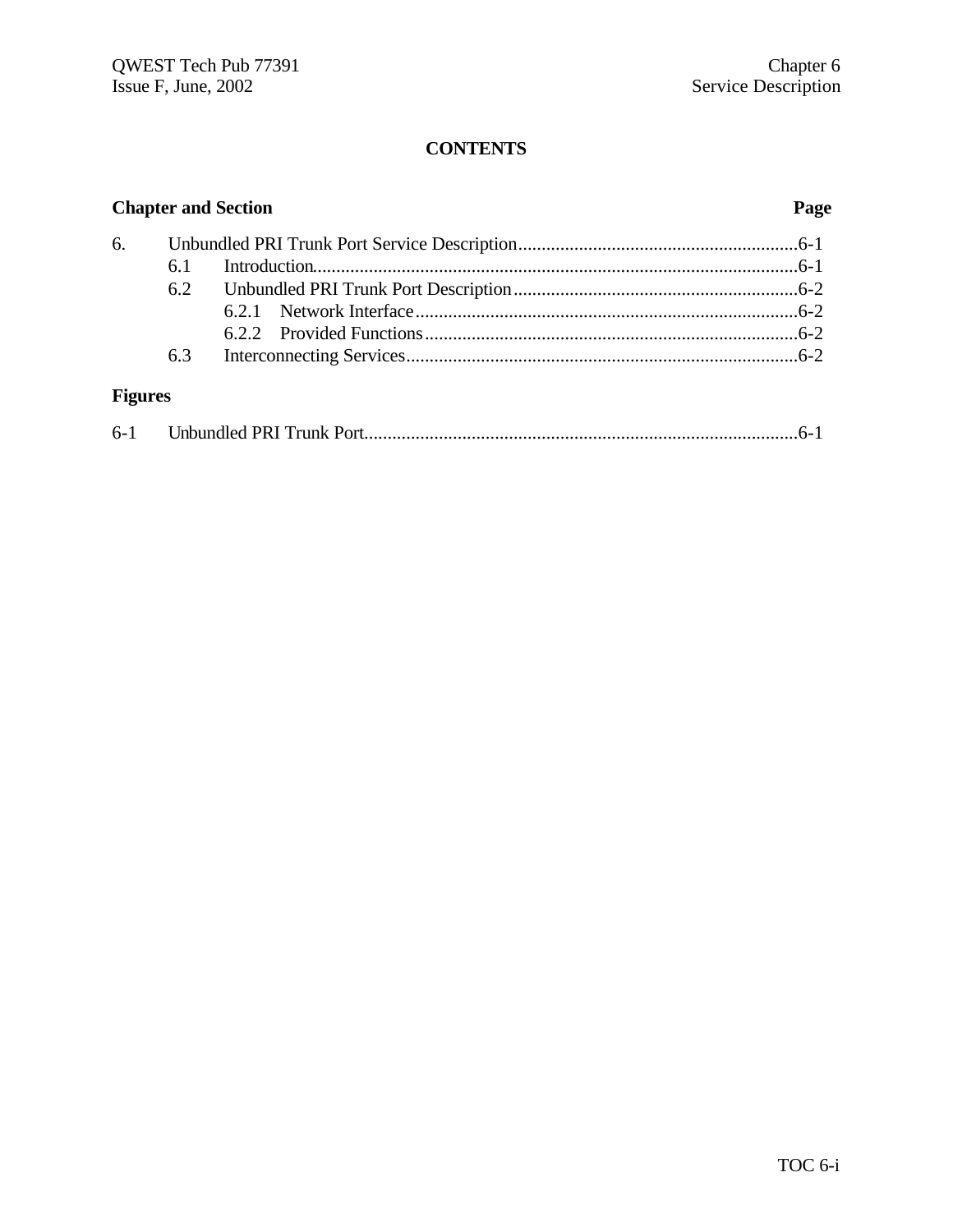### **6. Unbundled PRI Trunk Port Service Description**

### **6.1 Introduction**

An Unbundled Primary Rate Interface (PRI) Integrated Services Digital Network (ISDN) Port provides a DS1 level electrical interface to a QWEST Central Office Switch for the provision of 24 DS0 64Kb/s channels. The base configuration consists of 23 64Kb/s B channels for end user voice and/or data traffic and one 64Kb/s D channel for out of band signaling control of the B channels.

Figure 6-1 Illustrates an Unbundled PRI Trunk Port.



**Figure 6-1:** Unbundled PRI Trunk Port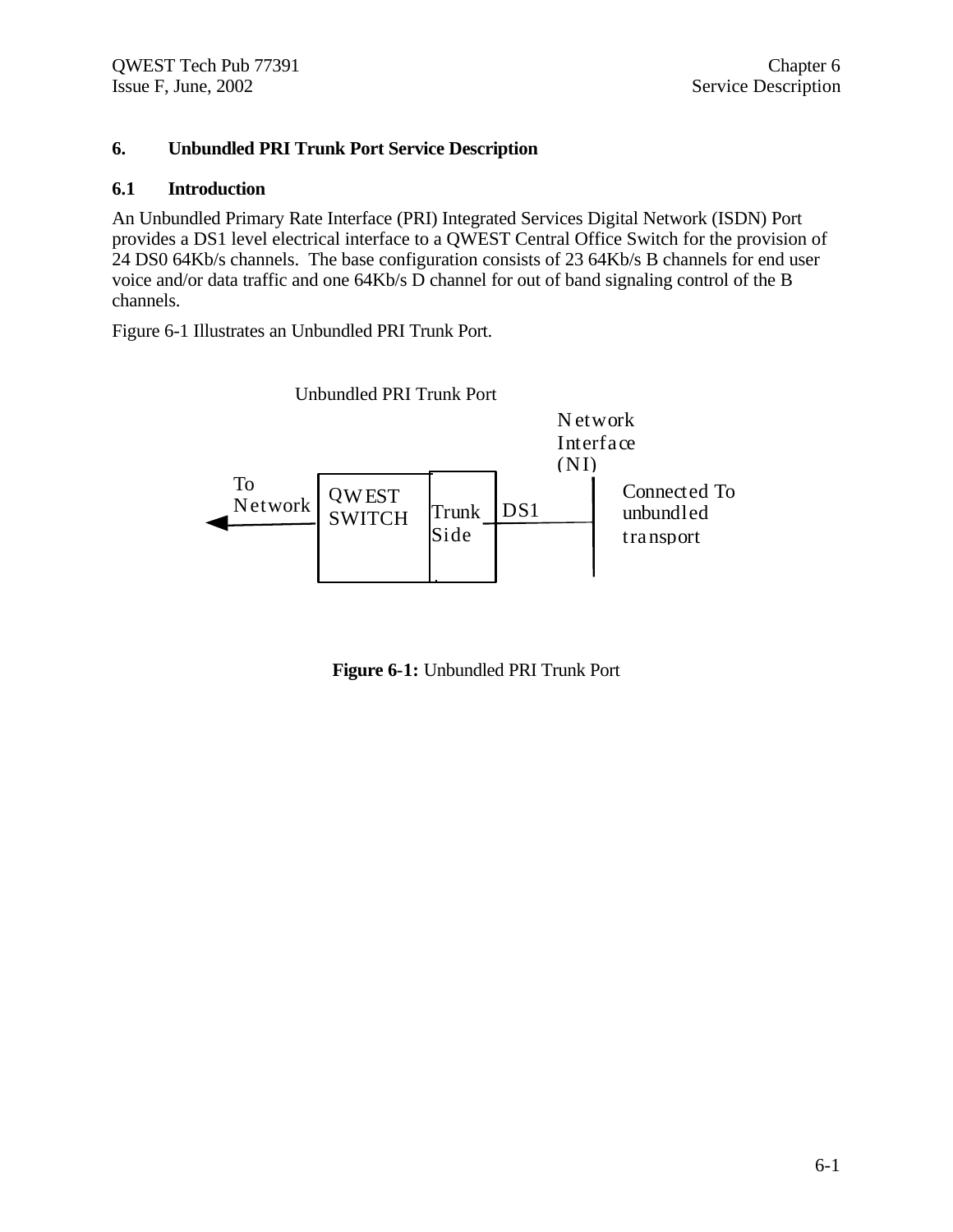### **6.2 Port Description**

ISDN is a switched network capability that supports services that are designed to provide end-toend digital connectivity for the simultaneous transmission of voice and data. PRI service consists of a 4-wire DS-1 port associated with a QWEST Central Office switch. PRI ports are DS-1 interfaces that meet the format specifications in ANSI T1.107. PRI service uses B8ZS line code and the Extended Superframe (ESF) format.

PRI is synchronized by the QWEST Central Office switching system that uses timing that is traceable to a stratum one timing supply. The associated Building Integrated Timing Supply (BITS) meets the 3E specifications in ANSI T1.101.

For more detailed information and technical references, please refer to QWEST Network Disclosure Announcement #402.

### **6.2.1 Network Interface**

The QWEST Central Office Network Interface (CO-NI) is a common DS1 frame or panel located in the wire center (e.g. Inter Connector Distribution Frame (ICDF) or Direct Connection). Terminations MUST be ordered prior to ordering PRI Trunk Ports, reference *Expanded Interconnect and Co-Location for Private Line Transport and Switched Access Services* (Technical Publication 77386).

### **6.2.2 Provided Functions**

Some of the available functions of a PRI Line Port are:

- Backup D channels (where available)
- Incoming Calling Line Identification
- Channel Configuration (where available)
- Multiple Facility Signaling Control

### **6.3 Interconnecting Services**

Unbundled PRI Trunk Ports are typically connected to an unbundled DS1. This DS1 may be provided by an Interconnector collocated in QWEST's Wire Center by means of the *Expanded Interconnect and Co-Location for Private Line Transport and Switched Access Services* (Technical Publication 77386) or by QWEST's *Interconnection, Unbundled Loop Service* (Technical Publication 77384).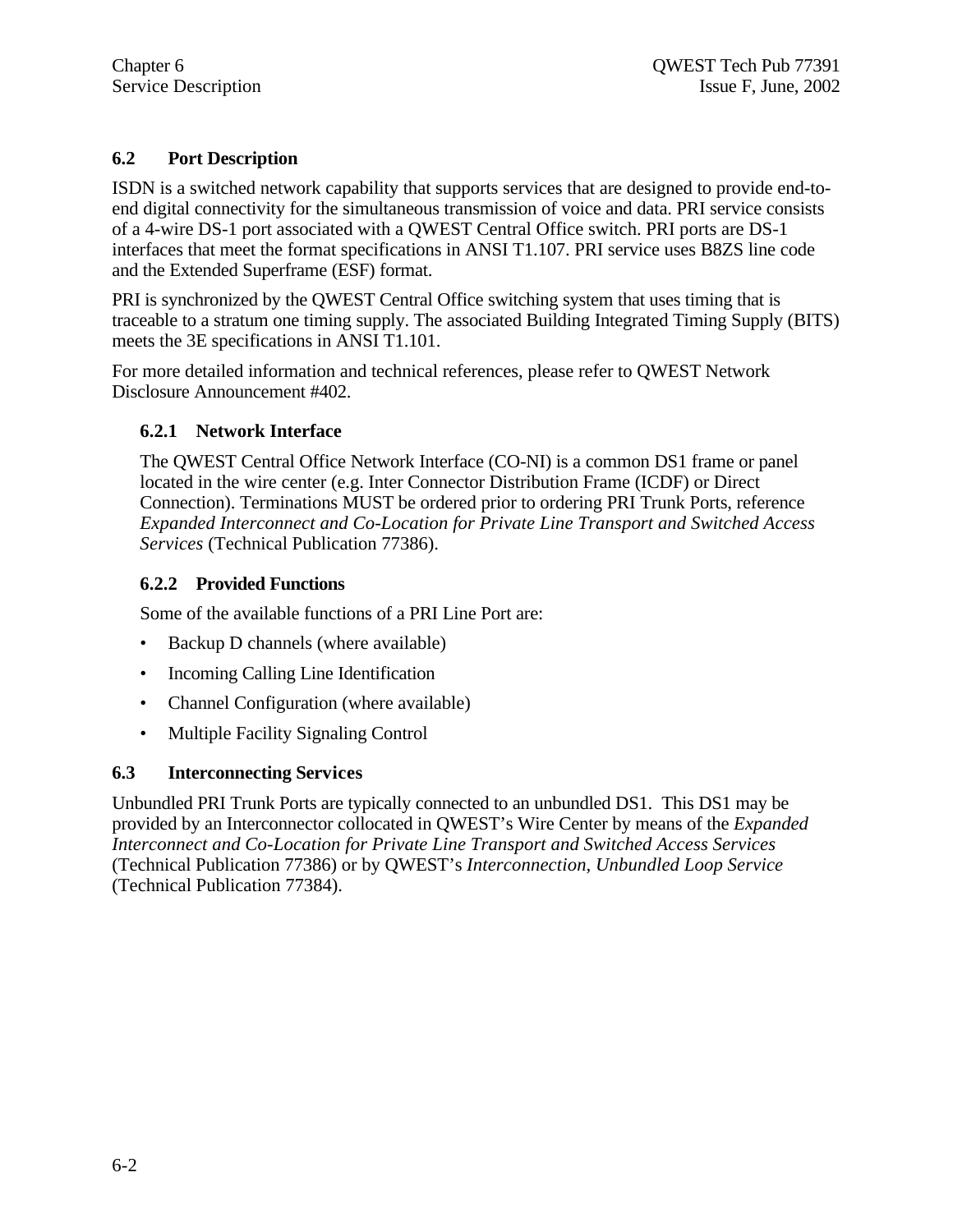| <b>Chapter and Section</b> |     |  | Page |
|----------------------------|-----|--|------|
| 7.                         |     |  |      |
|                            | 71  |  |      |
|                            | 72  |  |      |
|                            |     |  |      |
|                            |     |  |      |
|                            | 7.3 |  |      |
| <b>Figures</b>             |     |  |      |

| $7 - 1$ |  |  |
|---------|--|--|
|---------|--|--|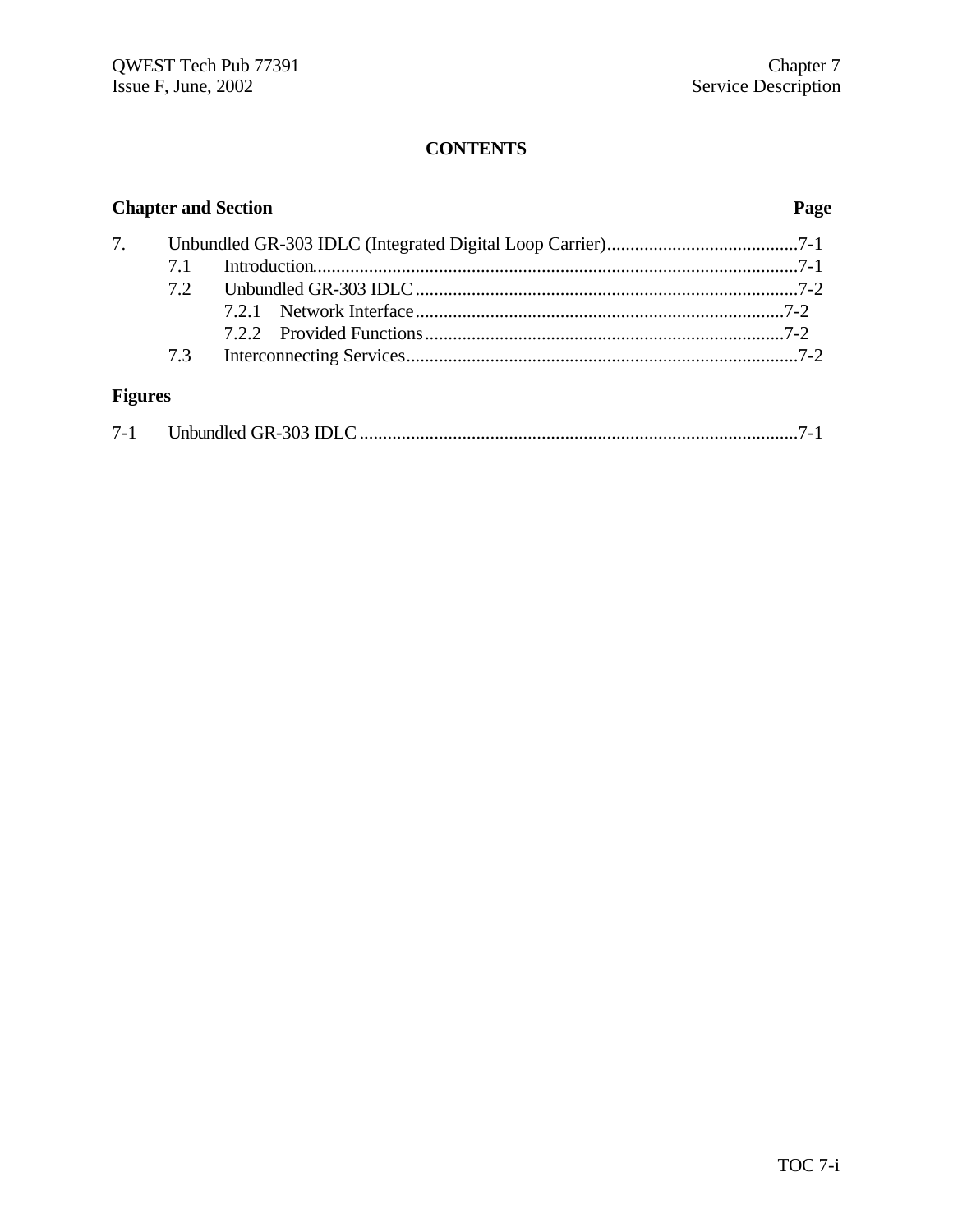### **7. Unbundled GR-303 IDLC (Integrated Digital Loop Carrier) Service Description**

### **7.1 Introduction**

An Unbundled GR-303 IDLC (Integrated Digital Loop Carrier) provides an interface to the Qwest Local End Office. Features functions and capabilities are based on GR- 303-CORE, Revision 1, Integrated Digital Loop Carrier Generic Requirements, Objectives and Interface and GR-303-ILR (Issue List Report), Issue 1E, Integrated Digital Loop Carrier Generic Requirements, Objectives and Interface.

This Specific network architecture option for virtual access to the GR-303 interface listed in this section is available via the Special Request Process (SRP). Any request that materially deviates form from the language in this section regarding access to the GR-303 interface must be submitted via the Bona Fide Request (BFR) process.

Figure 7-1 Illustrates an Unbundled GR-303 IDLC.

Unbundled GR-303 IDLC



**Figure 7-1:** Unbundled GR-303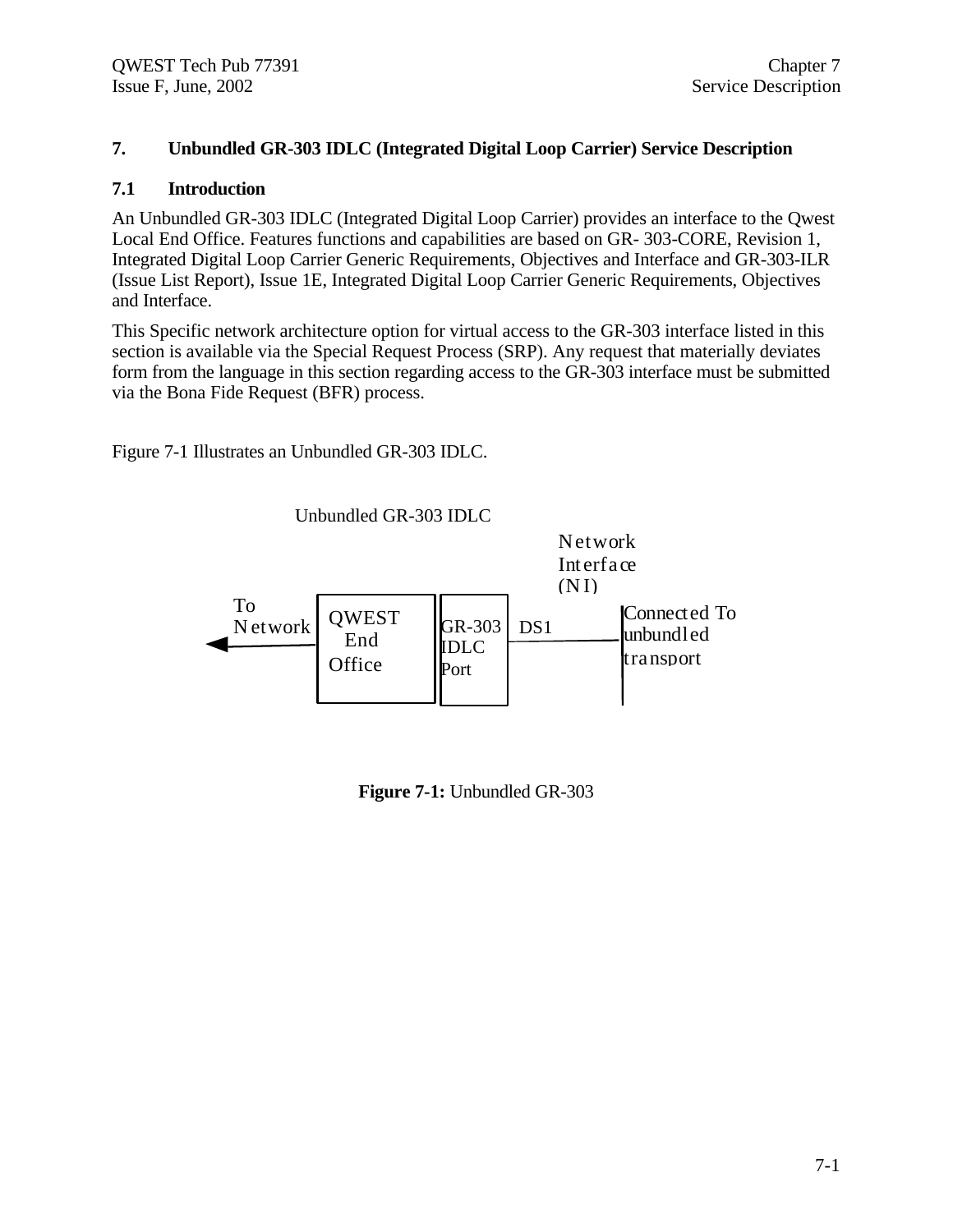### **7.2 Port Description**

Under this architecture a CLEC may deploy any compatible GR-303 remote terminal.

The Qwest central office must have existing GR-303 capacity for use by the CLEC.

Concentration levels will be in keeping with Qwest's current standard of 4:1 at the switch. The specific concentration ratios to be applied to the RT will be determined on a case by case basis.

The TR-057 interface at the RT will be disabled. By disabling the TR-057 interface, Qwest ensures that it retains the physical and logical administration of the GR-303 interface and that security and system integrity are maintained.

All traffic must be delivered at 64kb clear channel (i.e. voice compression will not be allowed).

GR303 was designed for delivery of circuit switched voice traffic, packetized traffic will not be accepted.

### **7.2.1 Network Interface**

The QWEST Central Office Network Interface (CO-NI) is a common DS1 frame or panel located in the wire center (e.g. Inter Connector Distribution Frame (ICDF) or Direct Connection). Terminations must ordered prior to ordering GR-303 IDLC. See *Expanded Interconnect and Co-Location for Private Line Transport and Switched Access Services* (Technical Publication 77386).

### 7.2.2 Provided Functions

Some of the available functions of a GR303 Port are:

- Telephone Number
- Directory Listing
- Access to 911, Operator Services and Directory Assistance
- Blocking Options, e.g. 900 Services

### **7.3 Interconnecting Services**

Unbundled GR303 Ports are typically connected to an unbundled DS1. This DS1 may be provided by an Interconnector collocated in QWEST's Wire Center by means of the *Expanded Interconnect and Co-Location for Private Line Transport and Switched Access Services* (Technical Publication 77386) or by QWEST's *Interconnection, Unbundled Loop Service* (Technical Publication 77384).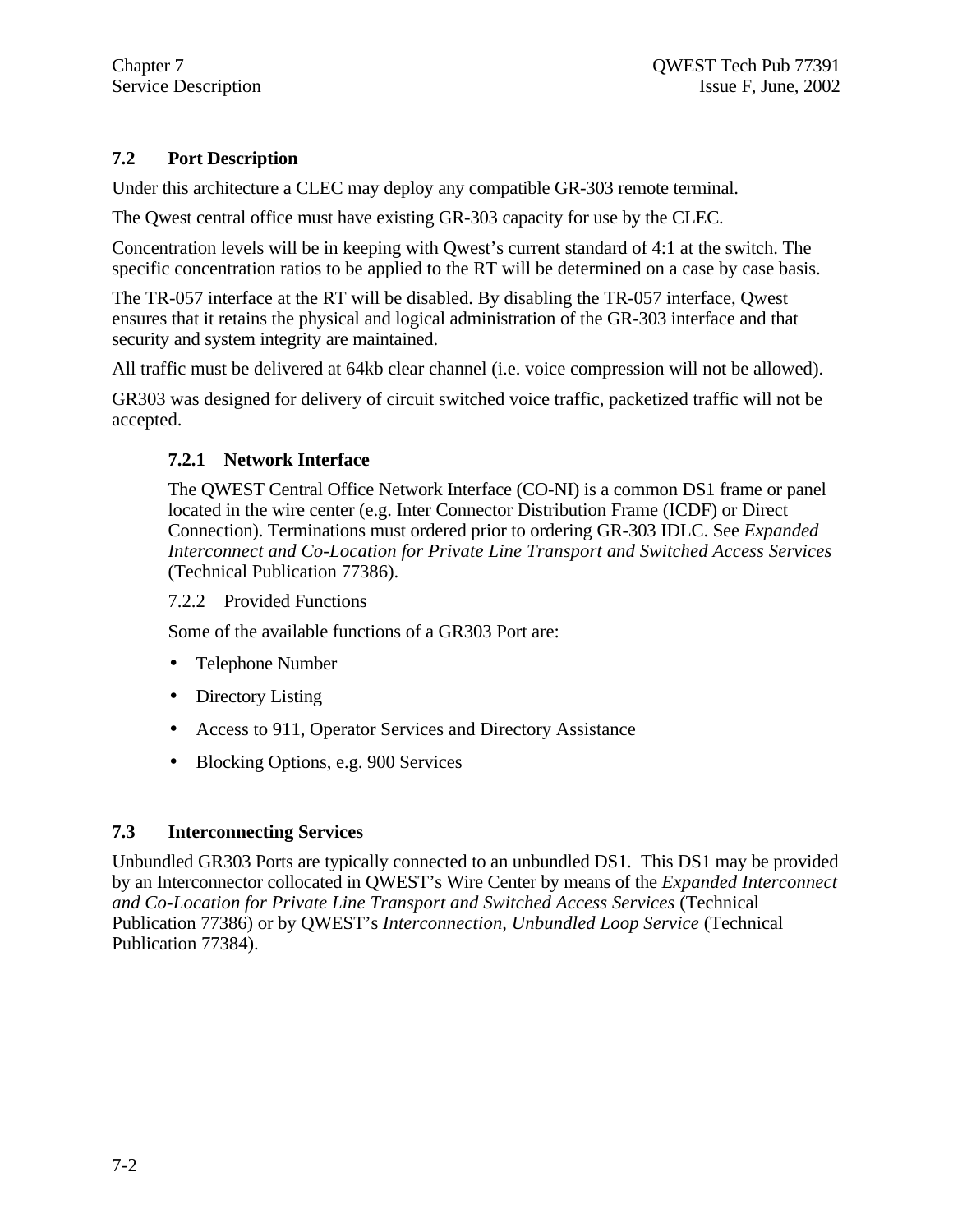| <b>Chapter and Section</b> |            |  | Page |
|----------------------------|------------|--|------|
| 8.                         |            |  |      |
|                            | <b>8.1</b> |  |      |
|                            | 8.2        |  |      |
|                            |            |  |      |
|                            |            |  |      |
|                            | 8.3        |  |      |
| <b>Figures</b>             |            |  |      |

| $8 - 1$ |  |  |  |
|---------|--|--|--|
|---------|--|--|--|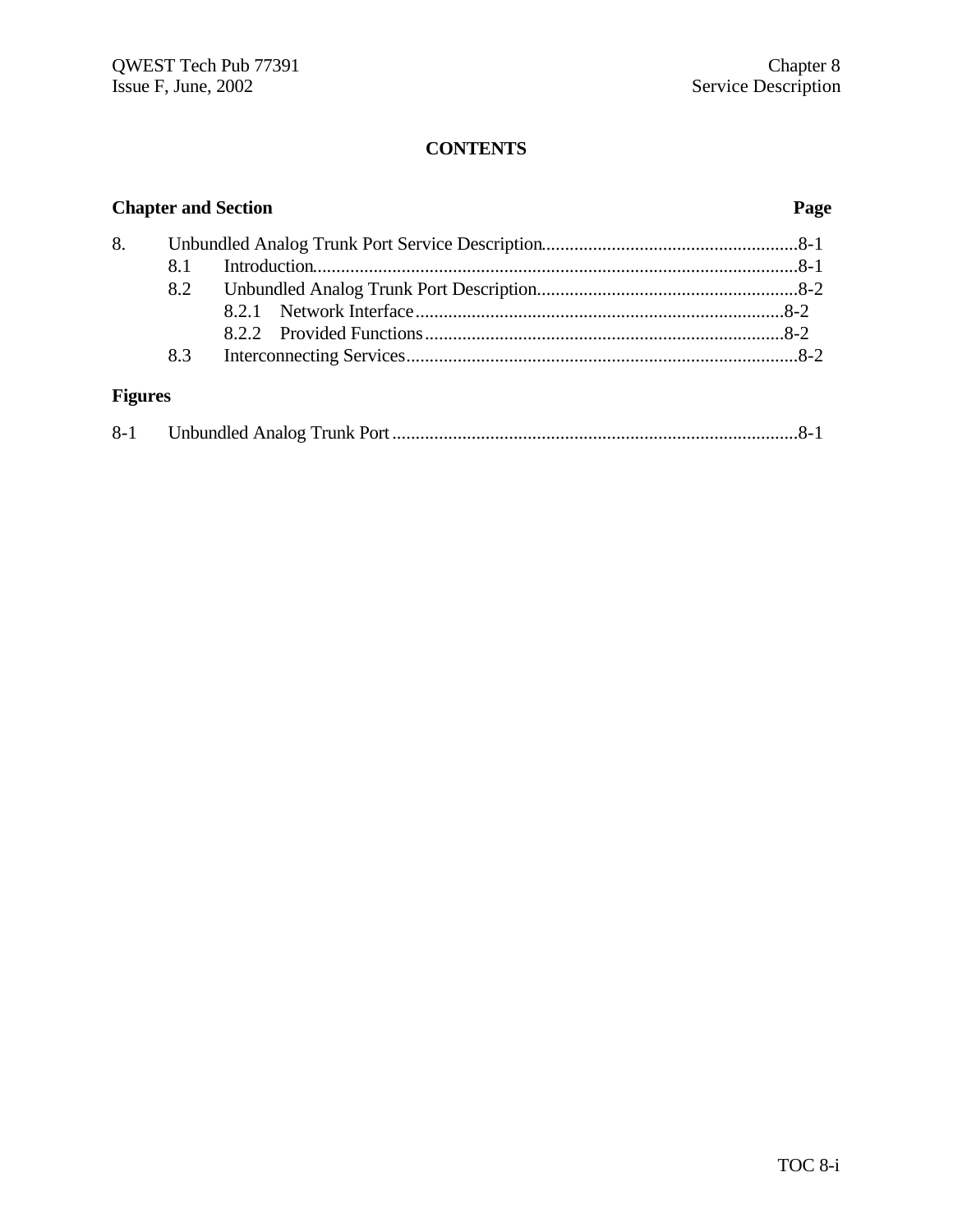### **8. Unbundled Analog Trunk Port Service Description**

### **8.1 Introduction**

An Unbundled Analog Trunk Port is a Analog trunk side End Office switch port physically terminating at a common DS0/voice frame or panel. Each Unbundled Analog Trunk Port is a DS0 channel capable of supporting local traffic types (e.g. Message, DID, FX, Centrex Private Facility).

An Analog Trunk Port provides the switch connection between calling and called parties at the QWEST Wire Center.

An Analog Trunk Group is a software feature within an End Office switch that establishes the trunk group number and associated trunk members. Trunk groups may be originating, terminating or 2 way. Signaling attributes are defined at the trunk group level.

This Specific network architecture option for virtual access to an Analog Trunk Port interface listed in this section is available via the Special Request Process (SRP). Any request that materially deviates from the language in this section regarding access to the Analog Trunk Port interface must be submitted via the Bona Fide Request (BFR) process.

Figure 8-1 Illustrates an Unbundled Analog Trunk Port.



### **Figure 8-1:** Unbundled Analog Trunk Port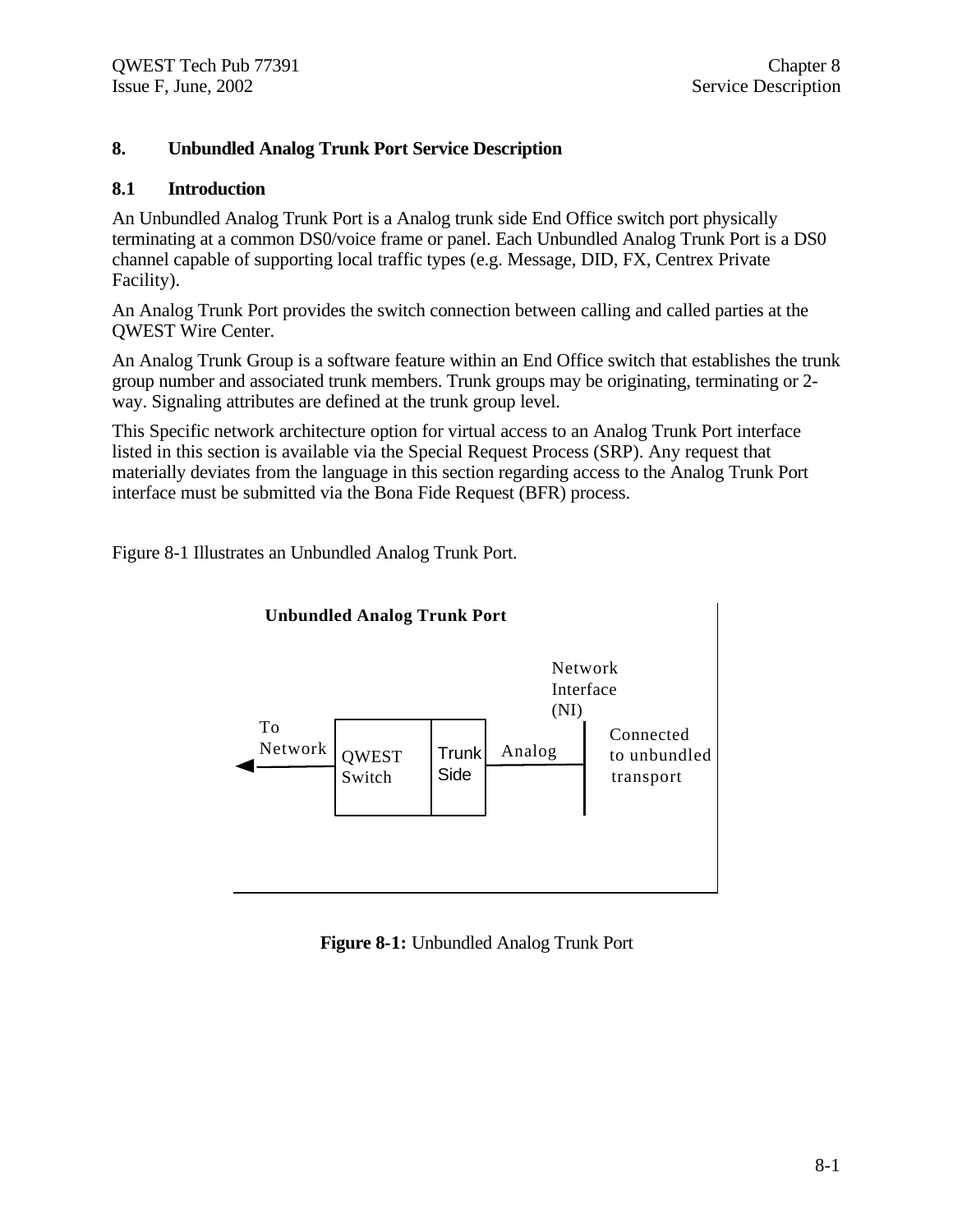### **8.2 Port Description**

The End Office Message Trunk Port is connected to a CLEC metallic interface within the QWEST Central Office (i.e. the End Office switch and interface are in the same QWEST Central Office).

### **8.2.1 Network Interface**

The QWEST Central Office Network Interface (CO-NI) is a common DS0/voice frame or panel located in the wire center (e.g. Inter Connector Distribution Frame (ICDF) or Direct Connection). Terminations MUST be ordered prior to ordering Message Trunk Ports, reference *Expanded Interconnect and Co-Location for Private Line Transport and Switched Access Services* (Technical Publication 77386).

### **8.2.2 Provided Functions**

Some of the available functions of an Analog Trunk Port are:

- Message Trunks
- **DID** Trunks
- FX (Foreign Exchange)Trunks
- Centrex Private Facilities Trunks

### **8.3 Interconnecting Services**

Unbundled analog trunk ports are typically connected to an unbundled loop This loop may be provided by an Interconnector collocated in QWEST's Wire Center by means of the *Expanded Interconnect and Co-Location for Private Line Transport and Switched Access Services* (Technical Publication 77386) or by QWEST's *Interconnection, Unbundled Loop Service* (Technical Publication 77384).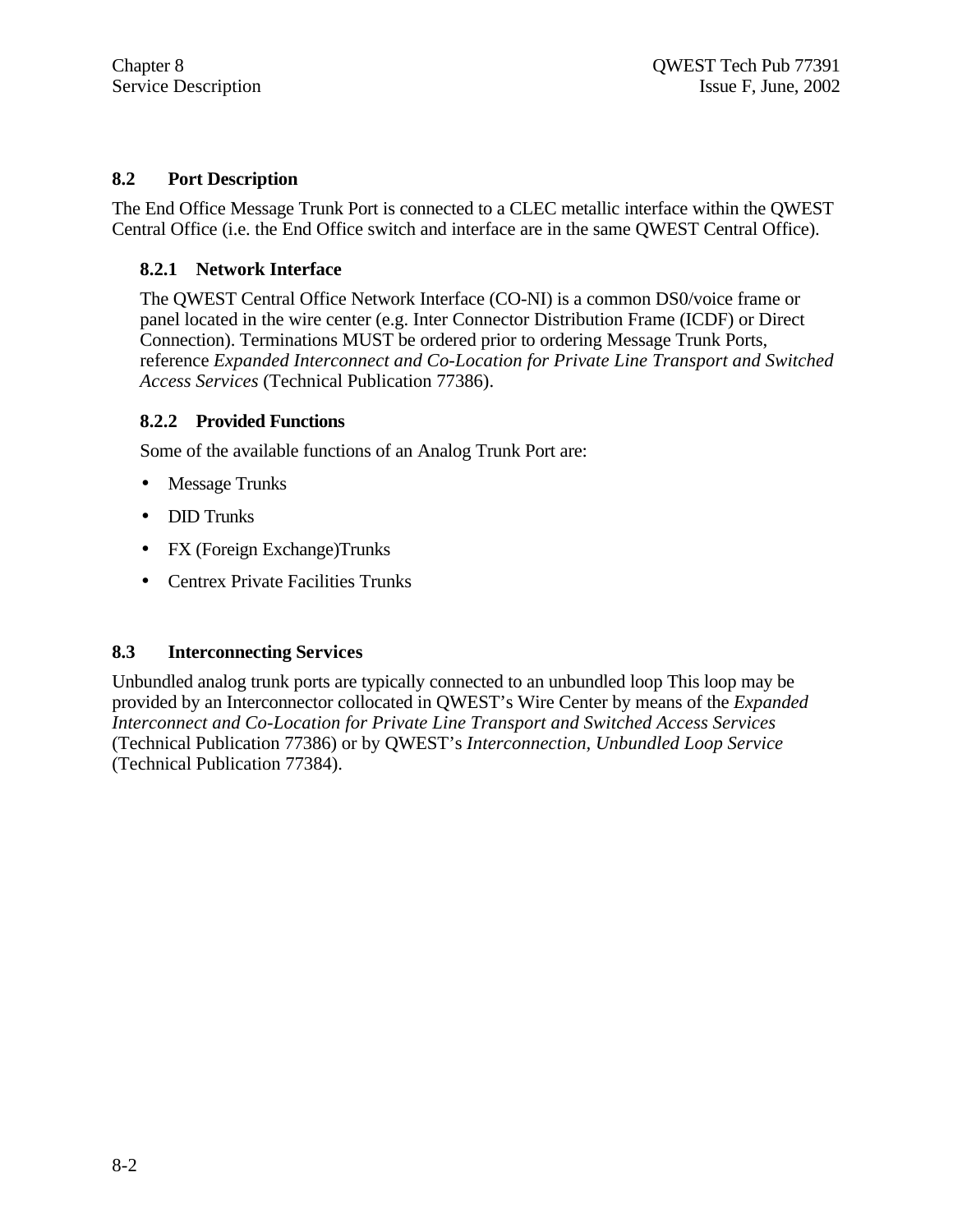| <b>Chapter and Section</b> |     |  |  |
|----------------------------|-----|--|--|
| 9.                         | 9.1 |  |  |
|                            | 9.2 |  |  |
|                            |     |  |  |
|                            | 9.3 |  |  |
| <b>Figures</b>             |     |  |  |

| $9 - 1$ |  |  |  |
|---------|--|--|--|
|---------|--|--|--|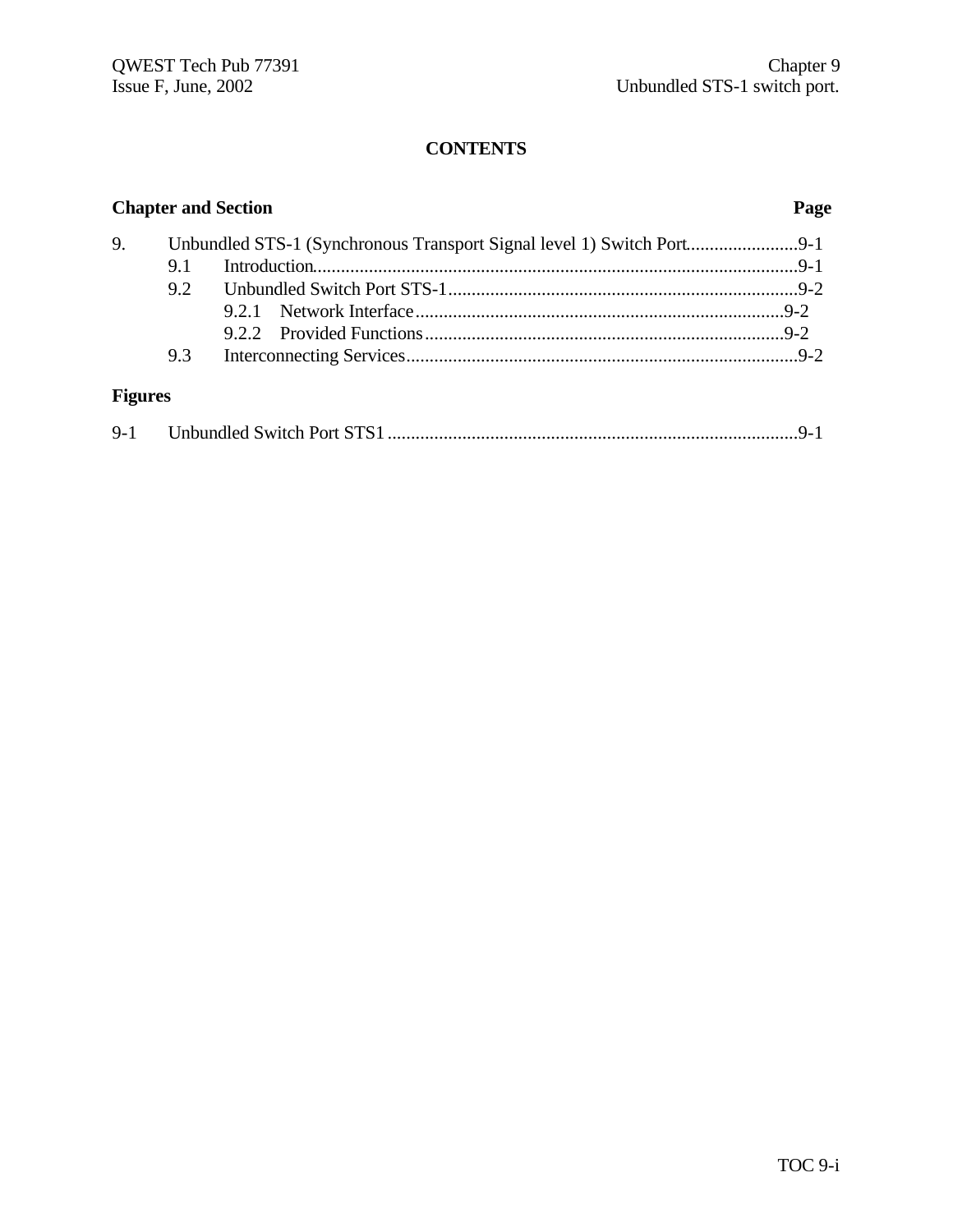### **9. Unbundled Switch Port STS-1 Service Description**

### **9.1 Introduction**

An Unbundled STS-1 Switch Port provides an interface to the Qwest Local End Office.

This Specific network architecture option for virtual access to the STS-1 switch port, where available, is requested via the Special Request Process (SRP). Any request that materially deviates from the language in this section regarding access to the STS-1 switch port must be submitted via the Bona Fide Request (BFR) process.

Figure 9-1 Illustrates an Unbundled Switch Port STS-1.



**Figure 9-1:** Unbundled Switch Port STS-1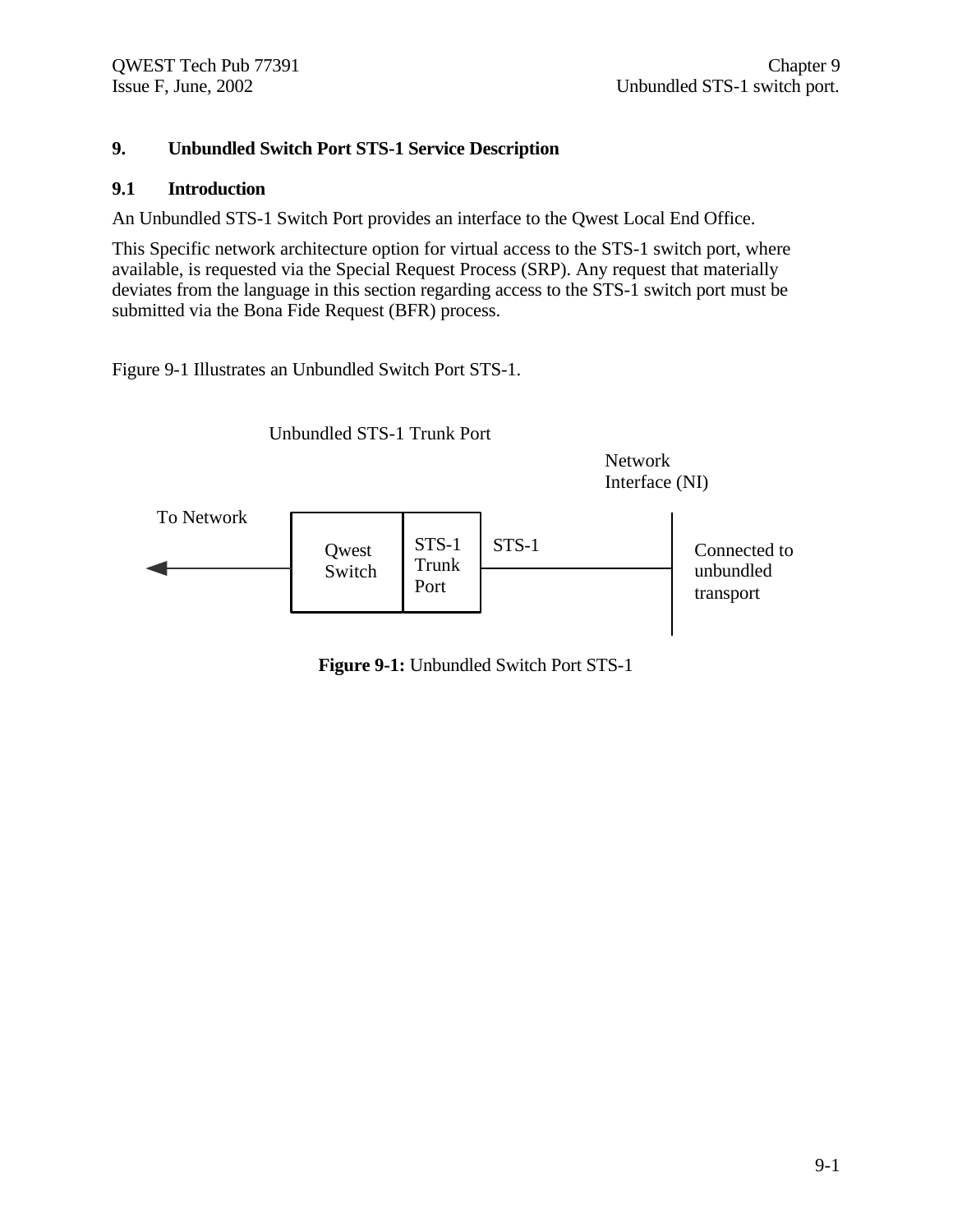### **9.2 Port Description**

STS-1 switch ports are connected to a CLEC electrical STS-1 interface within the QWEST Central Office (i.e. the End Office switch and interface are in the same QWEST Central Office). The STS-1 supports 672 channelized DS-0s.

The STS-1 interface is a standard SONET interface and is compatible with transmission equipment that supports STS-1 interface and conforms to *GR-253 Synchronous Optical Network (SONET) Transport Systems: Common Generic Criteria*, Issue 3, September 2000 and *GR-782 SONET Digital Switch Trunk Interface Criteria*, Issue 1, June 2000.

### **9.2.1 Network Interface**

The QWEST Central Office Network Interface (CO-NI) is a common DSX-3 (STSX-1) frame or panel located in the wire center (e.g. Inter Connector Distribution Frame (ICDF) or Direct Connection). Terminations must be ordered prior to ordering an STS-1 switch port. See *Expanded Interconnect and Co-Location for Private Line Transport and Switched Access Services* (Technical Publication 77386).

### **9.2.2 Provided Functions**

Some of the available functions of a STS1 Switch Port are:

- Message trunks (MF, DP, SS7) or
- ISDN Primary Rate circuits or
- GR303 remote terminals

### **9.3 Interconnecting Services**

Unbundled STS-1 Switch Ports are typically connected to an unbundled STS-1. This STS-1 may be provided by an Interconnector collocated in QWEST's Wire Center by means of the *Expanded Interconnect and Co-Location for Private Line Transport and Switched Access Services* (Technical Publication 77386) or by QWEST's *Interconnection, Unbundled Loop Service* (Technical Publication 77384).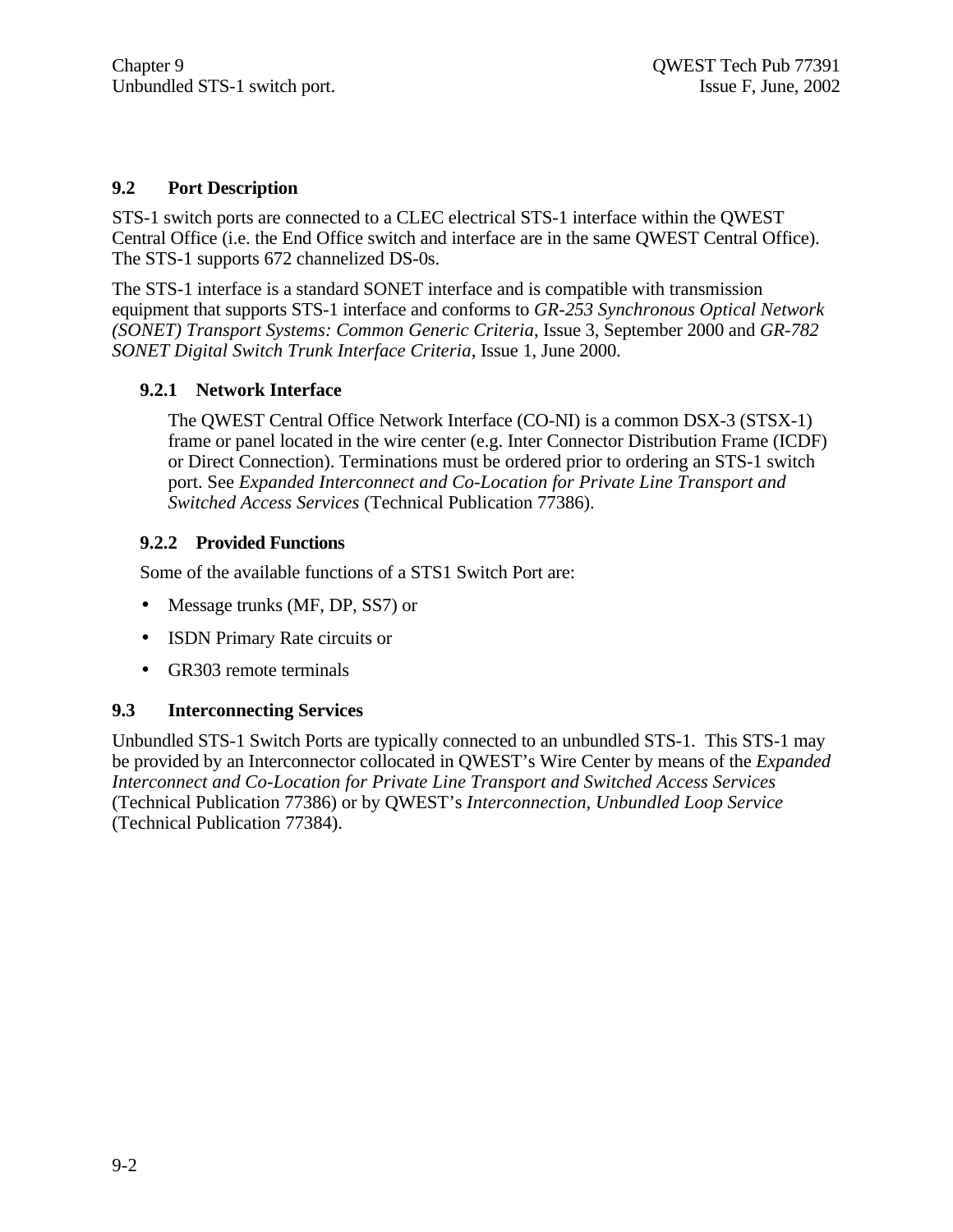|                | <b>Chapter and Section</b> | Page |  |  |
|----------------|----------------------------|------|--|--|
| 10.            |                            |      |  |  |
|                |                            |      |  |  |
|                |                            |      |  |  |
|                |                            |      |  |  |
|                |                            |      |  |  |
|                |                            |      |  |  |
| <b>Figures</b> |                            |      |  |  |

| $10-1$ |  |  |  |
|--------|--|--|--|
|--------|--|--|--|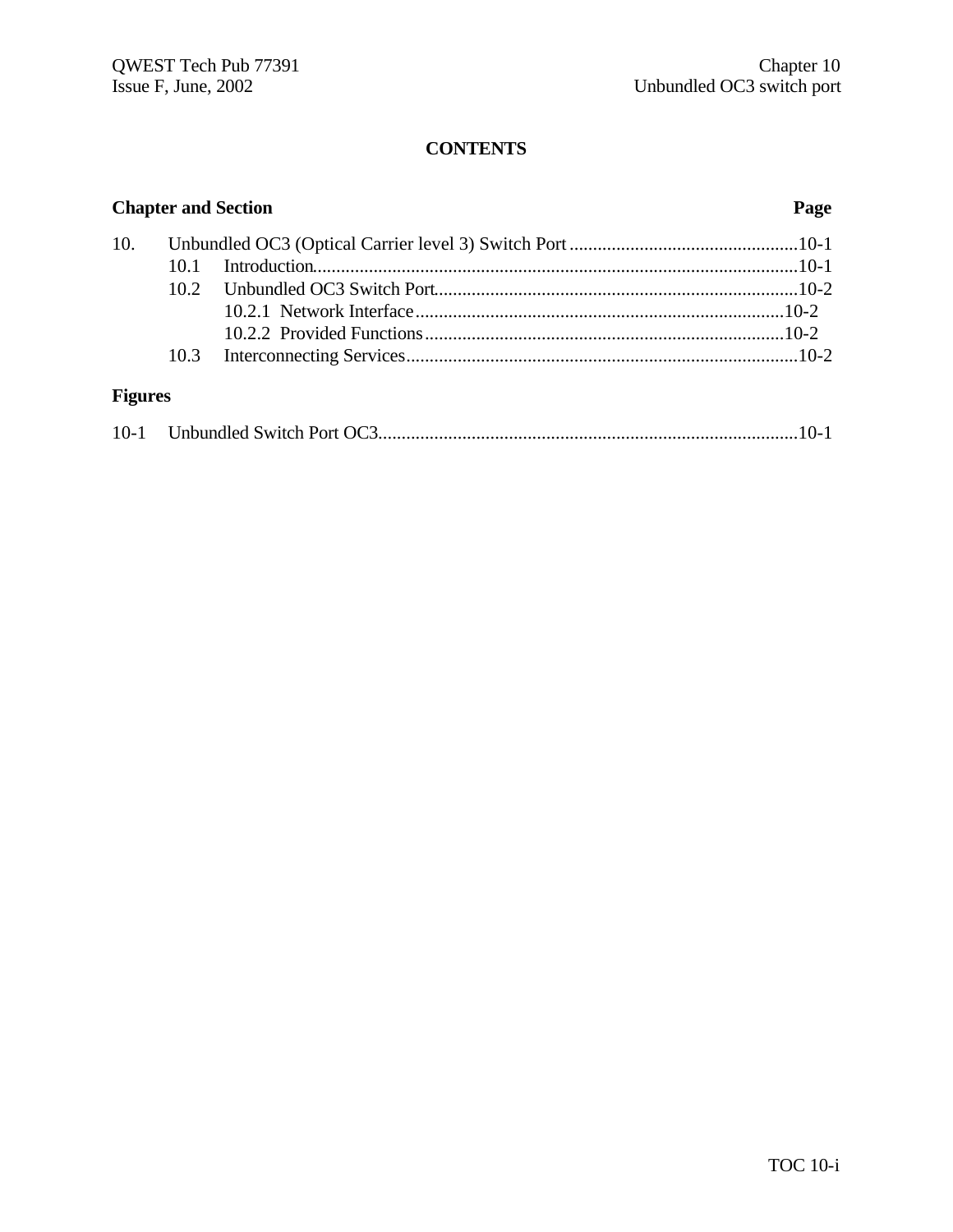### **10 Unbundled OC3 (Optical Carrier Level 3) Switch Port Service Description**

### **10.1 Introduction**

An Unbundled OC3 port provides an OC3 interface to the Qwest Local End Office.

This Specific network architecture option for virtual access to the OC3 interface, where available, is requested via the Special Request Process (SRP). Any request that materially deviates from the language in this section regarding access to the OC3 interface must be submitted via the Bona Fide Request (BFR) process.

Figure 10-1 Illustrates an Unbundled OC3 switch port.



**Figure 10-1:** Unbundled OC3 Switch Port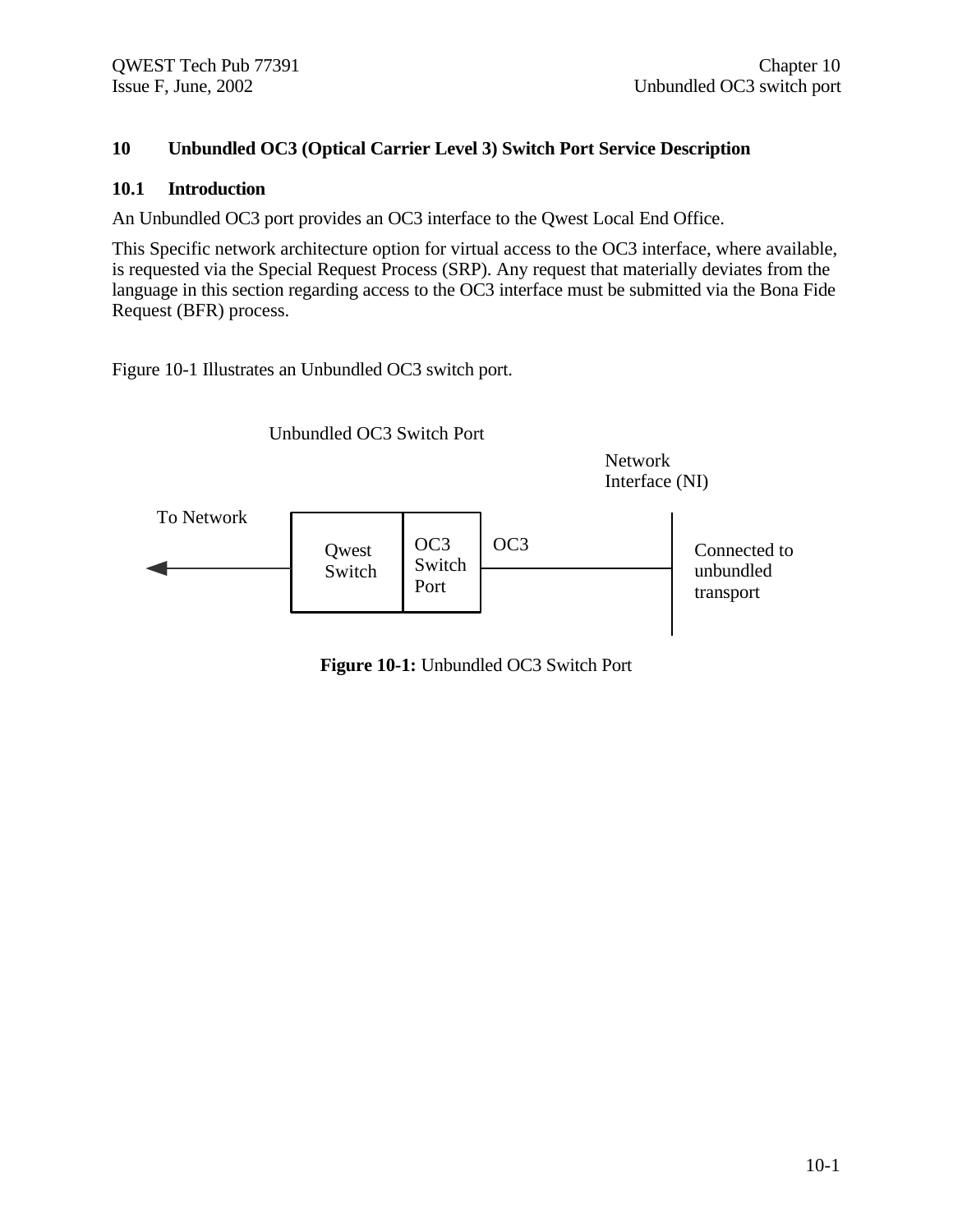### **10.2 Port Description**

OC3 switch ports are connected to a CLEC optical (OC3) interface with in the QWEST Central Office (i.e. the End Office switch and interface are in the same QWEST Central Office). This interface is 1+1 redundant and is utilized to provide high capacity trunking to QWEST end offices. SONET payload mapping may be one of the following:

- DS-3 mapping with integrated M13 multiplexing, or
- VT1.5 mapping for DS-1 (floating asynchronous or floating byte-synchronous), or
- DS-3 M23 applications ( as specified in ANSI T1.107-1995), or
- DS-1 SF (Super Frame) and ESF (Extended Super Frame) formats (must be configured for Asynchronous SONET mapping (VT1.5and M13)).

The OC3 interface is a standard SONET interface and is compatible with transmission equipment that supports OC3 interface and conforms to *GR-253 Synchronous Optical Network (SONET) Transport Systems: Common Generic Criteria*, Issue 3, September 2000 and *GR-782 SONET Digital Switch Trunk Interface Criteria*, Issue 1, June 2000.

### **10.2.1 Network Interface**

The QWEST Central Office Network Interface (CO-NI) is a common FDP (Fiber Distribution Panel) frame or panel located in the wire center (e.g. Inter Connector Distribution Frame (ICDF) or Direct Connection). Terminations must be ordered prior to ordering an OC3 switch port. See *Expanded Interconnect and Co-Location for Private Line Transport and Switched Access Services* (Technical Publication 77386).

### **10.2.2 Provided Functions**

Some of the available functions of an OC3 Switch Port are:

- Message trunking (2016 DS-0 channels) or
- PRI trunking

### **10.3 Interconnecting Services**

Unbundled OC3 Ports are typically connected to an unbundled OC3. This OC3 may be provided by an Interconnector collocated in QWEST's Wire Center by means of the *Expanded Interconnect and Co-Location for Private Line Transport and Switched Access Services* (Technical Publication 77386) or by QWEST's *Interconnection, Unbundled Loop Service* (Technical Publication 77384).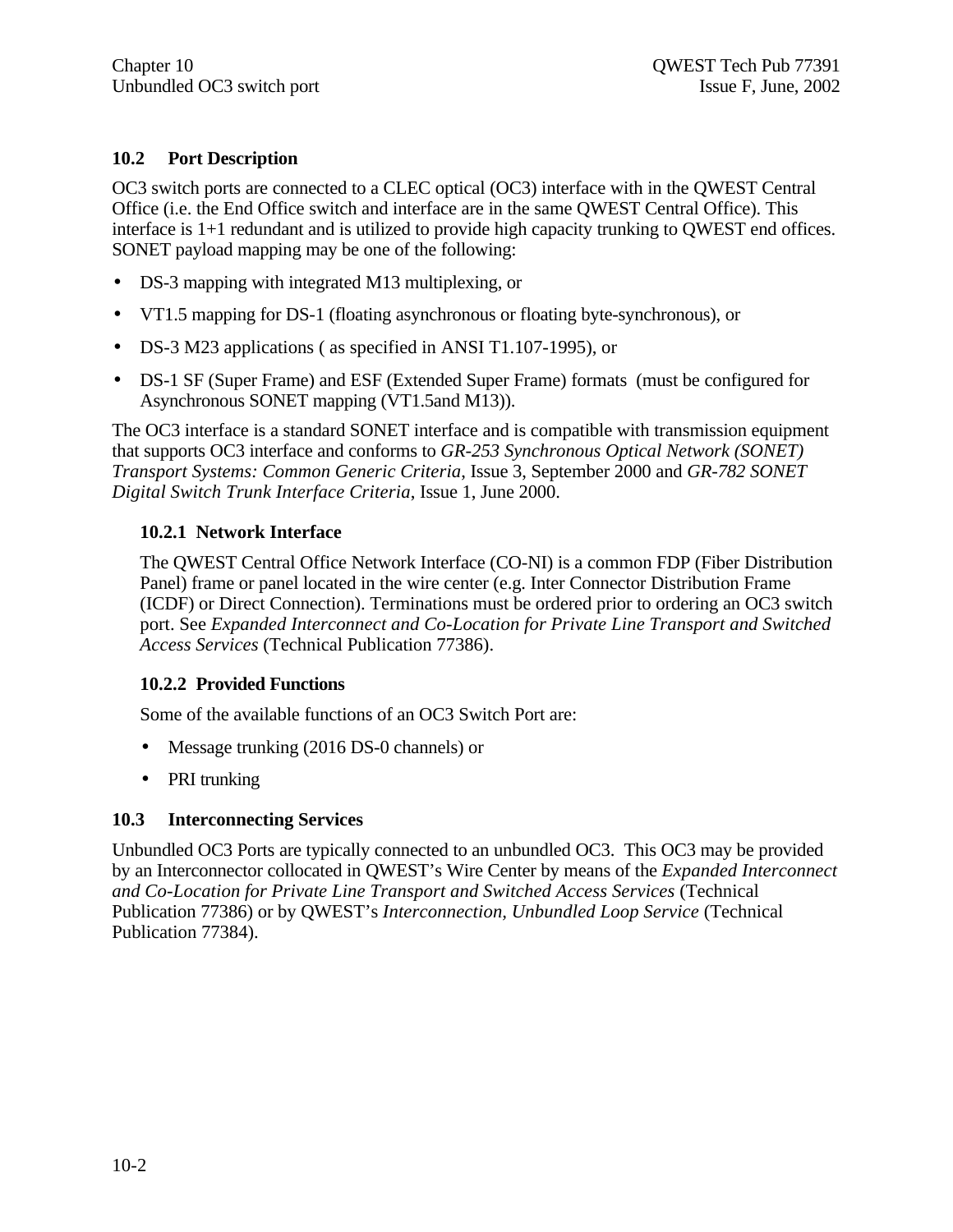| <b>Chapter and Section</b> | Page |
|----------------------------|------|
|                            |      |

| 11. |      |        | Network Channel/Network Channel Interface Codes and Applications  11-1 |  |
|-----|------|--------|------------------------------------------------------------------------|--|
|     | 11.1 |        |                                                                        |  |
|     |      | 11.1.1 |                                                                        |  |
|     |      | 11.1.2 |                                                                        |  |
|     |      |        |                                                                        |  |
|     | 11.2 |        |                                                                        |  |
|     |      | 11.2.1 |                                                                        |  |
|     |      | 11.2.2 |                                                                        |  |
|     |      |        | 11.2.3 Available Network Channel Interface Codes11-4                   |  |
|     | 11.3 |        | Valid Network Channel/Network Channel Interface Combinations11-5       |  |
|     | 11.4 |        |                                                                        |  |
|     |      | 11.4.1 |                                                                        |  |

## **Figures**

## **Tables**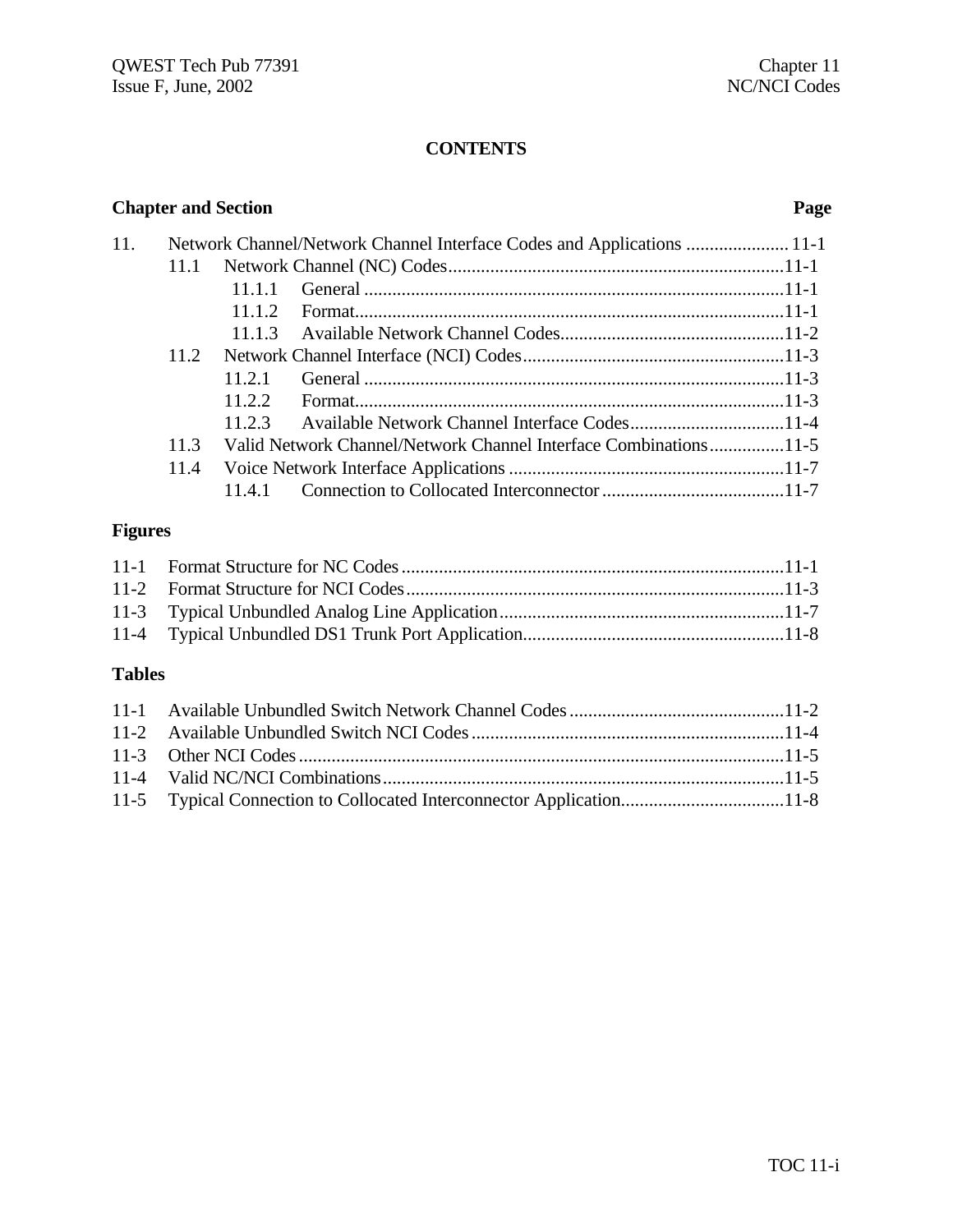### **11. Network Channel/Network Channel Interface Codes and Applications**

#### **11.1 Network Channel (NC) Codes**

#### **11.1.1 General**

Network Channel (NC) codes are a part of the Telcordia COMMON LANGUAGE<sup>®</sup> code set. The NC code is used to identify a channel used with the service. This section identifies the available channels and their NC codes.

#### **11.1.2 Format**

An NC code is a four-character code with two data elements:

Channel Code Optional Feature Code

The format is illustrated in Figure 11-1.

**Network Channel Code**

| Data Element       | Channel Code | Optional Feature Code |        |  |  |
|--------------------|--------------|-----------------------|--------|--|--|
| Character Position |              |                       |        |  |  |
| Character Key      |              | $X$ or $-$            | X nr - |  |  |

 $X =$  Alphanumeric

 $-$  = Hyphen

### **Figure 11-1:** Format Structure for NC Codes

The **Channel Code** (character positions 1 and 2) is a two character alpha or alphanumeric code that describes the channel service in an abbreviated form. The channel code will frequently, but not always, be specified as the service code of the special service circuits or the transmission grade of the message trunk circuit. The NC channel code field is always filled.

The **Optional Feature Code** (character positions 3 and 4) is a two character alpha or alphanumeric or hyphen code that represents the option codes available for each channel code. Varying combinations of this code will allow the customer to enhance the technical performance of the requested channel, or to further identify the type of service. It is also used to specify options such as conditioning, effective 4-wire, multiplexing, etc. The NC optional code field is always filled.

Further information about NC Codes may be found in ANSI T1.223-1991, *Information Interchange — Structure and Representation of Network Channel (NC) and Network Channel Interface (NCI) Codes for the North American Telecommunications System.*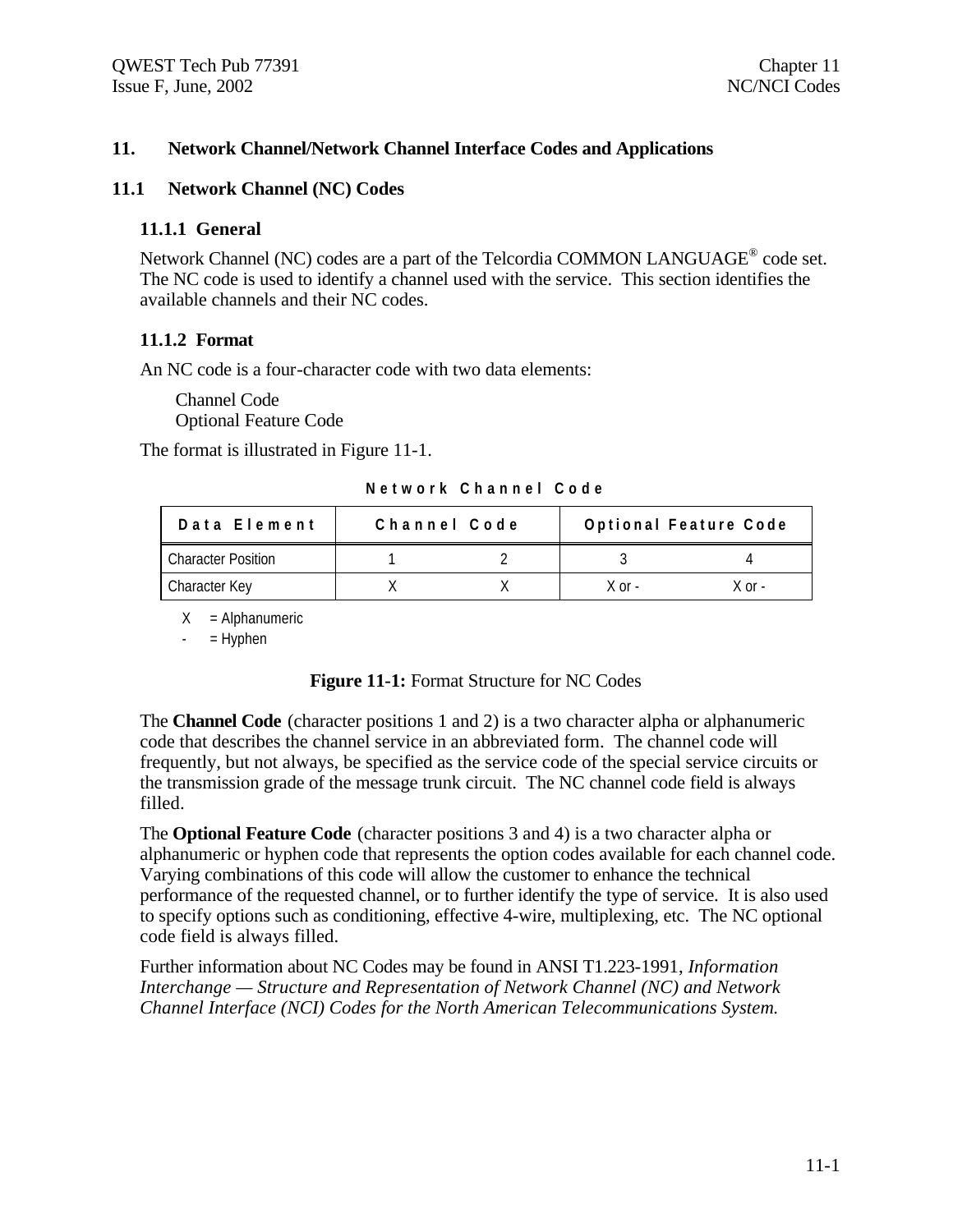### **11.1.3 Available Network Channel Codes**

Table 11-1 lists the available Network Channel (NC) codes for Unbundled Switch Elements. The description "Local Transmission Parameters" denotes the technical parameters in this publication and in the referenced documents.

| <b>Network Channel</b><br>Code | Description                                                                                                                                                                                                                                       |  |  |  |  |  |  |
|--------------------------------|---------------------------------------------------------------------------------------------------------------------------------------------------------------------------------------------------------------------------------------------------|--|--|--|--|--|--|
| SNAL                           | Switched Access Port Termination, 2-wire local Transmission Parameters, Line<br>Termination                                                                                                                                                       |  |  |  |  |  |  |
| SNAI                           | Switched Access Port Termination, 2-wire local Transmission Parameters, Line<br>Termination, Basic Rate ISDN                                                                                                                                      |  |  |  |  |  |  |
| SNBT                           | Switched Access Port Termination, 4-wire local Transmission Parameters, Trunk<br>Termination                                                                                                                                                      |  |  |  |  |  |  |
| SNBW                           | Switched Access Port Termination, 4-wire local Transmission Parameters, Trunk<br>Termination with Line Treatment, originating.                                                                                                                    |  |  |  |  |  |  |
| SNBX                           | Switched Access Port Termination, 4-wire local Transmission Parameters, Trunk<br>Termination with Line Treatment Terminating.                                                                                                                     |  |  |  |  |  |  |
| $HC - D$                       | Super Frame (SF) and Alternate Mark Inversion (AMI)                                                                                                                                                                                               |  |  |  |  |  |  |
| HCDD                           | ANSI Extended Super Frame (ESF) and Alternate Mark Inversion (AMI)                                                                                                                                                                                |  |  |  |  |  |  |
| HCED                           | Extended Super Frame (ESF) and B8ZS Bipolar with 8-Zero Substitution per ANSI<br>Standard T1.403.1989, DS1 with switch multiplexing                                                                                                               |  |  |  |  |  |  |
| HCEI                           | Extended Super Frame (ESF) and B8ZS Bipolar with 8-Zero Substitution per ANSI<br>Standard T1.403.1989, Primary Rate ISDN 23 B+D                                                                                                                   |  |  |  |  |  |  |
| <b>HCFD</b>                    | Non-ANSI Extended Super Frame (ESF) and Alternate Mark Inversion (AMI)                                                                                                                                                                            |  |  |  |  |  |  |
| HCGD                           | Non-ANSI Extended Super Frame (ESF) and B8ZS Bipolar with 8-Zero Suppression                                                                                                                                                                      |  |  |  |  |  |  |
| <b>HCGI</b>                    | Non-ANSI Extended Super Frame (ESF) and B8ZS Bipolar with 8-Zero Suppression,<br>Primary Rate ISDN 23 B+D                                                                                                                                         |  |  |  |  |  |  |
| <b>HCLA</b>                    | DS1 ESF/B8ZS <sup>1</sup> with time slot 12 for EOC <sup>2</sup> & time slot 24 for TMC <sup>3</sup>                                                                                                                                              |  |  |  |  |  |  |
| HCLB                           | DS1 ESF/B8ZS1                                                                                                                                                                                                                                     |  |  |  |  |  |  |
| JIA-                           | SONET Electrical STS-1 <sup>2</sup> , 51.84 Mbps - VT1 Structured (This STS-1 Envelope<br>Capacity is structured into 7 Virtual Tributary Groups (VTGs). Each of these VTGs<br>support 4 VT1.5s, and each VT1.5 may transport a DS1; i.e., 7X4=28 |  |  |  |  |  |  |
| $OB - P$                       | SONET, OC3 <sup>3</sup> , 155.520 Mbps, Point-to-Point channel and no further Parameters-,<br>Optical Termination on a Switch                                                                                                                     |  |  |  |  |  |  |

| <b>Table 11-1:</b> Available Network Channel Codes |
|----------------------------------------------------|
|                                                    |

1. ESF/B8ZS Extended Super Frame/Bipolar 8 Bit Zero Substitution

- 2. Embedded Operations Channel
- 3. Time-Slot Management Channel
- 4. STS-1 Synchronous Transport Signal level 1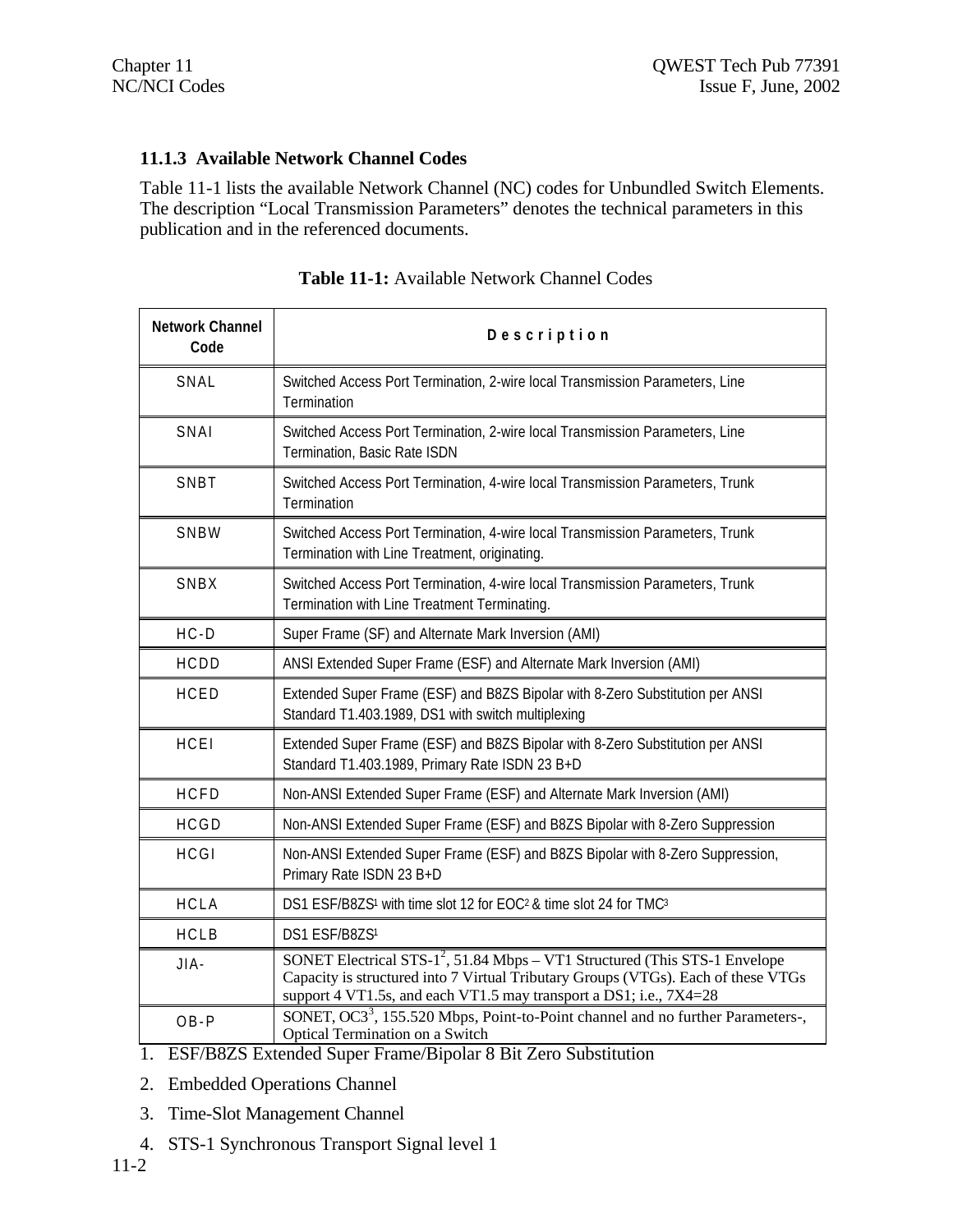QWEST Tech Pub 77391 Chapter 11 Issue F, June, 2002 NC/NCI Codes

5. OC3 Optical Carrier level 3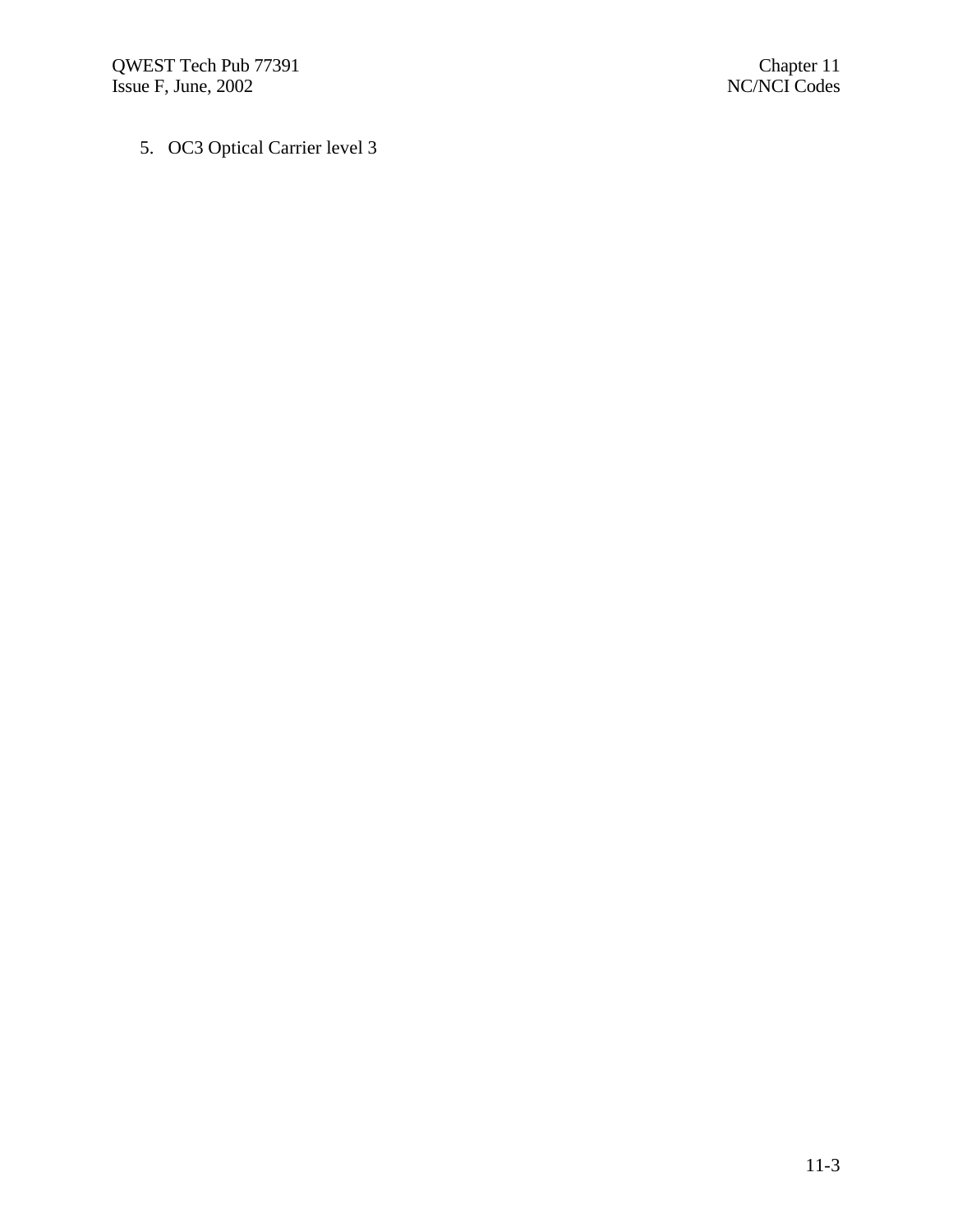### **11.2 Network Channel Interface (NCI) Codes**

### **11.2.1 General**

Network Channel Interface (NCI) codes are a part of the COMMON LANGUAGE<sup>®</sup> code set. The NCI code is used to identify a network interface of a service in our mechanized systems. This chapter defines the NCI codes used with voice grade services.

### **11.2.2 Format**

An NCI code is a maximum twelve-character code that consists of five (5) data elements:

Total Conductors Protocol Impedance Protocol Options Transmission Level Point(s) (TLP)

The first three fields are required; the last two may be optional depending of the service. The format is illustrated in Figure 11-2.

|   | <b>Total Conductors</b> |   | Protocol |   | D |   | <b>Protocol Options</b> |   | D  |          | <b>TLP Level</b> |
|---|-------------------------|---|----------|---|---|---|-------------------------|---|----|----------|------------------|
|   |                         |   |          | m | e |   |                         |   | e  | т        | $\mathsf{R}$     |
|   |                         |   |          | р |   |   |                         |   |    |          | e                |
|   |                         |   |          | e |   |   |                         |   |    | a        | c                |
|   |                         |   |          | d | m |   |                         |   | m  | n        | e                |
|   |                         |   |          | a | e |   |                         |   |    | S        |                  |
|   |                         |   |          | n |   |   |                         |   |    | m        | v                |
|   |                         |   |          | C | e |   |                         |   | e  |          | e                |
|   |                         |   |          | e |   |   |                         |   |    |          |                  |
|   | C.                      | 3 | 4        | 5 | 6 |   | 8                       | 9 | 10 | 11       | 12               |
| Ν | Ν                       | Α | Α        | Χ | ٠ | Χ | Χ                       | Χ |    | $X$ or - | $X$ or $-$       |

**Network Channel Interface Code**

 $A = Alpha$ 

 $N =$  Numeric

 $X =$ Alphanumeric

• = Delimiter (normally a period)

 $-$  = Hyphen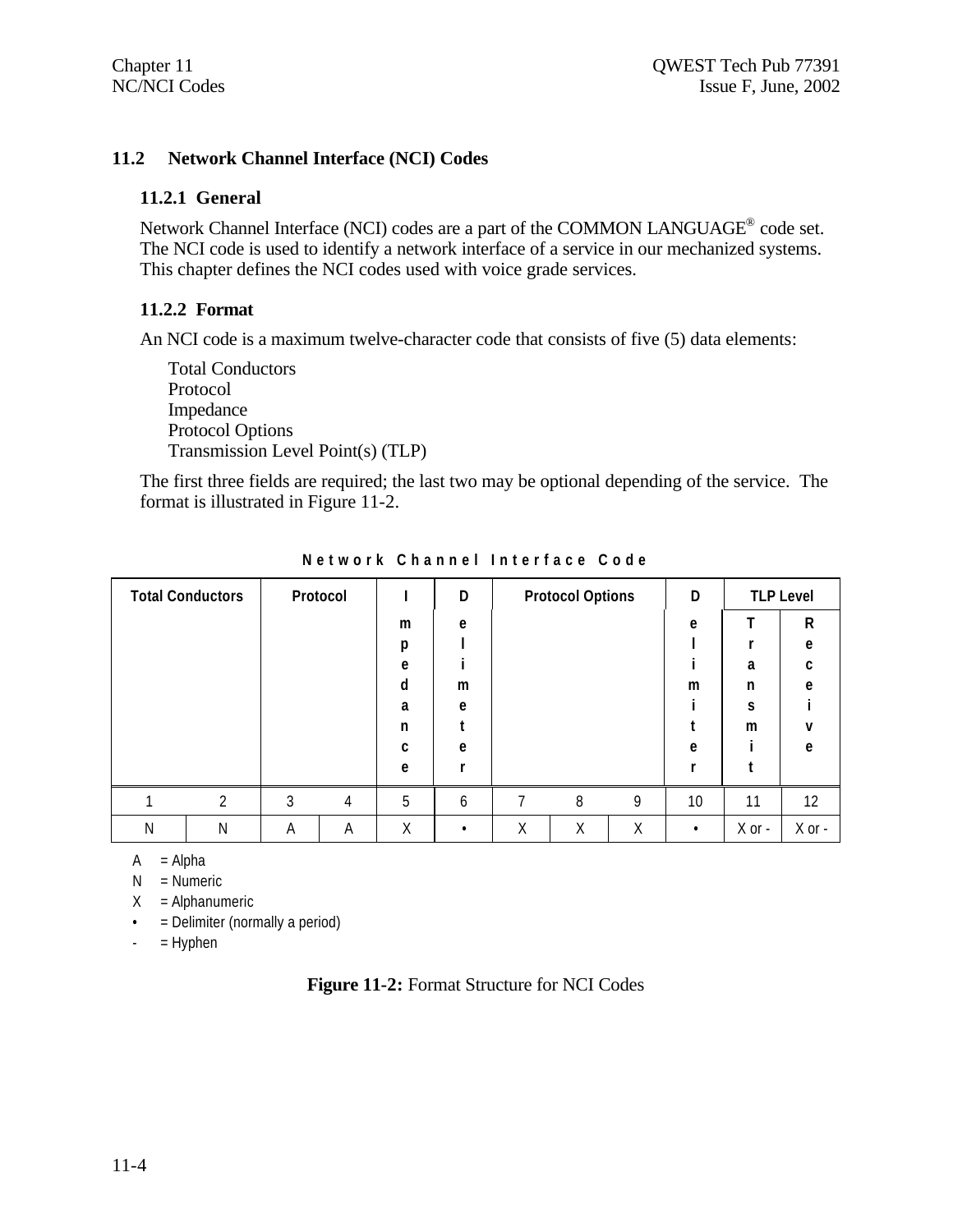**Total Conductors** (character positions 1 and 2) is a two-character numeric code that represents the total number of physical conductors (e.g., wires or fibers) required at the interface.

**Protocol** (character position 3 and 4) is a two-character alpha code that defines requirements for the interface regarding signaling/transmission.

**Impedance** (character position 5) is a one-character alpha or numeric code representing the nominal reference impedance that will terminate the channel for the purpose of evaluating transmission performance.

**Protocol Options** (character positions 7, 8, and 9) is a one to three character alpha, numeric, or alphanumeric code that describes additional features (e.g., bit rate or bandwidth) on the Protocol to be used. It is an optional field that is always left justified when less than three characters are specified.

**Transmission Level Point(s)** (character positions 8 through 12) is assigned one or two character alpha code corresponding to a value for Transmission Level Point(s) (TLPs) from either the Exchange Carrier/service provider or customer end.

Further information about NCI Codes may be found in ANSI T1.223-1991, *Information Interchange — Structure and Representation of Network Channel (NC) and Network Channel Interface (NCI) Codes for the North American Telecommunications System.*

### **11.2.3 Available Network Channel Interface Codes**

Table 11-2 lists the NCI codes available for Unbundled Switch. Table 11-3 lists other NCI codes used in this publication pertaining to related services.

|      | Protocol        |                                                                                                               |
|------|-----------------|---------------------------------------------------------------------------------------------------------------|
| Code | Option          | Definition                                                                                                    |
| 34   | 789             |                                                                                                               |
| QB   |                 | Manual Cross-connect Termination w/no Subrating Capability                                                    |
|      | 11              | DS1 to DS1; this code may or may not meet DS1 signal levels as specified by TR-<br>TSY-000342                 |
|      | 11 <sub>R</sub> | DS1 to DS1 with regenerator; this code may or may not meet DS1 signal levels as<br>specified by TR-TSY-000342 |
| OC.  |                 | Manual Cross-connect, Voice Termination                                                                       |
|      | <b>OOC</b>      | Ground Start Loop Signaling, Closed End                                                                       |
|      | OOE.            | Manual Cross-connect, Voice Termination                                                                       |
|      | OOS             | <b>Basic Rate ISDN</b>                                                                                        |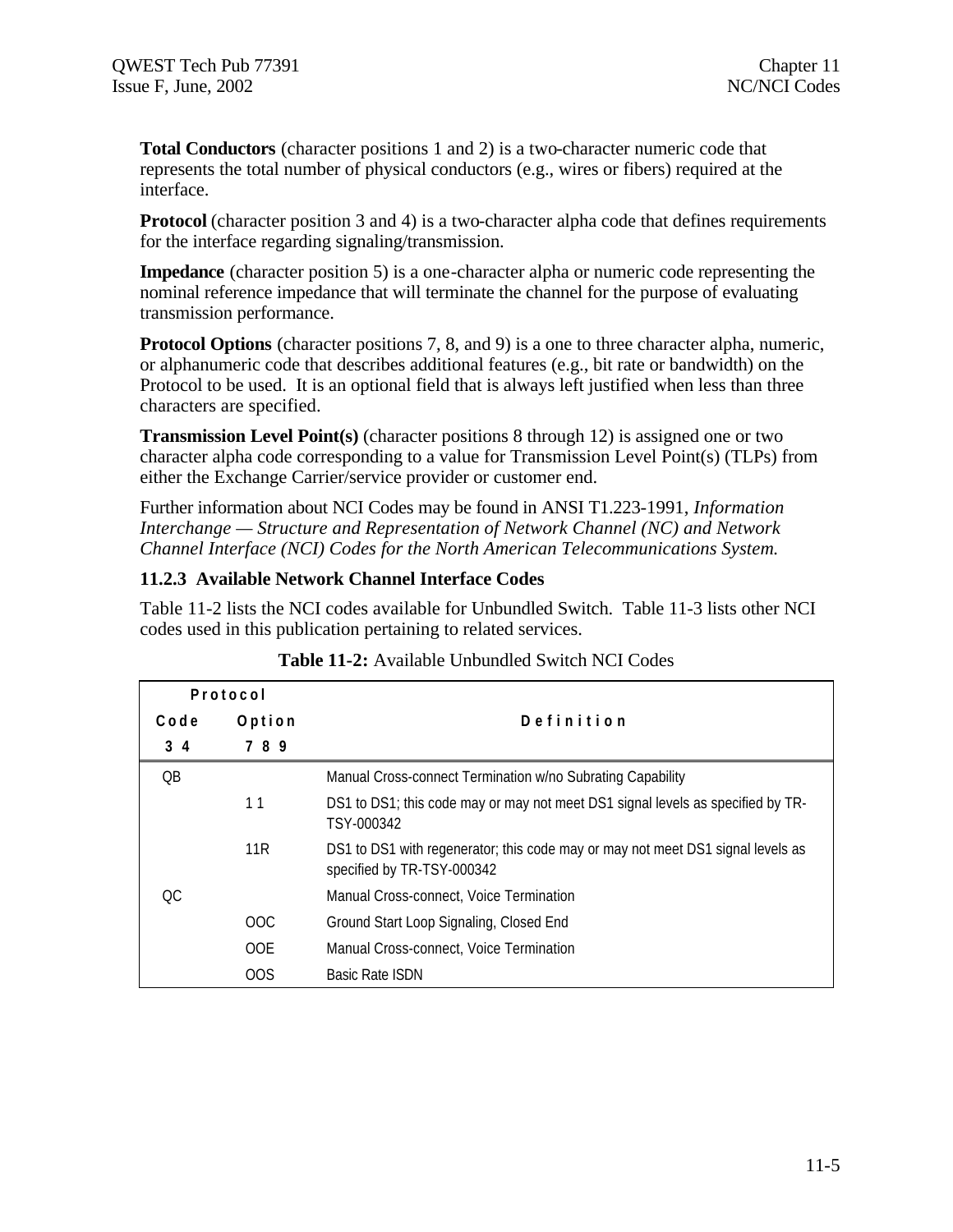|  | <b>Table 11-3: Other NCI Codes</b> |
|--|------------------------------------|
|--|------------------------------------|

| Protocol  |            |                                         |
|-----------|------------|-----------------------------------------|
| Code      | Option     | Definition                              |
| $3\quad4$ | 789        |                                         |
| QC        |            | Manual Cross-connect, Voice Termination |
|           | OOB        | Ground Start Loop Signaling, Open End   |
|           | <b>OOD</b> | Loop Start Loop Signaling, Open End     |
|           | 00S        | <b>Basic Rate ISDN</b>                  |

### **11.3 Valid Network Channel/Network Channel Interface Combinations**

Table 11-4 describes valid combinations of NC and NCI codes. Codes on horizontal rows are compatible.

| Signaling Description                   | NC Code     | NCI Code  |
|-----------------------------------------|-------------|-----------|
| Ground Start Loop Signaling, Closed End | SNAL        | 02QC3.OOC |
| Loop Start Loop Signaling, Closed End   | SNAL        | 02QC3.OOE |
| Unbundled BRI Line Port                 | SNAI        | 02QC5.OOS |
| Unbundled DS1 Trunk Port                | $HC*D$      | 04QB9.11  |
|                                         | HCEI        |           |
|                                         | <b>HCGI</b> |           |
|                                         | SNBT        |           |
|                                         | SNBW        |           |
|                                         | SNBX        |           |
| Unbundled DS1 Trunk Port                | $HC*D$      | 04QB9.11R |
|                                         | HCEI        |           |
|                                         | <b>HCGI</b> |           |
|                                         | SNBT        |           |
|                                         | SNBW        |           |
|                                         | SNBX        |           |
| Unbundled Message Trunk                 | SNBT        | 06QC2.E1A |
|                                         |             | 08QC2.E2A |
| Unbundled Message Trunk                 | SNBW        | 04QC2.RVO |
| Unbundled Message Trunk                 | SNBX        | 04QC2.RVT |
| Unbundled DS1 GR-303-IDLC Port          | <b>HCLA</b> | 04QB9.11  |
| Unbundled DS1 GR-303-IDLC Port          | <b>HCLB</b> | 04QB9.11R |

### **Table 11-4:** Valid NC/NCI Combinations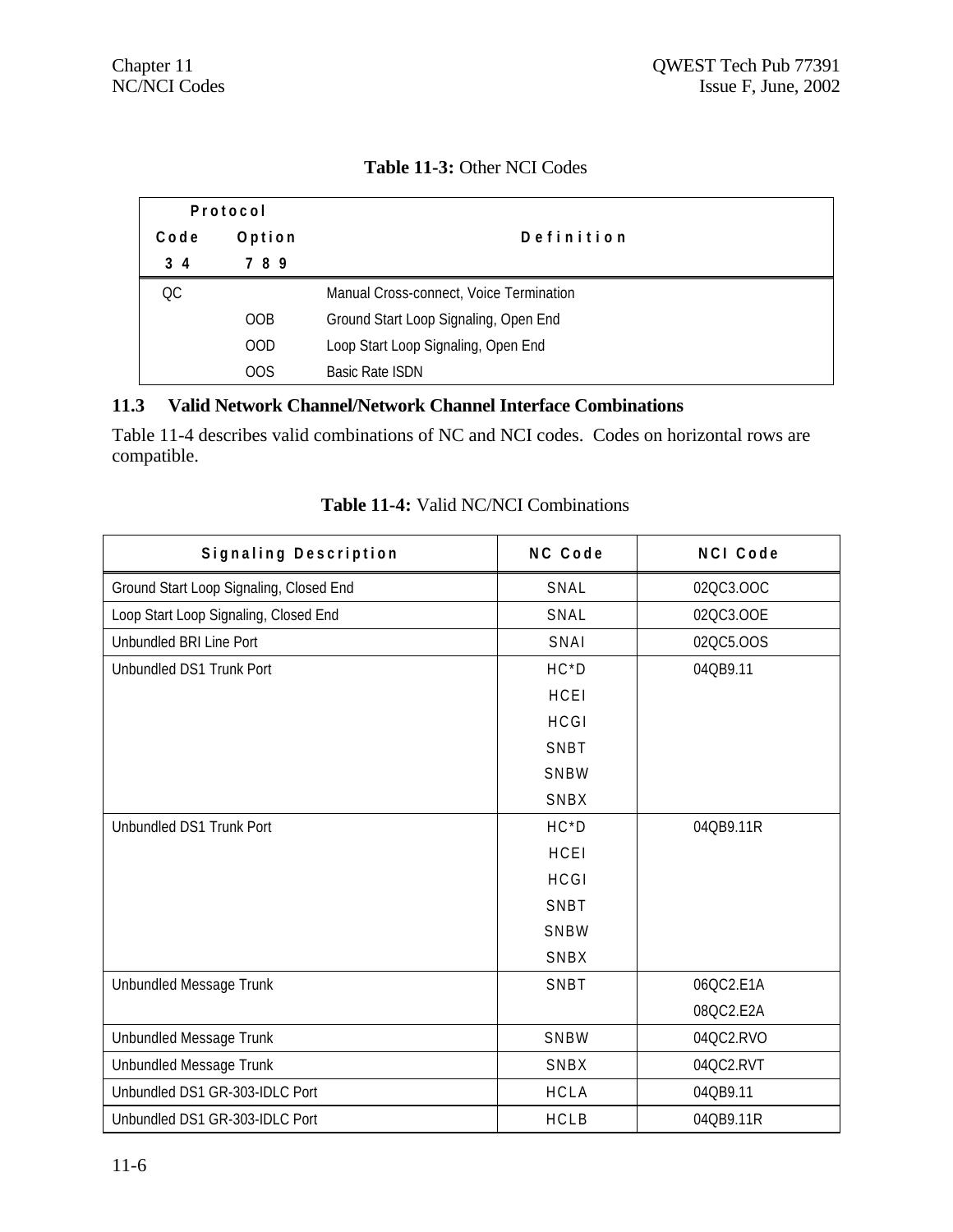| Unbundled STS-1 Switch Port | JIA-     | 04ST6.A |
|-----------------------------|----------|---------|
| Unbundled OC3 Switch Port   | $OB - P$ | 04SOF.B |
|                             |          | 04SOF.D |
|                             |          | 04SOF.F |

\*= Refer to table 11-1 for available options of character 3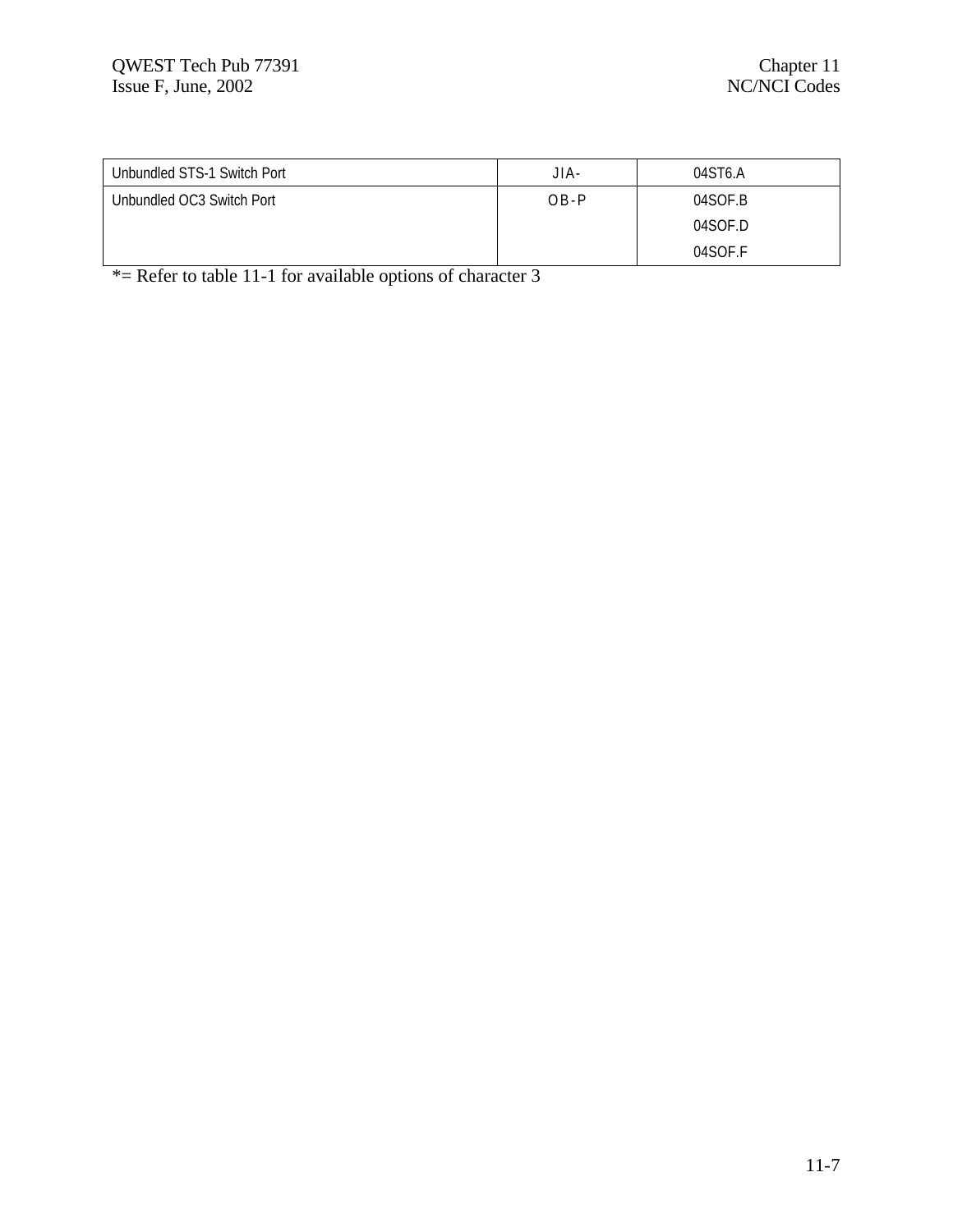### **11.4 Voice Network Interface Applications**

Voice interfaces use the "QC" NCI codes for the Network Interface (NI). Connections can be made to either a collocated Interconnector using Expanded Interconnection as described in PUB 77386, Chapter 6.

### **11.4.1 Connection to Collocated Interconnector**

Figure 11-3 illustrates a typical application where an Unbundled Line port is connected to a collocated Expanded Interconnection Service. The loop out to the station end is provided by the Interconnector. Table 11-5 lists the applicable NC and NCI codes for both services. Other NC codes could apply for the Interconnectors service. The NCI codes would change for ground start signaling applications.

Interconnectors may or may not use NC and NCI codes for their own purposes. Values illustrated on the Interconnector side of the Network Interface in Figure 11-3 may not apply.



Typical Application W ith Loop Start Sign alin g

VG EICT = Voice Gra de Expanded Inter connection Cha nnel Termination (A tariff r ate element)NCI = Netw ork Cha nnel Interface Code

**Figure 11-3:** Typical Unbundled Analog Line Application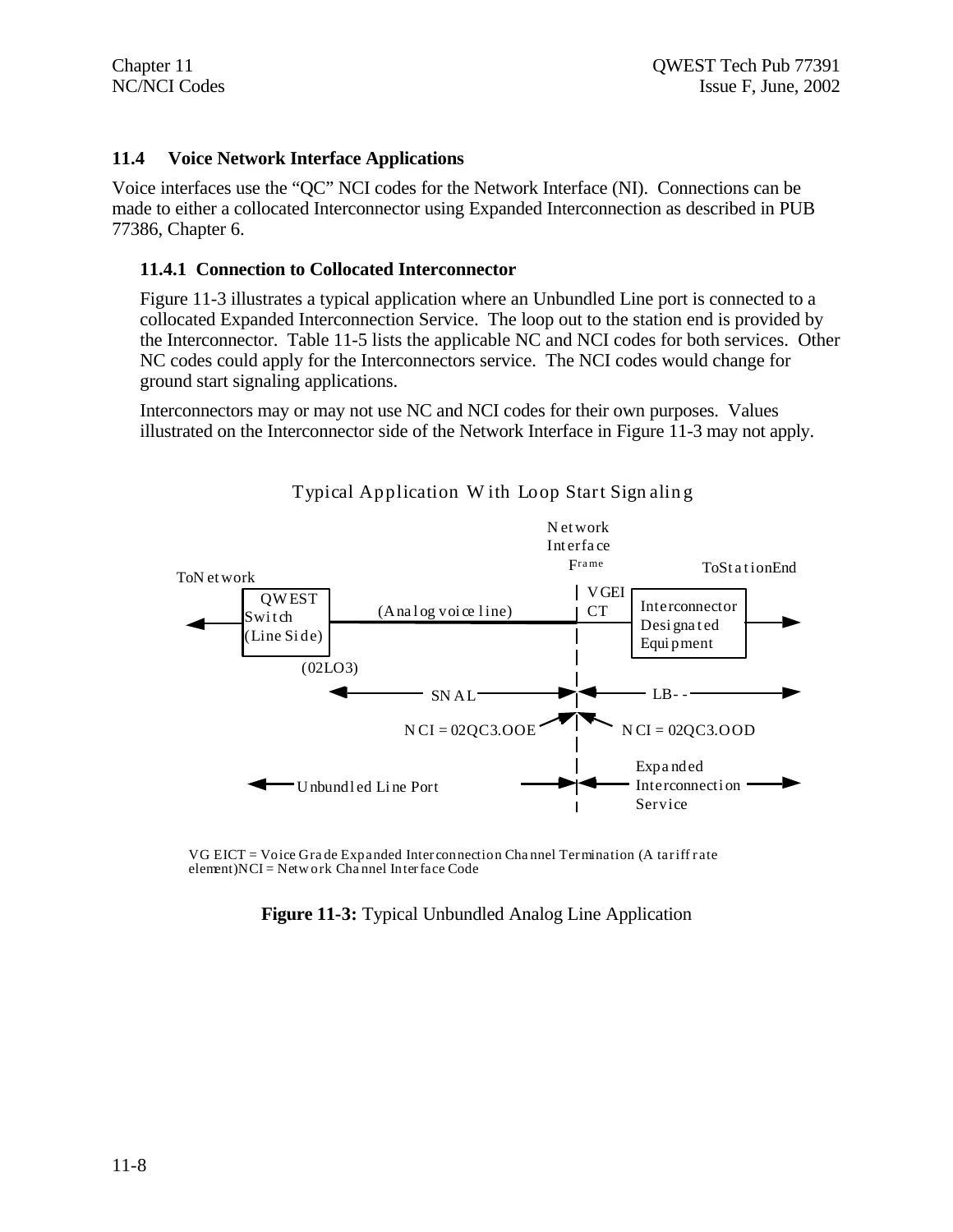| Line<br>Signaling   | Unbundled Analog Line |                 | <b>Collocated Expanded Interconnection</b><br>Service |                 |
|---------------------|-----------------------|-----------------|-------------------------------------------------------|-----------------|
| Type                | NC Code               | <b>NCI Code</b> | Typical NC Code                                       | <b>NCI Code</b> |
| <b>Ground Start</b> | SNAL                  | 02QC3.OOC       | $IB -$                                                | 02QC3.OOB       |
| Loop Start          | SNAL                  | 02QC3.OOE       | $IB -$                                                | 02QC3.OOD       |

**Table 11-5:** Typical Connection to Collocated Interconnector Application

Typical Unbundled DS1 Trunk Port Application



NCI = Network Channel Interface Code

**Figure 11-4:** Typical Unbundled DS1 Trunk Port Application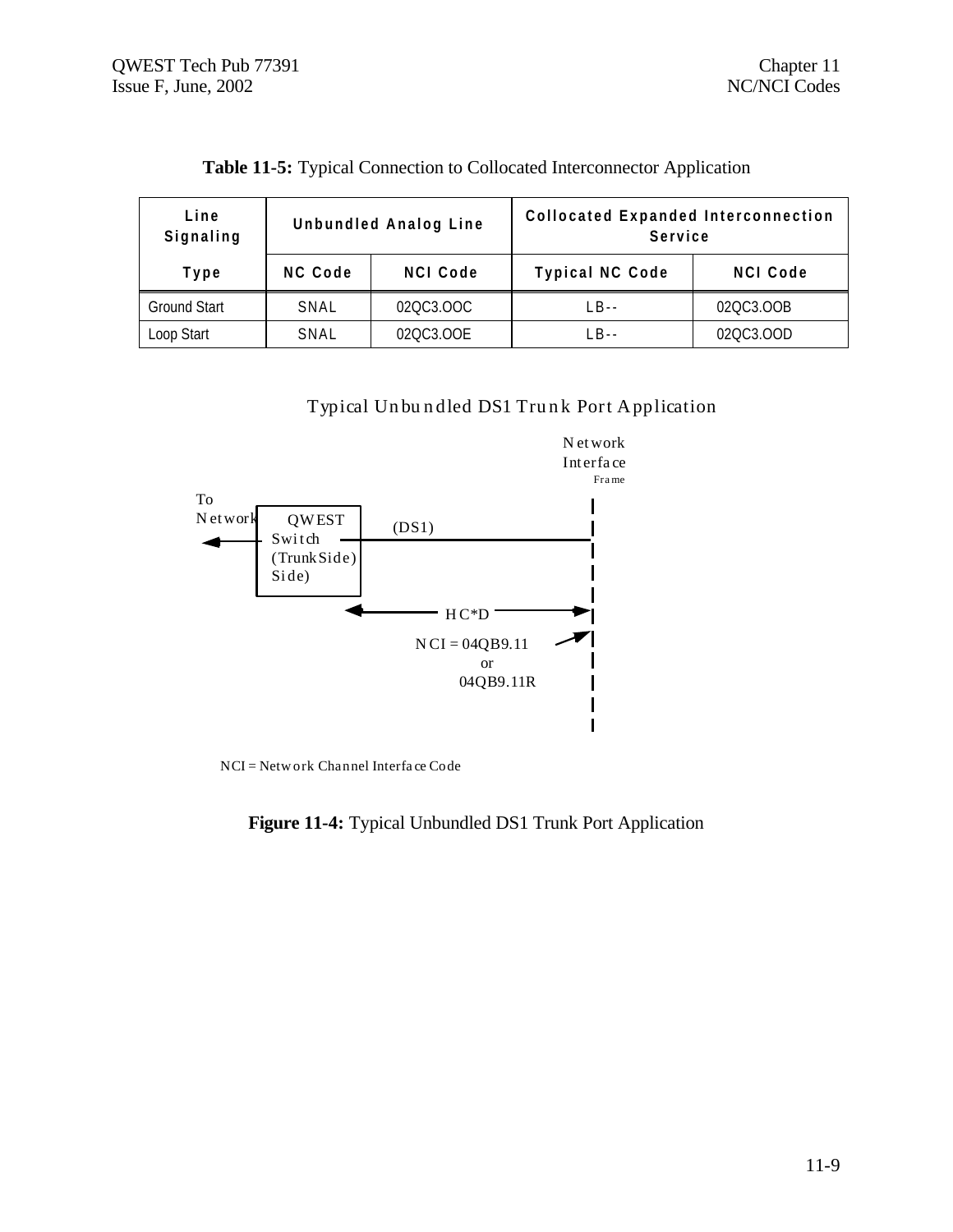### **Chapter and Section Page**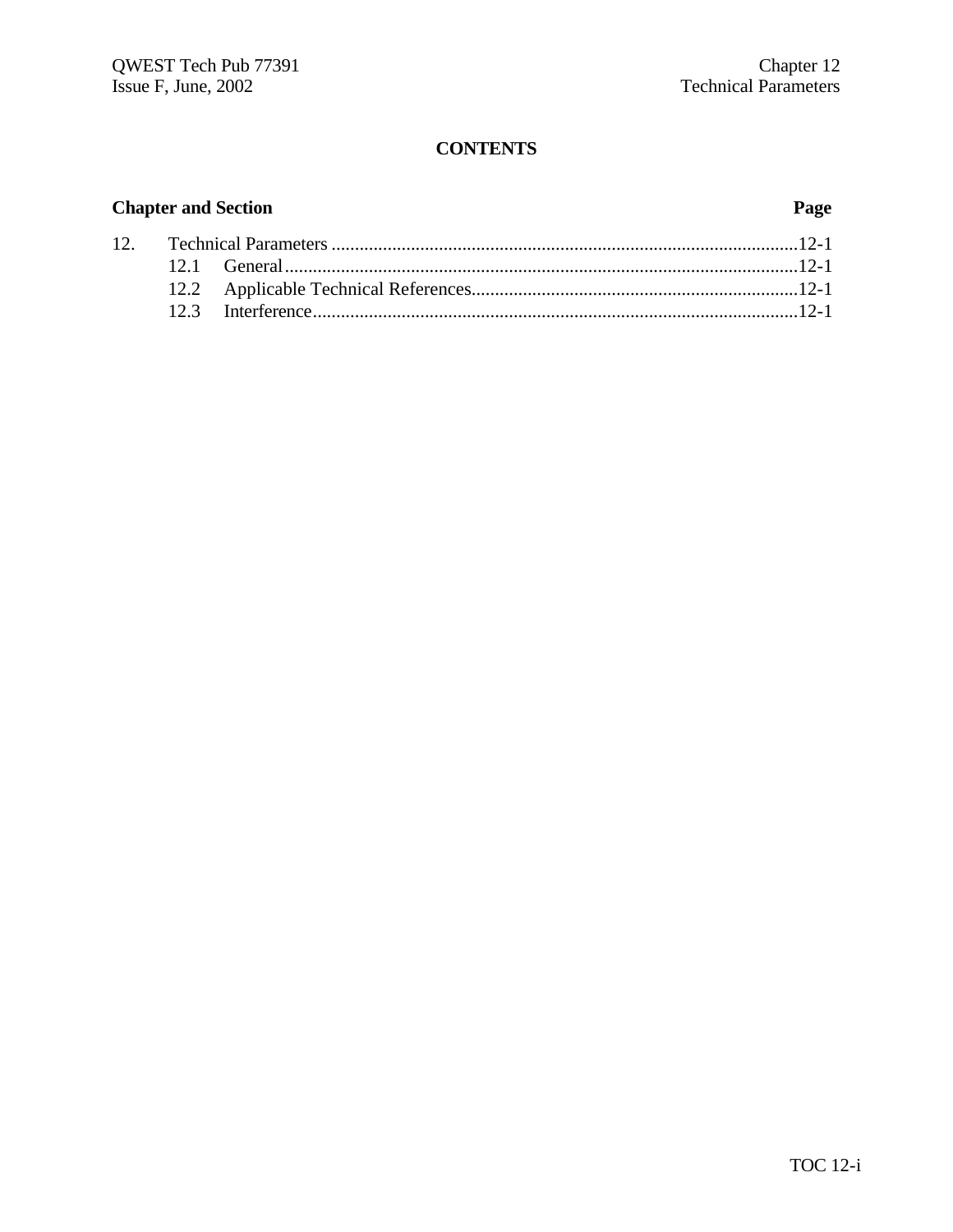### **12. Technical Parameters**

### **12.1 General**

The Unbundled Switch Network Elements includes the functions and features described in Chapters 2 through 10.

### **12.2 Applicable Technical References**

Requirements contained in the following publications would apply unless specific exception is made in a QWEST publication or tariff. See Chapter 14 for issue dates and ordering information.

- ANSI-T1.101 Telecommunications Synchronization interface standards for digital networks.
- ANSI-T1.107 Telecommunications Digital hierarchy Formats specifications.
- ANSI T1.401-1993, Interface Between Carriers and Customer Installations Analog Voicegrade Switched Access Lines Using Loop-Start and Ground-Start Signaling.
- ANSI/IEEE Std 820-1984, Standard Telephone Loop Performance Characteristics. This publication has recently been reaffirmed.
- FR-64, LATA Switching Systems Generic Requirements (LSSGR).
- SR-TSV-002275, BOC Notes on the LEC Networks 1994.
- GR-303-CORE, Integrated Digital Loop Carrier Generic Requirements, Objectives and Interface.
- GR-303-ILR, (Issue List Report), Integrated Digital Loop Carrier Generic Requirements, Objectives and Interface.
- GR-253 Synchronous Optical Network (SONET) Transport systems: Common Generic Criteria.
- GR-782 SONET Digital Switch Trunk Interface Criteria.
- TR-057 (TR-NWT-000057), Functional Criteria for Digital Loop Carrier Systems.

### **12.3 Interference**

Any connections to Unbundled Switch Network Elements must not physically, electrically, or inductively interfere with other QWEST services or those of QWEST's other customers.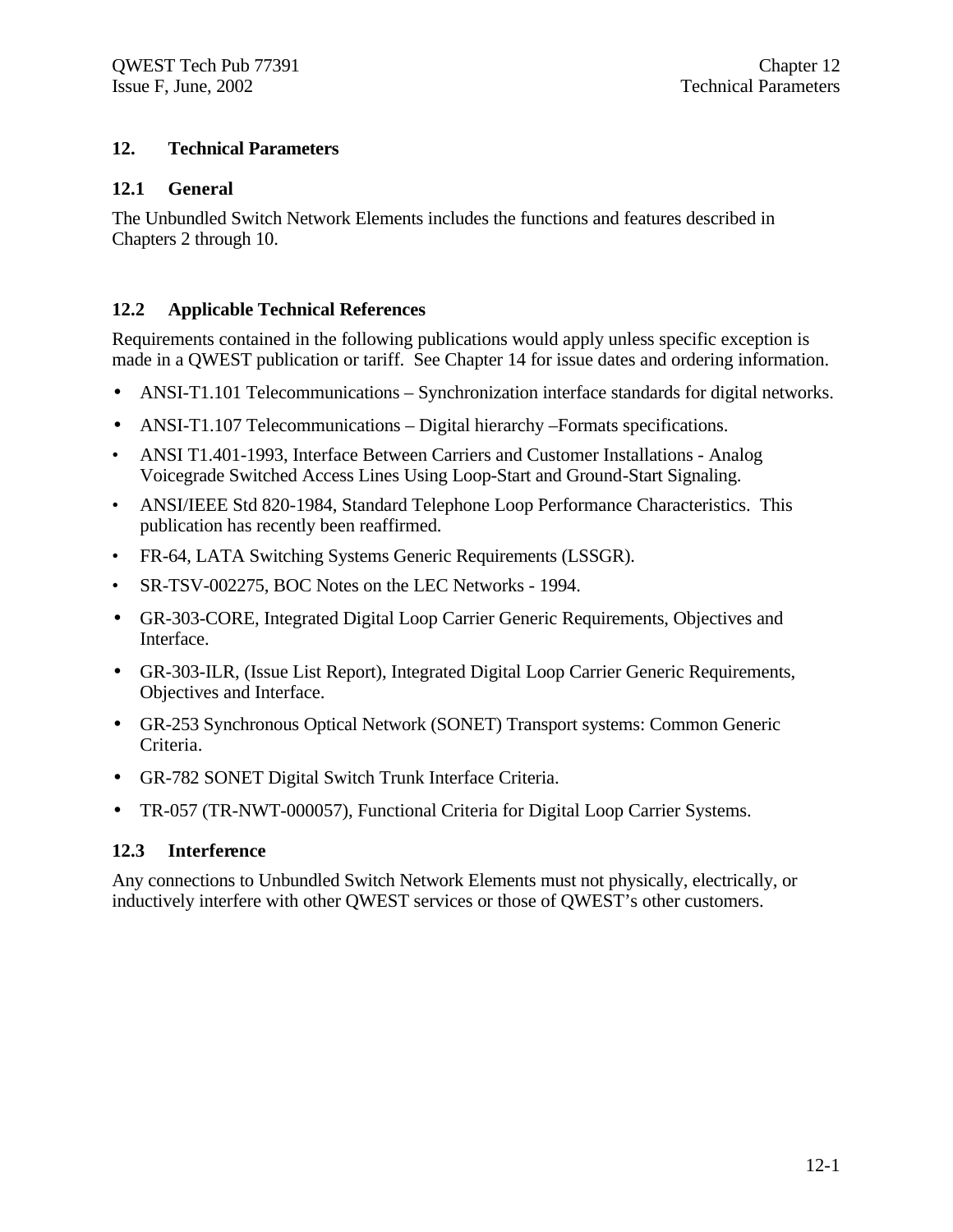## **Chapter and Section**

### Page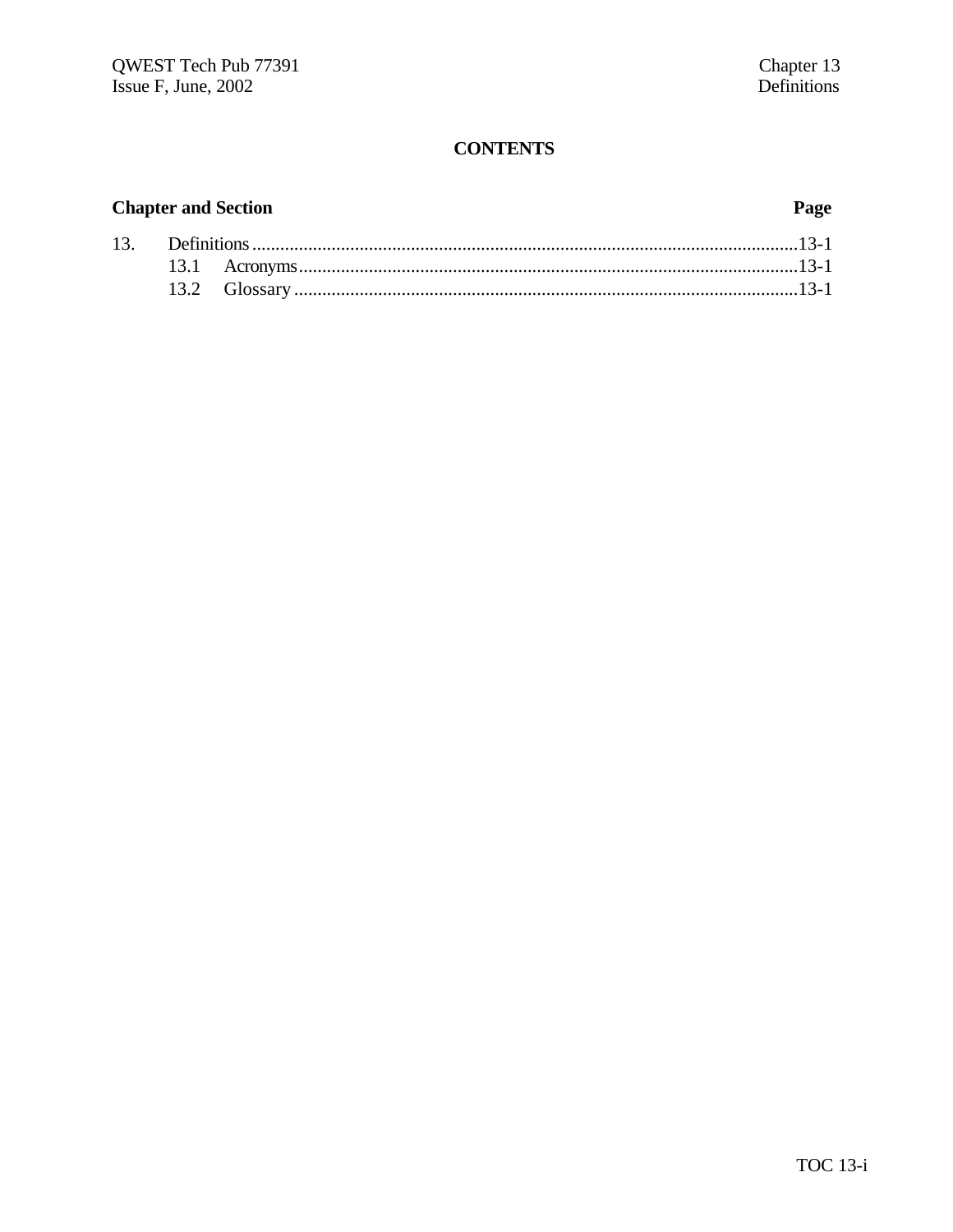### **13. Definitions**

### **13.1 Acronyms**

| <b>AMA</b>                              | <b>Automatic Message Accounting</b>                 |
|-----------------------------------------|-----------------------------------------------------|
| <b>ANSI</b>                             | <b>America National Standards Institute</b>         |
| CO                                      | <b>Central Office</b>                               |
| <b>DTMF</b>                             | Dual Tone Multifrequency                            |
| <b>EICT</b>                             | <b>Expanded Interconnection Channel Termination</b> |
| EU                                      | End-User                                            |
| Hz                                      | 1 Hertz (formerly 1 cycle per second)               |
| <b>ICDF</b>                             | <b>Inter-Connector Distribution Frame</b>           |
| <b>IDLC</b>                             | <b>Integrated Digital Loop Carrier</b>              |
| <b>IntraLATA</b>                        | <b>IntraLocal Access and Transport Area</b>         |
| kHz Kilohertz (1,000 Cycles Per Second) |                                                     |
| <b>LATA</b>                             | Local Access and Transport Area                     |
| N <sub>C</sub>                          | <b>Network Channel</b>                              |
| <b>NCI</b>                              | Network Channel Interface                           |
| NI                                      | Network Interface                                   |
| <b>POTS</b>                             | Plain Old Telephone Service                         |
| <b>SWC</b>                              | <b>Serving Wire Center</b>                          |
| TLP                                     | <b>Transmission Level Point</b>                     |
|                                         |                                                     |

### **13.2 Glossary**

### **American National Standards Institute (ANSI)**

An organization supported by the telecommunications industry to establish performance and interface standards.

### **Carrier**

An organization whose function is to provide telecommunications services. Examples are: Local Exchange Carriers, Interexchange Carriers, Cellular Carriers, etc.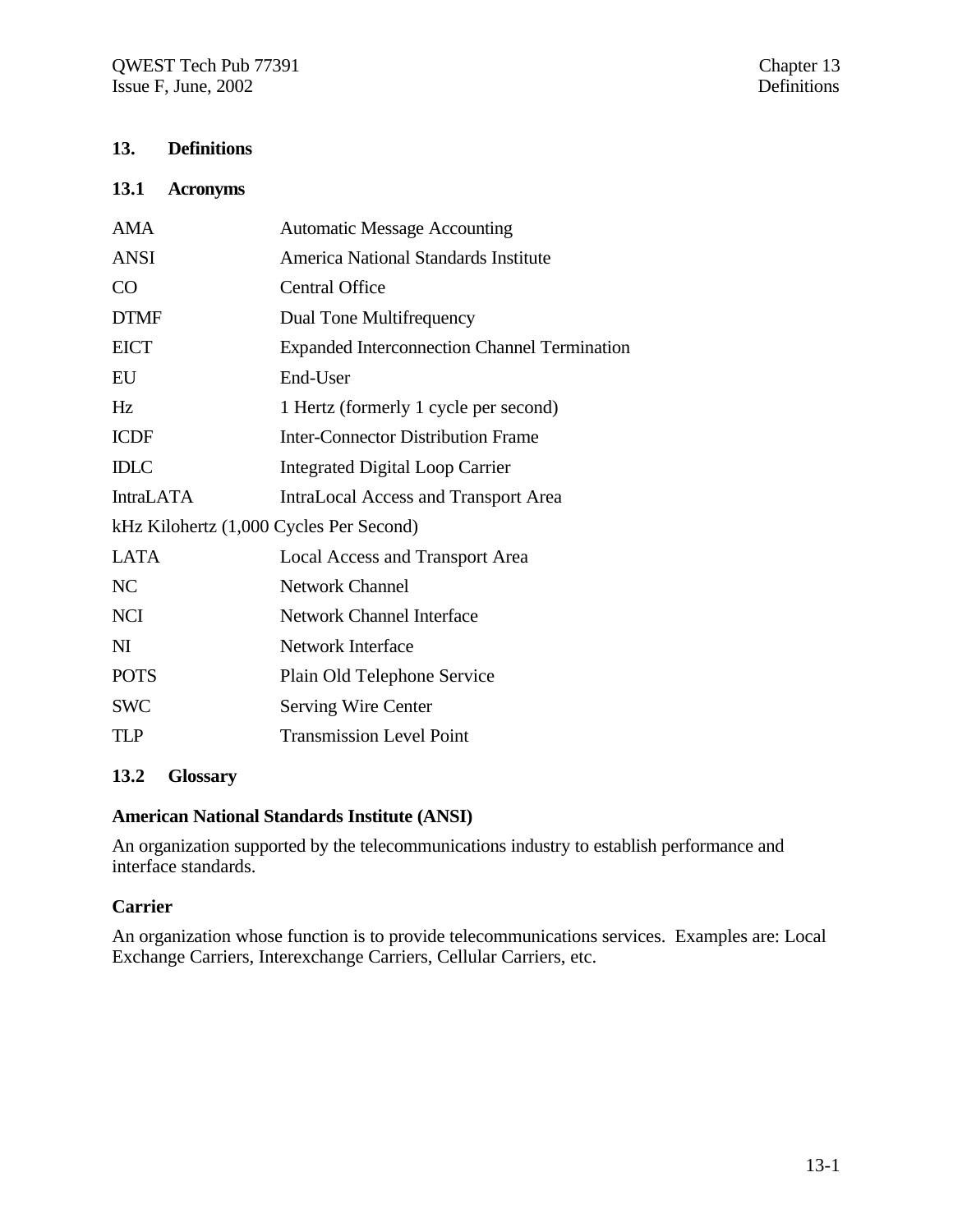### **Central Office (CO)**

A local switching system (or a portion thereof) and its associated equipment located at a wire center.

### **Channel**

An electrical or photonic, in the case of fiber optic based transmission systems, communications path between two or more points of termination.

### **Closed End**

The end of a switched service which transmits address signals.

### **Customers**

Denotes any individual, partnership or corporation who subscribes to the services provided by QWEST. Customers are divided into two distinct and separate categories: (1) carriers, who provide services for hire for others, and (2) End-Users, who request services only for their own use.

### **Dial Pulse (DP)**

A means of signaling consisting of regular momentary interruptions of a direct or alternating current path at the sending end in which the number or interruptions corresponds to the value of a digit or character. The interruptions are usually produced by a rotary telephone dial, but may be produced by a sender switching system.

### **Dual tone Multifrequency Signaling (DTMF)**

A signaling method that employs signals consisting of two sinusoidal voice frequency components, one from a group of four low frequencies and the other from a group of four high frequencies.

### **End Office**

A designation of a QWEST switching system that occupies the lowest level of the public switched network hierarchy. It is the designation of a switching system that connects lines to lines, and lines to trunks (a local switching system).

### **End Office Switch**

The term "End Office Switch" denotes a QWEST switching system where local exchange services are terminated for purposes of interconnection to other exchange services or trunks. Included are Remote Switching modules and Remote Switching Systems served by a host office in a different wire center. See also "Local Switching System".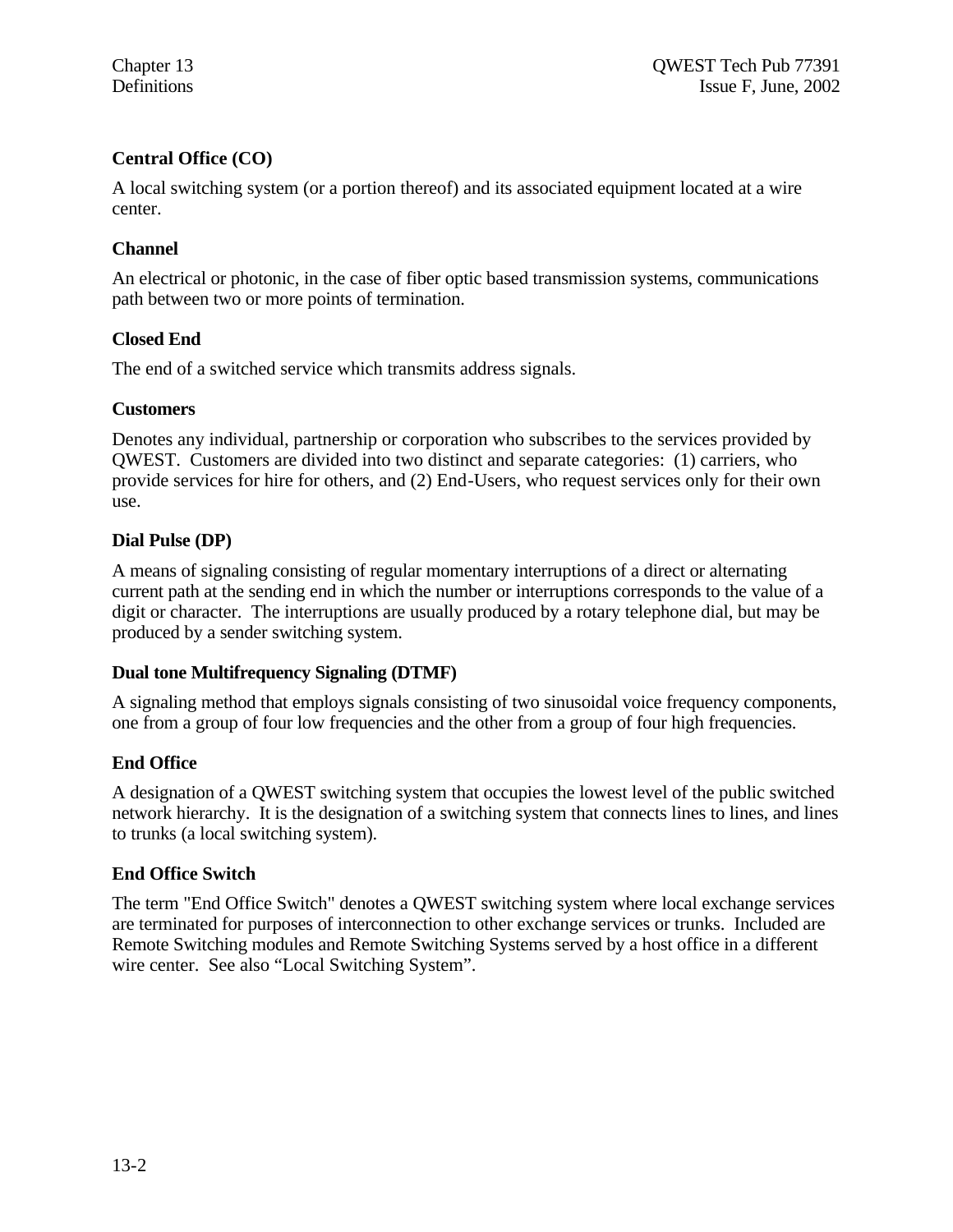### **End-User (EU)**

The term "End-User" denotes any customer of telecommunications service that is not a carrier, except that a carrier shall be deemed to be an "End-User" to the extent that such carrier uses a telecommunications service for administrative purposes without making such service available to others, directly or indirectly. The term is frequently used to denote the difference between a Carrier interface and an interface subject to unique regulatory requirements at non-Carrier customer premises (FCC Part 68, etc.)

### **Facilities**

Facilities are the transmission paths between the demarcation points serving customer locations, a demarcation point serving a customer location and a QWEST Central Office, or two QWEST offices.

### **Impedance**

The total opposition offered by an electric circuit to the flow of an alternating current of a single frequency. It is a combination of resistance and reactance and is measured in ohms.

### **Interconnectors**

Customers, who have transmission equipment in a QWEST wire center through some type of collocation agreement for interconnection to QWEST's Private Line Transport or Switched Access Services, will be termed "Interconnectors."

### **Line-Side Connection**

Denotes a connection of a transmission path to the dial tone side of a switching system.

### **Local Access and Transport Area (LATA)**

A geographic area for the provision and administration of communications service. It encompasses designated exchanges that are grouped to serve common social, economic and other purposes.

### **Local Exchange Carrier (LEC)**

Any company or corporation engaged for hire in providing Access and intraLATA communications services.

### **Local Wire Center**

The Wire Center which normally provides service to a customer.

### **Loop**

The facility which connects the Local Wire Center to the customer's location.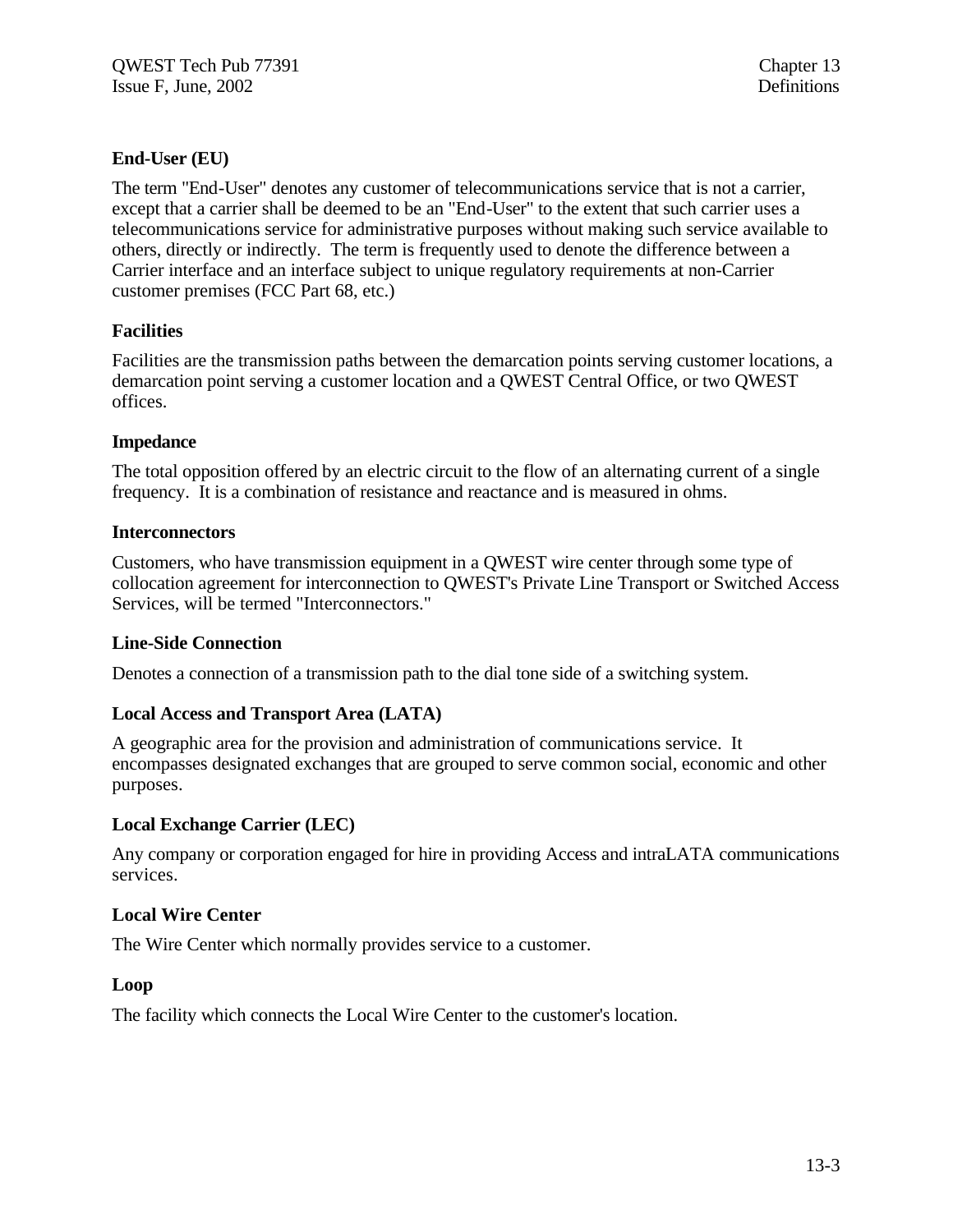### **Loop Signaling**

Loop signaling uses a DC path, or loop, to convey address and supervisory signaling information.

### **Network**

The interconnected telecommunications equipment and facilities.

### **Network Channel (NC) Code**

The Network Channel (NC) code is an encoded representation used to identify both switched and non-switched channel services. Included in this code set are customer options associated with individual channel services, or feature groups and other switched services.

### **Network Channel Interface (NCI) Code**

The Network Channel Interface (NCI) code is an encoded representation used to identify five (5) interface elements located at a Point of Termination (POT) at a central office or at the Network Interface at a customer location. The Interface code elements are: Total Conductors, Protocol, Impedance's, Protocol Options, and Transmission Level Points (TLP). (At a digital interface, the TLP element of the NCI code is not used.)

### **Network Interface (NI)**

The point of demarcation on the customer's premises at which QWEST's responsibility for the provision of service ends.

### **Ohm**

The unit of electric resistance.

### **Off-Hook**

The supervisory state indicative of the active (in use) condition.

### **On-Hook**

The supervisory state indicative of the idle condition.

### **Open End**

The end of a switched service from which dial tone is drawn.

### **Premises**

Denotes a building or portion(s) of a building occupied by a single customer or End-User either as a place of business or residence.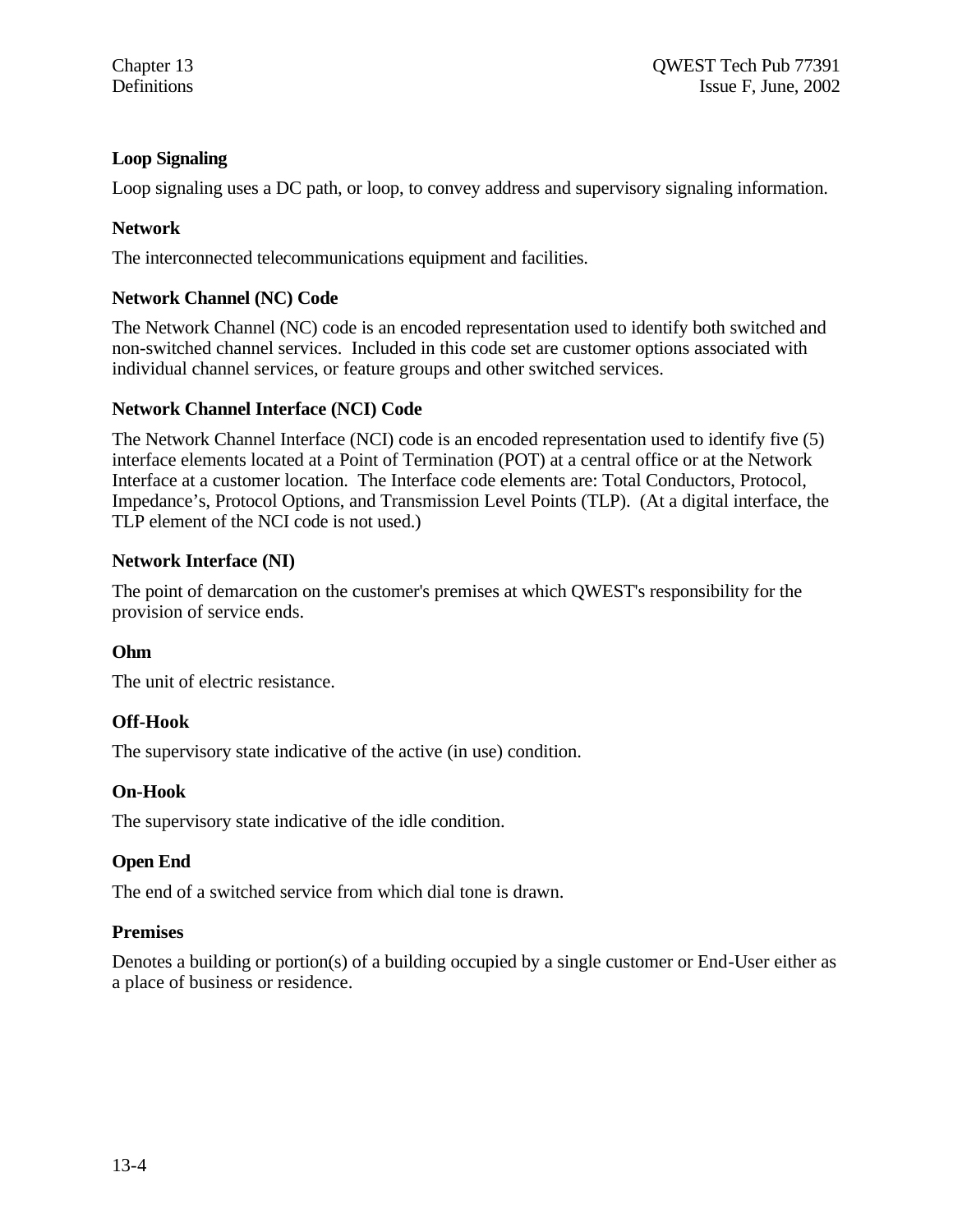### **Serving Wire Center**

The term "Serving Wire Center" denotes a QWEST Central Office from which dial tone for the local Exchange Service would normally be provided to the demarcation point on the property at which the customer is served.

### **Signaling**

The transmission of information to establish, monitor, or release connections and/or provide Network Control.

### **Stored Program Control (SPC)**

A switching system comprised of a set of instructions within computer memory specifying operations to be performed which expands the capability of the system to selectively route traffic.

### **Transmission Level Point (TLP)**

A point in a transmission system at which the ratio, usually expressed in decibels, of the power of a test signal at that point to the power of the test signal at a reference point, is specified. For example, a zero transmission level point (0TLP) is an arbitrarily established point in a communication circuit to which all relative levels at other points in the circuit are referred.

### **Transmission Path**

Denotes a path capable of transporting signals within the range of the service offering. A transmission path is comprised of physical or derived facilities consisting of any form or configuration of plant typically used in the telecommunications industry.

### **Voice Band**

Relating to the frequency spectrum from 300 to 3000 Hz.

### **Wire Center**

A building in which one or more central offices, used for the provision of local exchange services, are located.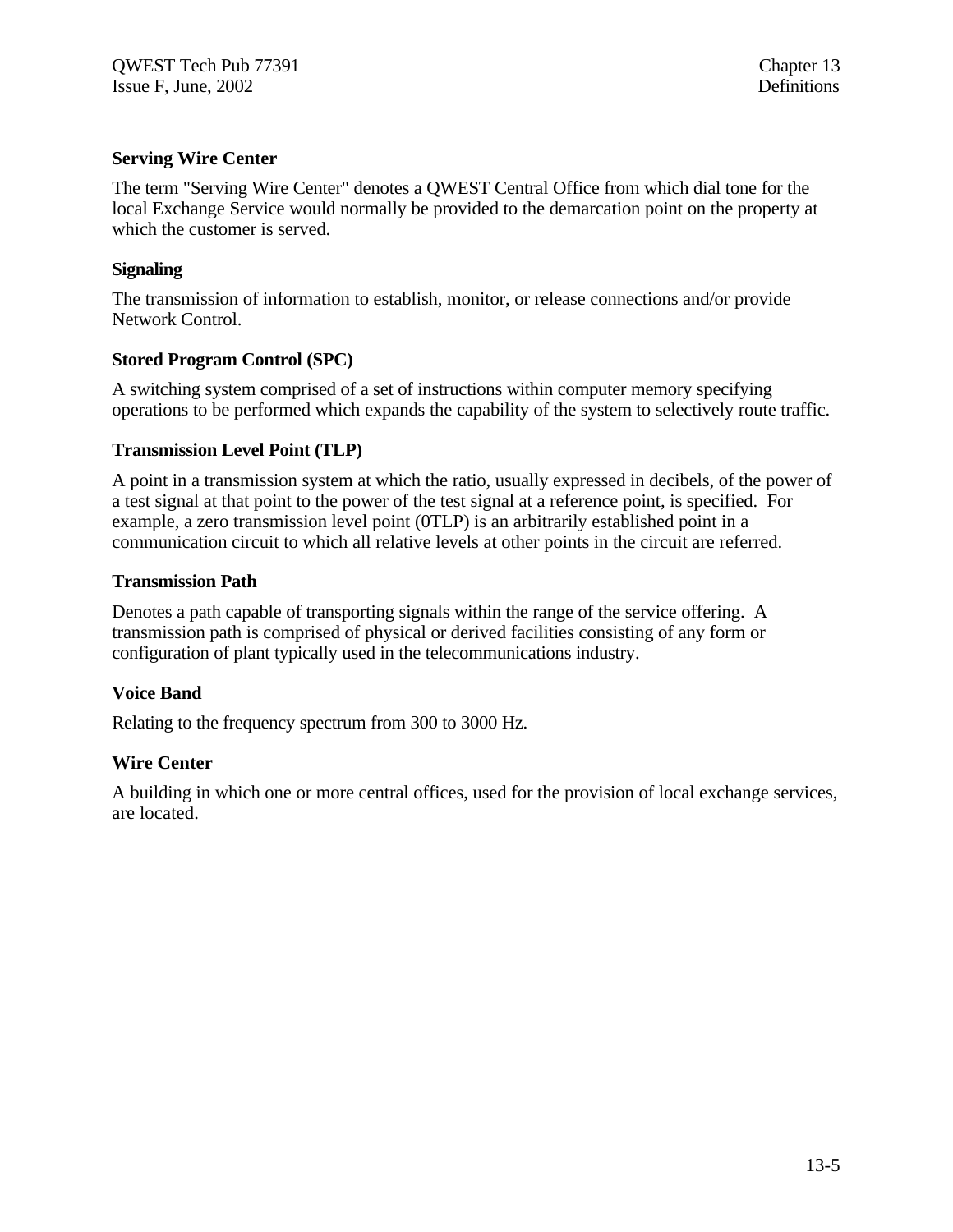## **Chapter and Section Page**

| 14. |  |  |
|-----|--|--|
|     |  |  |
|     |  |  |
|     |  |  |
|     |  |  |
|     |  |  |
|     |  |  |
|     |  |  |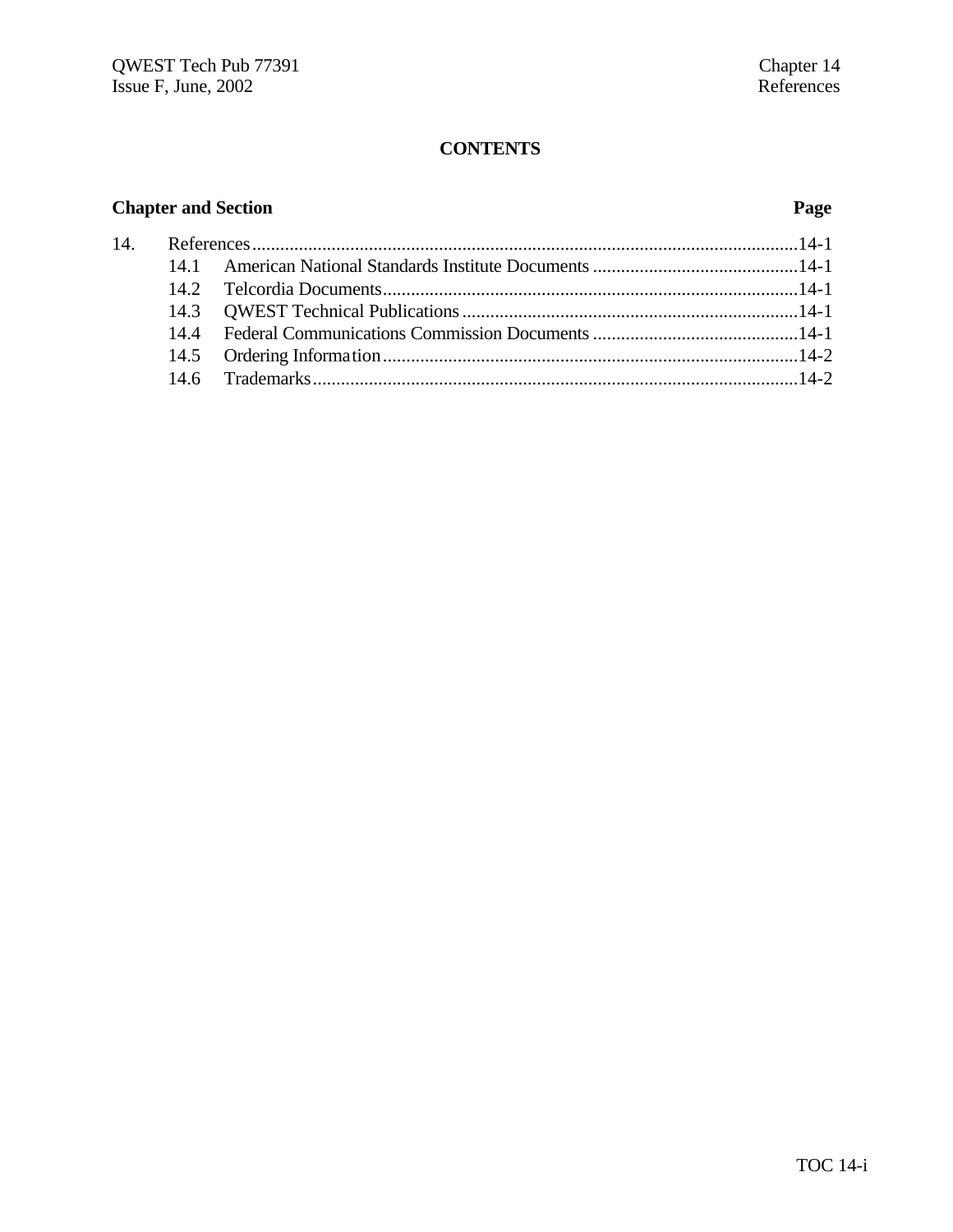### **14. References**

### **1214.1 American National Standards Institute Documents**

| ANSI T1.101 - 1994                 | Telecommunications - Synchronization interface standards for<br>digital networks                                                                                                   |
|------------------------------------|------------------------------------------------------------------------------------------------------------------------------------------------------------------------------------|
| ANSI-T1.107 - 1995                 | Telecommunications – Digital hierarchy – Formats specifications.                                                                                                                   |
| ANSI T1.223-1991                   | Information Interchange $-$ Structure and Representation of<br>Network Channel (NC) and Network Channel Interface (NCI)<br>Codes for the North American Telecommunications System. |
| ANSI T1.401-1993                   | Interface Between Carriers and Customer Installations - Analog<br>Voicegrade Switched Access Lines Using Loop-Start and<br>Ground-Start Signaling.                                 |
| <b>ANSI/IEEE Std 820-1984</b>      | <i>Standard Loop Performance Characteristics.</i> This publication has<br>been reaffirmed in 1993.                                                                                 |
| <b>Telcordia Documents</b><br>14.2 |                                                                                                                                                                                    |

| FR-64 | LATA Switching Systems Generic Requirements (LSSGR). Issue 95, |  |
|-------|----------------------------------------------------------------|--|
|       | January 1995.                                                  |  |

- SR-TSV-002275 *BOC Notes on the LEC Networks 1997.* Issue 3, December 1997.
- GR-303-CORE Integrated Digital Loop Carrier Generic Requirements, Objectives and Interface.
- GR-303-ILR (Issue List Report) Integrated Digital Loop Carrier Generic Requirements, Objectives and Interface.
- GR-253 *Synchronous Optical Network (SONET) Transport Systems: Common Generic Criteria*, Issue 3, September 2000
- GR-782 *SONET Digital Switch Trunk Interface Criteria,* Issue 1, June 2000
- TR-057 (TR-NWT-000057) Functional Criteria for Digital Loop Carrier Systems.
- BR-795-403-100 COMMON LANGUAGE® Network Channel and Channel Interface Codes (NC/NCI™ Codes). Issue 13 11/1/2001
- BR-795-403-101 COMMON LANGUAGE® Network Channel and Channel Interface Codes Compatibility Guide. Issue 7 11/1/2000

### **1214.3 QWEST Technical Publications**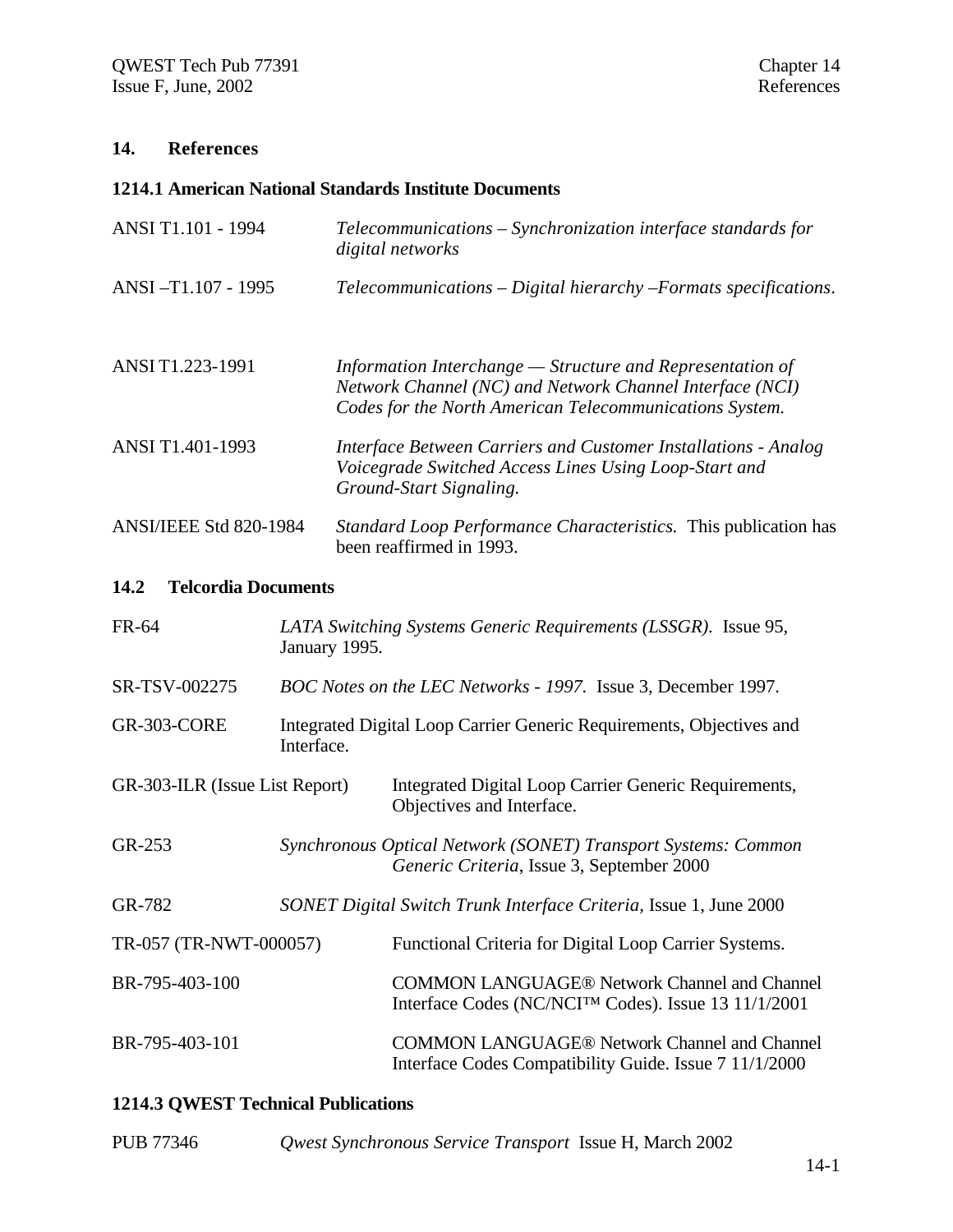| <b>PUB 77384</b> | <i>QWEST Interconnection - Unbundled Loop.</i> Issue K, March 2002. |  |
|------------------|---------------------------------------------------------------------|--|
|                  |                                                                     |  |

PUB 77386 *Expanded Interconnection and Collocation For Private Line Transport and Switched Access Service.* Issue G, November 2002.

### **14.4 Federal Communications Commission Documents**

Code of Federal Regulations, Section 47, Part 68, Connection of Terminal Equipment to the Telephone Network.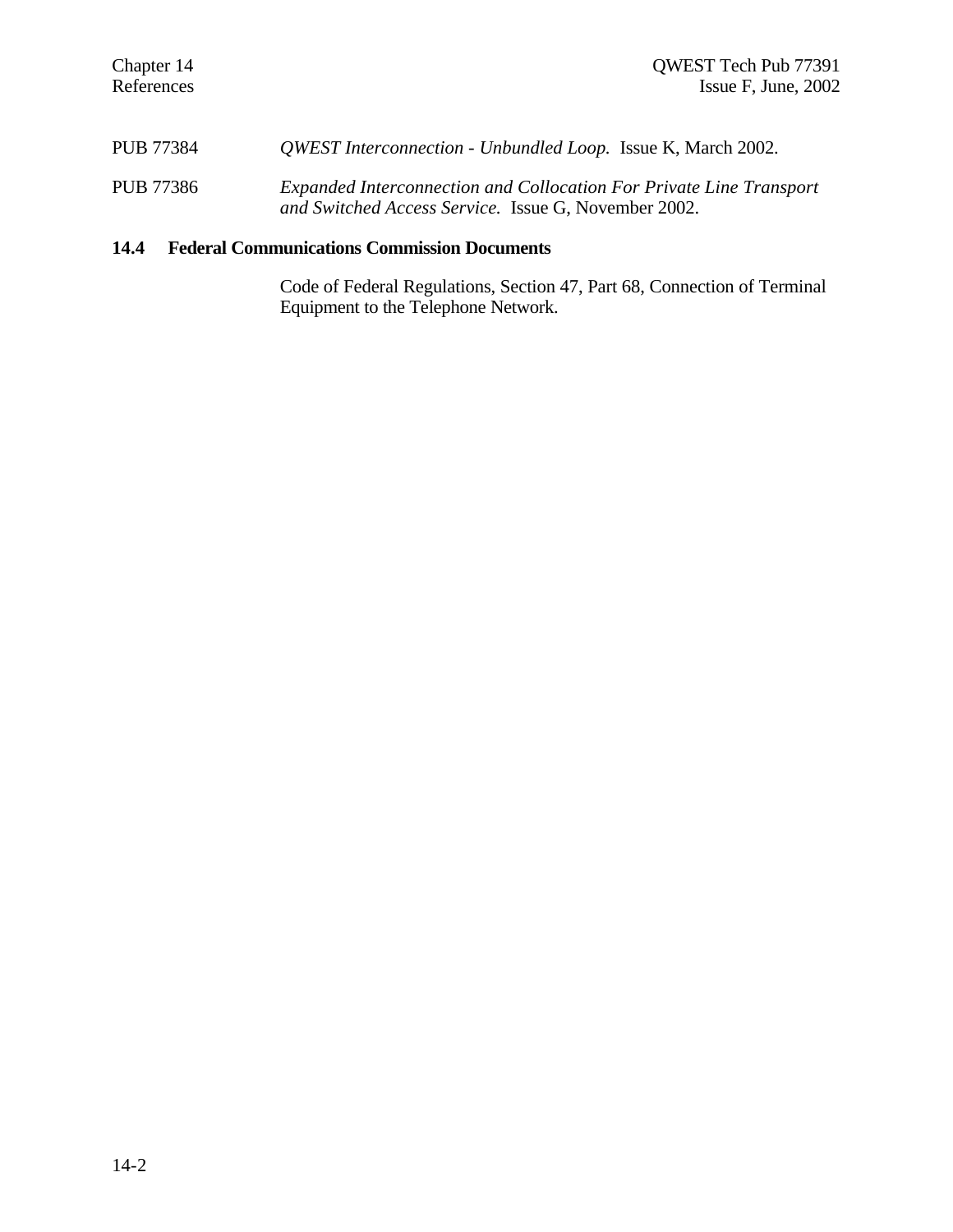### **14.5 Ordering Information**

All documents are subject to change and their citation in this document reflects the most current information available at the time of printing. Readers are advised to check status and availability of all documents.

Those who are not QWEST employees may order:

American National Standards Institute (ANSI) documents from:

American National Standards Institute Attn: Customer Service 11 West 42nd Street New York, NY 10036 Phone: (212) 642-4900 Fax: (212) 302-1286

ANSI has a catalog available which describes their publications.

Telcordia documents from:

Telcordia Customer Relations 8 Corporate Place, PYA 3A-184 Piscataway, NJ 08854-4156 Fax: (908) 336-2559 Phone: (800) 521-CORE (2673) (U.S. and Canada) Phone: (908) 699-5800 (Others)

QWEST Technical Publications from:

http://www.qwest.com/techpub

Ordering information for Employees of QWEST Communications, Inc. Submit form RG 31-0033 to:

> Central Distribution Center (CDC) 1005 17th St. S-30 Denver, CO 80202 Telephone: (303) 896-9446 Fax: (303) 965-8652

### **14.6 Trademarks**

| <b>COMMON LANGUAGE</b> | Registered Trademark of Telcordia.                                 |
|------------------------|--------------------------------------------------------------------|
| QWEST <sup>®</sup>     | Registered Trademark of QWEST Communications International<br>Inc. |